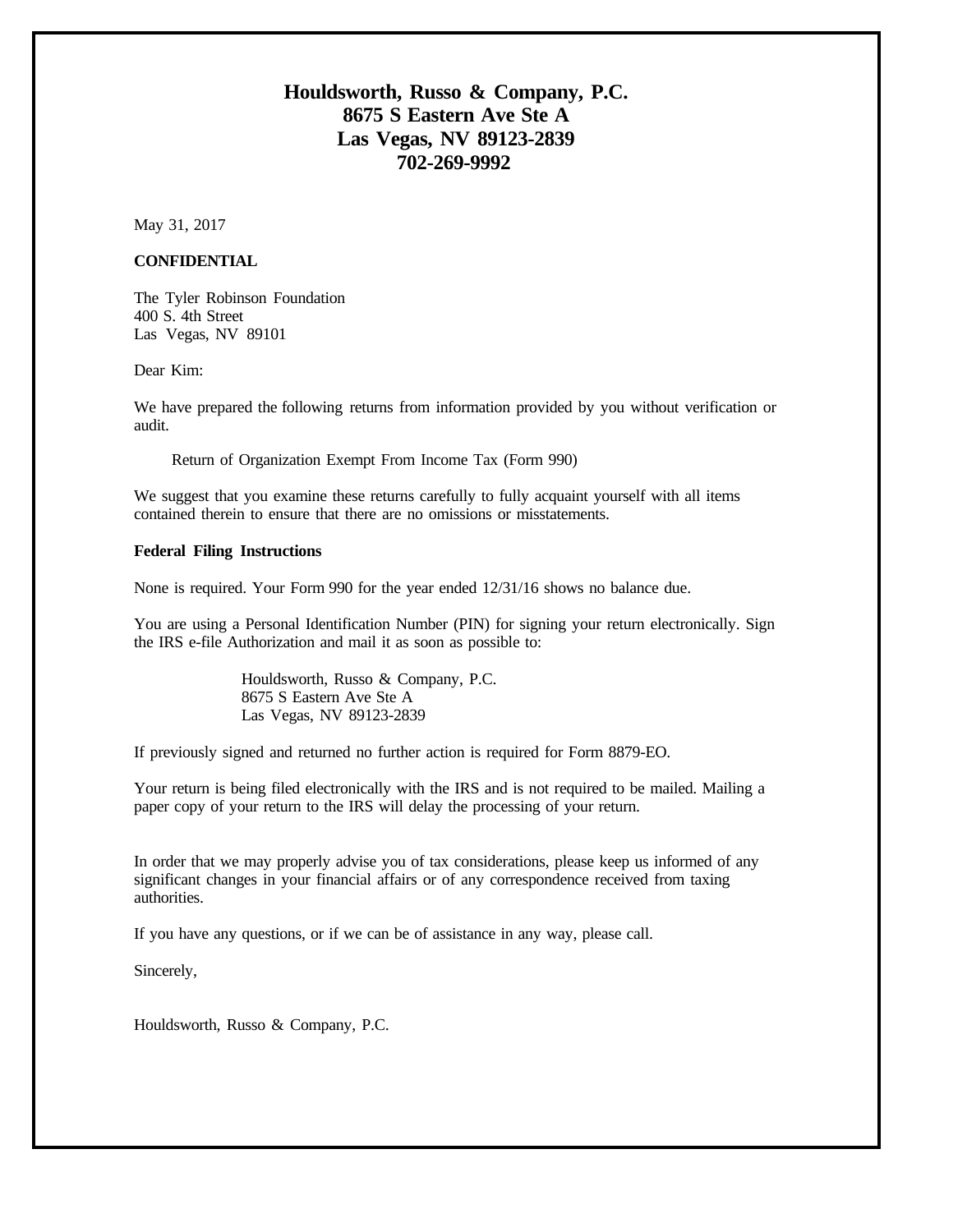The Tyler Robinson Foundation 400 S. 4th Street Las Vegas, NV 89101

**Department of the Treasury Internal Revenue Service Center Ogden, UT 84201-0027**HalalalaldHamilHadhaaldhahllal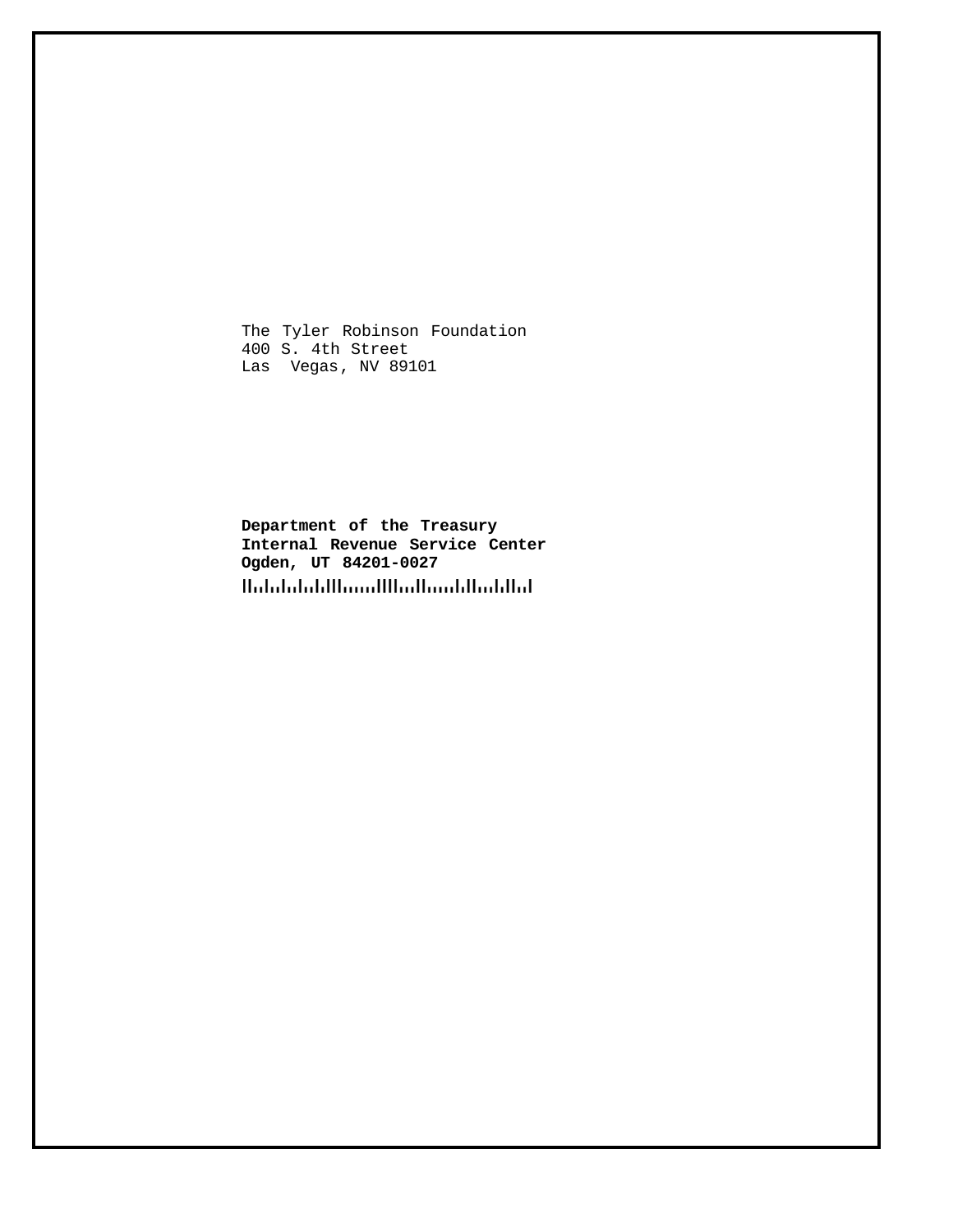| Form 8879-EO                                            | <b>IRS</b> e-file Signature Authorization<br>for an Exempt Organization                                                                                                                                                                                                                                                                                                                                                                                                                                                                                                                                                                                                                                                                                                                                                                                                                                                                                                                                                                                                                                                                                                                                                                                                                                                                                                                                                                                                                                              |                                                            | OMB No. 1545-1878      |
|---------------------------------------------------------|----------------------------------------------------------------------------------------------------------------------------------------------------------------------------------------------------------------------------------------------------------------------------------------------------------------------------------------------------------------------------------------------------------------------------------------------------------------------------------------------------------------------------------------------------------------------------------------------------------------------------------------------------------------------------------------------------------------------------------------------------------------------------------------------------------------------------------------------------------------------------------------------------------------------------------------------------------------------------------------------------------------------------------------------------------------------------------------------------------------------------------------------------------------------------------------------------------------------------------------------------------------------------------------------------------------------------------------------------------------------------------------------------------------------------------------------------------------------------------------------------------------------|------------------------------------------------------------|------------------------|
|                                                         | For calendar year 2016, or fiscal year beginning , 2016, and ending  20                                                                                                                                                                                                                                                                                                                                                                                                                                                                                                                                                                                                                                                                                                                                                                                                                                                                                                                                                                                                                                                                                                                                                                                                                                                                                                                                                                                                                                              |                                                            |                        |
| Department of the Treasury                              | U Do not send to the IRS. Keep for your records.                                                                                                                                                                                                                                                                                                                                                                                                                                                                                                                                                                                                                                                                                                                                                                                                                                                                                                                                                                                                                                                                                                                                                                                                                                                                                                                                                                                                                                                                     |                                                            | 2016                   |
| Internal Revenue Service<br>Name of exempt organization | <b>u Information about Form 8879-EO and its instructions is at www.irs.gov/form8879eo.</b>                                                                                                                                                                                                                                                                                                                                                                                                                                                                                                                                                                                                                                                                                                                                                                                                                                                                                                                                                                                                                                                                                                                                                                                                                                                                                                                                                                                                                           | Employer identification number                             |                        |
|                                                         |                                                                                                                                                                                                                                                                                                                                                                                                                                                                                                                                                                                                                                                                                                                                                                                                                                                                                                                                                                                                                                                                                                                                                                                                                                                                                                                                                                                                                                                                                                                      | 46-2570835                                                 |                        |
| Name and title of officer                               | The Tyler Robinson Foundation<br>Kim Gradisher                                                                                                                                                                                                                                                                                                                                                                                                                                                                                                                                                                                                                                                                                                                                                                                                                                                                                                                                                                                                                                                                                                                                                                                                                                                                                                                                                                                                                                                                       |                                                            |                        |
|                                                         | Exec Direct in 2017                                                                                                                                                                                                                                                                                                                                                                                                                                                                                                                                                                                                                                                                                                                                                                                                                                                                                                                                                                                                                                                                                                                                                                                                                                                                                                                                                                                                                                                                                                  |                                                            |                        |
| Part I                                                  | Type of Return and Return Information (Whole Dollars Only)                                                                                                                                                                                                                                                                                                                                                                                                                                                                                                                                                                                                                                                                                                                                                                                                                                                                                                                                                                                                                                                                                                                                                                                                                                                                                                                                                                                                                                                           |                                                            |                        |
|                                                         | Check the box for the return for which you are using this Form 8879-EO and enter the applicable amount, if any, from the return. If you                                                                                                                                                                                                                                                                                                                                                                                                                                                                                                                                                                                                                                                                                                                                                                                                                                                                                                                                                                                                                                                                                                                                                                                                                                                                                                                                                                              |                                                            |                        |
|                                                         | check the box on line 1a, 2a, 3a, 4a, or 5a, below, and the amount on that line for the return being filed with this form was blank, then<br>leave line 1b, 2b, 3b, 4b, or 5b, whichever is applicable, blank (do not enter -0-). But, if you entered -0- on the return, then enter -0- on<br>the applicable line below. Do not complete more than 1 line in Part I.                                                                                                                                                                                                                                                                                                                                                                                                                                                                                                                                                                                                                                                                                                                                                                                                                                                                                                                                                                                                                                                                                                                                                 |                                                            |                        |
| 1a Form 990 check here                                  | $\mathbf{x}$<br><b>b</b> Total revenue, if any (Form 990, Part VIII, column (A), line 12)  1b _______                                                                                                                                                                                                                                                                                                                                                                                                                                                                                                                                                                                                                                                                                                                                                                                                                                                                                                                                                                                                                                                                                                                                                                                                                                                                                                                                                                                                                |                                                            | 796,077                |
| 2a Form 990-EZ check here ▶                             | <b>b</b> Total revenue, if any (Form 990-EZ, line 9) $\ldots$ $\ldots$ $\ldots$ $\ldots$ $\ldots$ $\ldots$                                                                                                                                                                                                                                                                                                                                                                                                                                                                                                                                                                                                                                                                                                                                                                                                                                                                                                                                                                                                                                                                                                                                                                                                                                                                                                                                                                                                           |                                                            |                        |
| <b>3a</b> Form 1120-POL check here ▶                    |                                                                                                                                                                                                                                                                                                                                                                                                                                                                                                                                                                                                                                                                                                                                                                                                                                                                                                                                                                                                                                                                                                                                                                                                                                                                                                                                                                                                                                                                                                                      |                                                            |                        |
| 4a Form 990-PF check here                               |                                                                                                                                                                                                                                                                                                                                                                                                                                                                                                                                                                                                                                                                                                                                                                                                                                                                                                                                                                                                                                                                                                                                                                                                                                                                                                                                                                                                                                                                                                                      |                                                            |                        |
| 5a Form 8868 check here $\blacktriangleright$           |                                                                                                                                                                                                                                                                                                                                                                                                                                                                                                                                                                                                                                                                                                                                                                                                                                                                                                                                                                                                                                                                                                                                                                                                                                                                                                                                                                                                                                                                                                                      |                                                            |                        |
|                                                         |                                                                                                                                                                                                                                                                                                                                                                                                                                                                                                                                                                                                                                                                                                                                                                                                                                                                                                                                                                                                                                                                                                                                                                                                                                                                                                                                                                                                                                                                                                                      |                                                            |                        |
| Part II                                                 | Declaration and Signature Authorization of Officer<br>Under penalties of perjury, I declare that I am an officer of the above organization and that I have examined a copy of the                                                                                                                                                                                                                                                                                                                                                                                                                                                                                                                                                                                                                                                                                                                                                                                                                                                                                                                                                                                                                                                                                                                                                                                                                                                                                                                                    |                                                            |                        |
|                                                         | are true, correct, and complete. I further declare that the amount in Part I above is the amount shown on the copy of the<br>organization's electronic return. I consent to allow my intermediate service provider, transmitter, or electronic return originator (ERO)<br>to send the organization's return to the IRS and to receive from the IRS (a) an acknowledgement of receipt or reason for rejection of<br>the transmission, (b) the reason for any delay in processing the return or refund, and (c) the date of any refund. If applicable, I<br>authorize the U.S. Treasury and its designated Financial Agent to initiate an electronic funds withdrawal (direct debit) entry to the<br>financial institution account indicated in the tax preparation software for payment of the organization's federal taxes owed on this<br>return, and the financial institution to debit the entry to this account. To revoke a payment, I must contact the U.S. Treasury Financial<br>Agent at 1-888-353-4537 no later than 2 business days prior to the payment (settlement) date. I also authorize the financial institutions<br>involved in the processing of the electronic payment of taxes to receive confidential information necessary to answer inquiries and<br>resolve issues related to the payment. I have selected a personal identification number (PIN) as my signature for the organization's<br>electronic return and, if applicable, the organization's consent to electronic funds withdrawal. |                                                            |                        |
| Officer's PIN: check one box only                       |                                                                                                                                                                                                                                                                                                                                                                                                                                                                                                                                                                                                                                                                                                                                                                                                                                                                                                                                                                                                                                                                                                                                                                                                                                                                                                                                                                                                                                                                                                                      |                                                            |                        |
| ΙX                                                      | I authorize <b>Houldsworth, Russo &amp; Company, P.C.</b> to enter my PIN<br>ERO firm name                                                                                                                                                                                                                                                                                                                                                                                                                                                                                                                                                                                                                                                                                                                                                                                                                                                                                                                                                                                                                                                                                                                                                                                                                                                                                                                                                                                                                           | 65646<br>Enter five numbers, but<br>do not enter all zeros | as my signature        |
|                                                         | on the organization's tax year 2016 electronically filed return. If I have indicated within this return that a copy of the return is<br>being filed with a state agency(ies) regulating charities as part of the IRS Fed/State program, I also authorize the aforementioned<br>ERO to enter my PIN on the return's disclosure consent screen.                                                                                                                                                                                                                                                                                                                                                                                                                                                                                                                                                                                                                                                                                                                                                                                                                                                                                                                                                                                                                                                                                                                                                                        |                                                            |                        |
|                                                         | As an officer of the organization, I will enter my PIN as my signature on the organization's tax year 2016 electronically filed return.<br>If I have indicated within this return that a copy of the return is being filed with a state agency(ies) regulating charities as part of<br>the IRS Fed/State program, I will enter my PIN on the return's disclosure consent screen.                                                                                                                                                                                                                                                                                                                                                                                                                                                                                                                                                                                                                                                                                                                                                                                                                                                                                                                                                                                                                                                                                                                                     |                                                            |                        |
| Officer's signature                                     | Date                                                                                                                                                                                                                                                                                                                                                                                                                                                                                                                                                                                                                                                                                                                                                                                                                                                                                                                                                                                                                                                                                                                                                                                                                                                                                                                                                                                                                                                                                                                 | 05/18/17                                                   |                        |
| Part III                                                | <b>Certification and Authentication</b>                                                                                                                                                                                                                                                                                                                                                                                                                                                                                                                                                                                                                                                                                                                                                                                                                                                                                                                                                                                                                                                                                                                                                                                                                                                                                                                                                                                                                                                                              |                                                            |                        |
|                                                         | ERO's EFIN/PIN. Enter your six-digit electronic filing identification                                                                                                                                                                                                                                                                                                                                                                                                                                                                                                                                                                                                                                                                                                                                                                                                                                                                                                                                                                                                                                                                                                                                                                                                                                                                                                                                                                                                                                                |                                                            |                        |
|                                                         | number (EFIN) followed by your five-digit self-selected PIN.                                                                                                                                                                                                                                                                                                                                                                                                                                                                                                                                                                                                                                                                                                                                                                                                                                                                                                                                                                                                                                                                                                                                                                                                                                                                                                                                                                                                                                                         |                                                            | 88517310041            |
|                                                         |                                                                                                                                                                                                                                                                                                                                                                                                                                                                                                                                                                                                                                                                                                                                                                                                                                                                                                                                                                                                                                                                                                                                                                                                                                                                                                                                                                                                                                                                                                                      |                                                            | do not enter all zeros |
|                                                         | I certify that the above numeric entry is my PIN, which is my signature on the 2016 electronically filed return for the organization<br>indicated above. I confirm that I am submitting this return in accordance with the requirements of Pub. 4163, Modernized e-File (MeF)<br>Information for Authorized IRS e-file Providers for Business Returns.                                                                                                                                                                                                                                                                                                                                                                                                                                                                                                                                                                                                                                                                                                                                                                                                                                                                                                                                                                                                                                                                                                                                                               |                                                            |                        |
| ERO's signature                                         | Katie Hampton<br>Date $\}$                                                                                                                                                                                                                                                                                                                                                                                                                                                                                                                                                                                                                                                                                                                                                                                                                                                                                                                                                                                                                                                                                                                                                                                                                                                                                                                                                                                                                                                                                           | 05/18/17                                                   |                        |
|                                                         |                                                                                                                                                                                                                                                                                                                                                                                                                                                                                                                                                                                                                                                                                                                                                                                                                                                                                                                                                                                                                                                                                                                                                                                                                                                                                                                                                                                                                                                                                                                      |                                                            |                        |
|                                                         | <b>ERO Must Retain This Form - See Instructions</b>                                                                                                                                                                                                                                                                                                                                                                                                                                                                                                                                                                                                                                                                                                                                                                                                                                                                                                                                                                                                                                                                                                                                                                                                                                                                                                                                                                                                                                                                  |                                                            |                        |
|                                                         | Do Not Submit This Form To the IRS Unless Requested To Do So                                                                                                                                                                                                                                                                                                                                                                                                                                                                                                                                                                                                                                                                                                                                                                                                                                                                                                                                                                                                                                                                                                                                                                                                                                                                                                                                                                                                                                                         |                                                            |                        |
|                                                         | For Paperwork Reduction Act Notice, see back of form.                                                                                                                                                                                                                                                                                                                                                                                                                                                                                                                                                                                                                                                                                                                                                                                                                                                                                                                                                                                                                                                                                                                                                                                                                                                                                                                                                                                                                                                                |                                                            | Form 8879-EO (2016)    |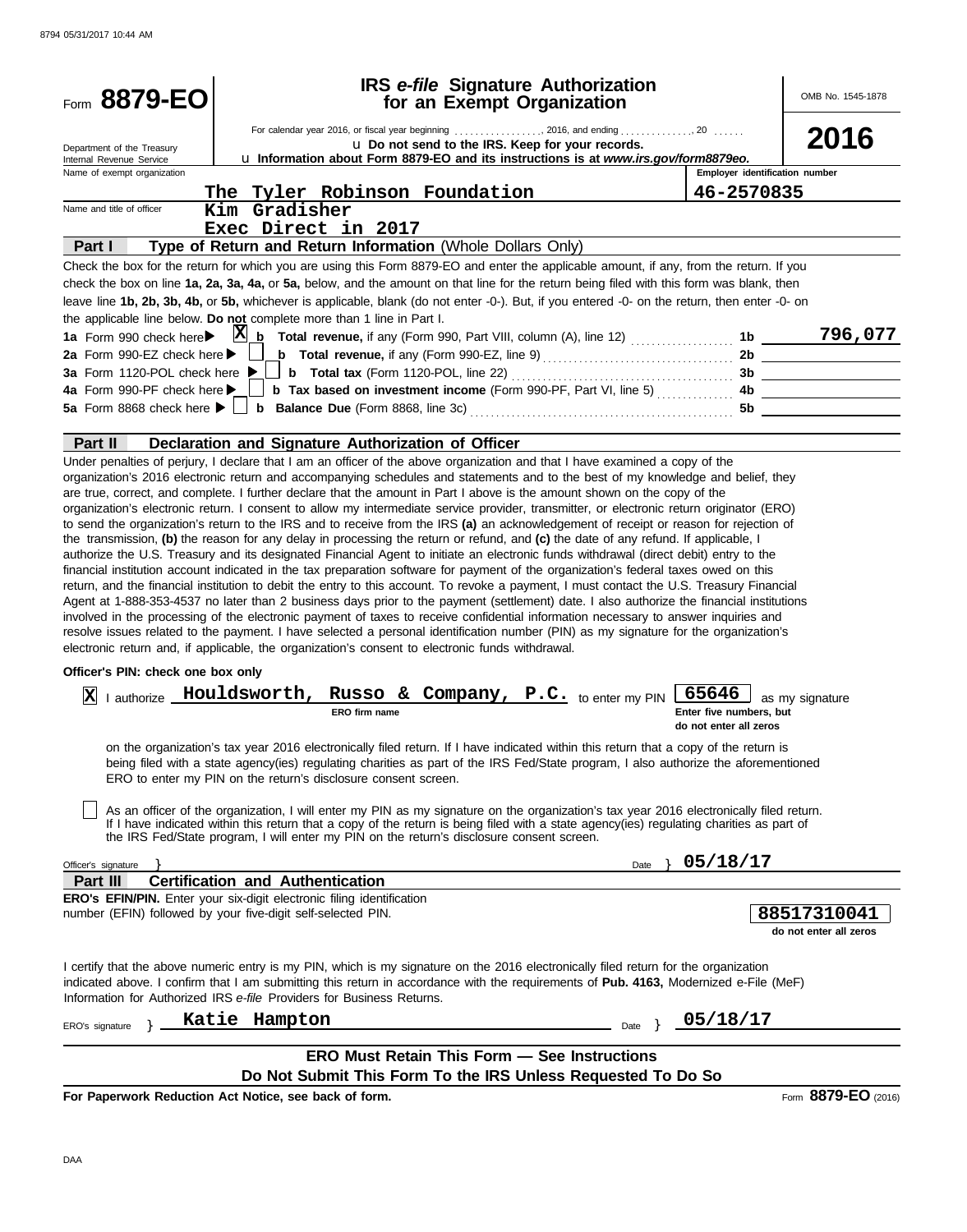| Form                       |                                 |                                                        |                                                                                                                                                                                                                                                                                                                                           |             |                      | <b>Return of Organization Exempt From Income Tax</b><br>Under section 501(c), 527, or 4947(a)(1) of the Internal Revenue Code (except private foundations)    |      |                                              |                           |                                            | OMB No. 1545-0047<br>2016                    |  |  |  |
|----------------------------|---------------------------------|--------------------------------------------------------|-------------------------------------------------------------------------------------------------------------------------------------------------------------------------------------------------------------------------------------------------------------------------------------------------------------------------------------------|-------------|----------------------|---------------------------------------------------------------------------------------------------------------------------------------------------------------|------|----------------------------------------------|---------------------------|--------------------------------------------|----------------------------------------------|--|--|--|
|                            |                                 | Department of the Treasury<br>Internal Revenue Service |                                                                                                                                                                                                                                                                                                                                           |             |                      | U Do not enter social security numbers on this form as it may be made public.<br>U Information about Form 990 and its instructions is at www.irs.gov/form990. |      |                                              |                           |                                            | Open to Public<br>Inspection                 |  |  |  |
|                            |                                 |                                                        | For the 2016 calendar year, or tax year beginning<br>C Name of organization                                                                                                                                                                                                                                                               |             |                      | , and ending                                                                                                                                                  |      |                                              |                           | D Employer identification number           |                                              |  |  |  |
| в<br> X                    | Address change                  | Check if applicable:                                   |                                                                                                                                                                                                                                                                                                                                           |             |                      | The Tyler Robinson Foundation                                                                                                                                 |      |                                              |                           |                                            |                                              |  |  |  |
|                            |                                 |                                                        | Doing business as                                                                                                                                                                                                                                                                                                                         |             |                      |                                                                                                                                                               |      |                                              |                           | 46-2570835                                 |                                              |  |  |  |
|                            | Name change                     |                                                        | Number and street (or P.O. box if mail is not delivered to street address)                                                                                                                                                                                                                                                                |             |                      |                                                                                                                                                               |      | Room/suite                                   | E Telephone number        |                                            |                                              |  |  |  |
|                            | Initial return<br>Final return/ |                                                        | 400 S. 4th Street<br>City or town, state or province, country, and ZIP or foreign postal code                                                                                                                                                                                                                                             |             |                      |                                                                                                                                                               |      |                                              |                           | 702-581-8284                               |                                              |  |  |  |
|                            | terminated                      |                                                        |                                                                                                                                                                                                                                                                                                                                           |             | NV 89101             |                                                                                                                                                               |      |                                              |                           |                                            |                                              |  |  |  |
|                            | Amended return                  | Las                                                    | Vegas<br>Name and address of principal officer:                                                                                                                                                                                                                                                                                           |             |                      |                                                                                                                                                               |      |                                              | <b>G</b> Gross receipts\$ |                                            | 996,464                                      |  |  |  |
|                            |                                 | Application pending                                    | Kim Gradisher                                                                                                                                                                                                                                                                                                                             |             |                      |                                                                                                                                                               |      | H(a) Is this a group return for subordinates |                           |                                            | x <br><b>Yes</b><br>No                       |  |  |  |
|                            |                                 |                                                        | 400 S. 4th Street #500                                                                                                                                                                                                                                                                                                                    |             |                      |                                                                                                                                                               |      | H(b) Are all subordinates included?          |                           |                                            | Yes<br>No                                    |  |  |  |
|                            |                                 |                                                        | Las Vegas                                                                                                                                                                                                                                                                                                                                 |             |                      | NV 89101                                                                                                                                                      |      |                                              |                           | If "No," attach a list. (see instructions) |                                              |  |  |  |
|                            |                                 | Tax-exempt status:                                     | $\overline{\mathbf{X}}$ 501(c)(3)<br>$501(c)$ (                                                                                                                                                                                                                                                                                           |             | ) $t$ (insert no.)   | 4947(a)(1) or                                                                                                                                                 | 527  |                                              |                           |                                            |                                              |  |  |  |
|                            | Website: U                      |                                                        | tylerrobinsonfoundation.com                                                                                                                                                                                                                                                                                                               |             |                      |                                                                                                                                                               |      | H(c) Group exemption number U                |                           |                                            |                                              |  |  |  |
|                            |                                 | $ \mathbf{X} $ Corporation<br>K Form of organization:  | Trust                                                                                                                                                                                                                                                                                                                                     | Association | Other <b>LI</b>      |                                                                                                                                                               |      | L Year of formation: $2013$                  |                           |                                            | $M$ State of legal domicile: $\overline{NV}$ |  |  |  |
|                            | Part I                          | <b>Summary</b>                                         |                                                                                                                                                                                                                                                                                                                                           |             |                      |                                                                                                                                                               |      |                                              |                           |                                            |                                              |  |  |  |
| Governance                 |                                 | See Schedule O                                         | 2 Check this box $\bigcup$ if the organization discontinued its operations or disposed of more than 25% of its net assets.                                                                                                                                                                                                                |             |                      |                                                                                                                                                               |      |                                              |                           |                                            |                                              |  |  |  |
| න්                         |                                 |                                                        |                                                                                                                                                                                                                                                                                                                                           |             |                      |                                                                                                                                                               |      |                                              | $\mathbf{3}$              | 16                                         |                                              |  |  |  |
|                            |                                 |                                                        | 4 Number of independent voting members of the governing body (Part VI, line 1b)                                                                                                                                                                                                                                                           |             |                      |                                                                                                                                                               |      |                                              | $\overline{\mathbf{4}}$   | 16                                         |                                              |  |  |  |
|                            |                                 |                                                        |                                                                                                                                                                                                                                                                                                                                           |             |                      |                                                                                                                                                               |      |                                              | 5 <sup>5</sup>            | $\overline{\mathbf{4}}$                    |                                              |  |  |  |
| Activities                 |                                 |                                                        | 6 Total number of volunteers (estimate if necessary)                                                                                                                                                                                                                                                                                      |             |                      |                                                                                                                                                               |      |                                              | 6                         | 25                                         |                                              |  |  |  |
|                            |                                 |                                                        |                                                                                                                                                                                                                                                                                                                                           |             |                      |                                                                                                                                                               |      |                                              | 7a                        |                                            | $\mathbf 0$                                  |  |  |  |
|                            |                                 |                                                        |                                                                                                                                                                                                                                                                                                                                           |             |                      |                                                                                                                                                               |      |                                              | 7b                        |                                            | 0                                            |  |  |  |
|                            |                                 |                                                        |                                                                                                                                                                                                                                                                                                                                           |             |                      |                                                                                                                                                               |      | <b>Prior Year</b><br>1,643,744               |                           |                                            | <b>Current Year</b><br>795,192               |  |  |  |
|                            |                                 |                                                        |                                                                                                                                                                                                                                                                                                                                           |             |                      |                                                                                                                                                               |      |                                              |                           |                                            | 0                                            |  |  |  |
| Revenue                    |                                 |                                                        |                                                                                                                                                                                                                                                                                                                                           |             |                      |                                                                                                                                                               |      |                                              |                           |                                            | $\mathbf 0$                                  |  |  |  |
|                            |                                 |                                                        | 11 Other revenue (Part VIII, column (A), lines 5, 6d, 8c, 9c, 10c, and 11e)                                                                                                                                                                                                                                                               |             |                      |                                                                                                                                                               |      |                                              |                           |                                            | 885                                          |  |  |  |
|                            |                                 |                                                        | 12 Total revenue - add lines 8 through 11 (must equal Part VIII, column (A), line 12)                                                                                                                                                                                                                                                     |             |                      |                                                                                                                                                               |      | $\overline{1,643,744}$                       |                           |                                            | 796,077                                      |  |  |  |
|                            |                                 |                                                        | 13 Grants and similar amounts paid (Part IX, column (A), lines 1-3)                                                                                                                                                                                                                                                                       |             |                      |                                                                                                                                                               |      |                                              | 502,739                   |                                            | 329,826                                      |  |  |  |
|                            |                                 |                                                        | 14 Benefits paid to or for members (Part IX, column (A), line 4)                                                                                                                                                                                                                                                                          |             |                      |                                                                                                                                                               |      |                                              |                           |                                            | 0                                            |  |  |  |
|                            |                                 |                                                        | 15 Salaries, other compensation, employee benefits (Part IX, column (A), lines 5-10)                                                                                                                                                                                                                                                      |             |                      |                                                                                                                                                               |      |                                              | 228,841                   |                                            | 283,587                                      |  |  |  |
| Expenses                   |                                 |                                                        | 16a Professional fundraising fees (Part IX, column (A), line 11e)<br><b>b</b> Total fundraising expenses (Part IX, column (D), line 25) <b>u</b> 114, 193                                                                                                                                                                                 |             |                      |                                                                                                                                                               |      |                                              |                           |                                            | O                                            |  |  |  |
|                            |                                 |                                                        |                                                                                                                                                                                                                                                                                                                                           |             |                      |                                                                                                                                                               |      |                                              |                           |                                            |                                              |  |  |  |
|                            |                                 |                                                        | 17 Other expenses (Part IX, column (A), lines 11a-11d, 11f-24e)                                                                                                                                                                                                                                                                           |             |                      |                                                                                                                                                               |      |                                              |                           |                                            | 170,942                                      |  |  |  |
|                            |                                 |                                                        | 18 Total expenses. Add lines 13-17 (must equal Part IX, column (A), line 25)                                                                                                                                                                                                                                                              |             |                      |                                                                                                                                                               |      |                                              | 731,580                   |                                            | 784,355                                      |  |  |  |
|                            |                                 |                                                        |                                                                                                                                                                                                                                                                                                                                           |             |                      |                                                                                                                                                               |      | <b>Beginning of Current Year</b>             | 912,164                   |                                            | 11,722<br><b>End of Year</b>                 |  |  |  |
| Assets or<br>d<br>Balances |                                 | 20 Total assets (Part X, line 16)                      |                                                                                                                                                                                                                                                                                                                                           |             |                      |                                                                                                                                                               |      |                                              | 451,737                   |                                            | 463,459                                      |  |  |  |
|                            |                                 |                                                        |                                                                                                                                                                                                                                                                                                                                           |             |                      |                                                                                                                                                               |      |                                              | 22,449                    |                                            | 22,449                                       |  |  |  |
| 김                          |                                 |                                                        |                                                                                                                                                                                                                                                                                                                                           |             |                      |                                                                                                                                                               |      |                                              | 429,288                   |                                            | 441,010                                      |  |  |  |
|                            | Part II                         | <b>Signature Block</b>                                 |                                                                                                                                                                                                                                                                                                                                           |             |                      |                                                                                                                                                               |      |                                              |                           |                                            |                                              |  |  |  |
| <b>Sign</b><br><b>Here</b> |                                 | Signature of officer                                   | Under penalties of perjury, I declare that I have examined this return, including accompanying schedules and statements, and to the best of my knowledge and belief, it is<br>true, correct, and complete. Declaration of preparer (other than officer) is based on all information of which preparer has any knowledge.<br>Kim Gradisher |             |                      |                                                                                                                                                               |      | Exec Direct in 2017                          | Date                      |                                            |                                              |  |  |  |
|                            |                                 |                                                        | Type or print name and title                                                                                                                                                                                                                                                                                                              |             |                      |                                                                                                                                                               |      |                                              |                           |                                            |                                              |  |  |  |
|                            |                                 | Print/Type preparer's name                             |                                                                                                                                                                                                                                                                                                                                           |             | Preparer's signature |                                                                                                                                                               |      | Date                                         | Check                     | <b>PTIN</b><br>if                          |                                              |  |  |  |
| Paid                       |                                 | Katie Hampton                                          |                                                                                                                                                                                                                                                                                                                                           |             | Katie Hampton        |                                                                                                                                                               |      |                                              | $05/31/17$ self-employed  |                                            | P00292787                                    |  |  |  |
|                            | <b>Preparer</b>                 | Firm's name                                            |                                                                                                                                                                                                                                                                                                                                           |             |                      | Houldsworth, Russo & Company,                                                                                                                                 | P.C. |                                              | Firm's $EIN$ }            |                                            | 88-0374623                                   |  |  |  |
|                            | <b>Use Only</b>                 |                                                        | 8675 S Eastern Ave Ste A                                                                                                                                                                                                                                                                                                                  |             |                      |                                                                                                                                                               |      |                                              |                           |                                            |                                              |  |  |  |
|                            |                                 | Firm's address                                         | Las Vegas, NV                                                                                                                                                                                                                                                                                                                             |             | 89123-2839           |                                                                                                                                                               |      |                                              | Phone no.                 |                                            | 702-269-9992                                 |  |  |  |
|                            |                                 |                                                        | May the IRS discuss this return with the preparer shown above? (see instructions)                                                                                                                                                                                                                                                         |             |                      |                                                                                                                                                               |      |                                              |                           |                                            | Yes<br><b>No</b>                             |  |  |  |

| Use Only $ $ |                                                                                   |  | 8675 S Eastern Ave Ste A |  |                          |           |              |     |                 |  |
|--------------|-----------------------------------------------------------------------------------|--|--------------------------|--|--------------------------|-----------|--------------|-----|-----------------|--|
|              | Firm's address                                                                    |  |                          |  | Las Vegas, NV 89123-2839 | Phone no. | 702-269-9992 |     |                 |  |
|              | May the IRS discuss this return with the preparer shown above? (see instructions) |  |                          |  |                          |           |              | Yes | l No            |  |
| DAA          | For Paperwork Reduction Act Notice, see the separate instructions.                |  |                          |  |                          |           |              |     | Form 990 (2016) |  |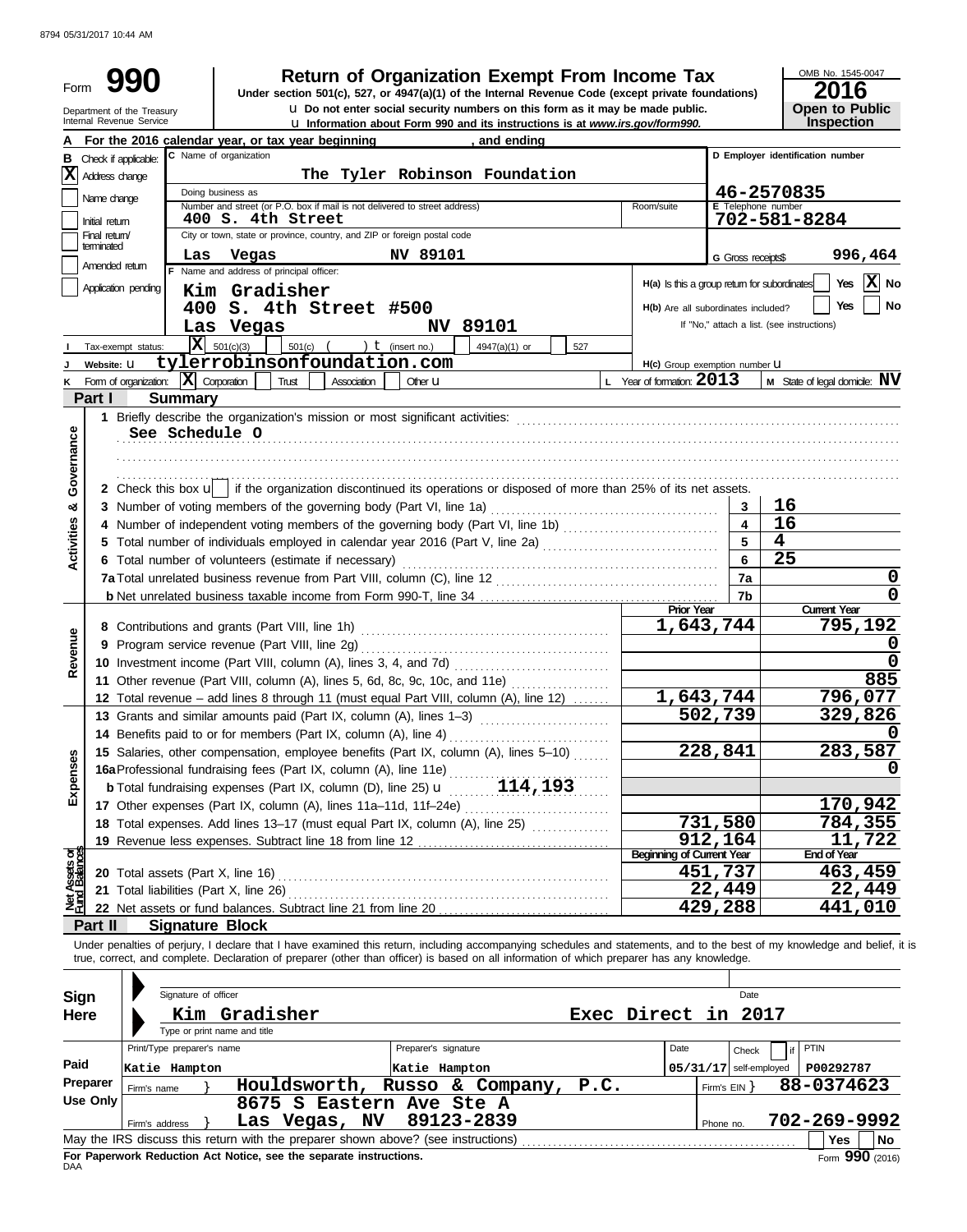| <b>Statement of Program Service Accomplishments</b><br>Part III<br>1 Briefly describe the organization's mission:<br>See Schedule O                             | $\boxed{\mathbf{X}}$        |
|-----------------------------------------------------------------------------------------------------------------------------------------------------------------|-----------------------------|
|                                                                                                                                                                 |                             |
|                                                                                                                                                                 |                             |
|                                                                                                                                                                 |                             |
|                                                                                                                                                                 |                             |
|                                                                                                                                                                 |                             |
|                                                                                                                                                                 |                             |
| Did the organization undertake any significant program services during the year which were not listed on the<br>$\mathbf{2}$                                    |                             |
|                                                                                                                                                                 | Yes $\boxed{\mathbf{X}}$ No |
| If "Yes," describe these new services on Schedule O.<br>Did the organization cease conducting, or make significant changes in how it conducts, any program<br>3 |                             |
| services?                                                                                                                                                       | Yes $\boxed{\mathbf{X}}$ No |
| If "Yes," describe these changes on Schedule O.                                                                                                                 |                             |
| Describe the organization's program service accomplishments for each of its three largest program services, as measured by<br>4                                 |                             |
| expenses. Section 501(c)(3) and 501(c)(4) organizations are required to report the amount of grants and allocations to others,                                  |                             |
| the total expenses, and revenue, if any, for each program service reported.                                                                                     |                             |
|                                                                                                                                                                 |                             |
| Financial assistance provided to families of children battling cancer.                                                                                          |                             |
|                                                                                                                                                                 |                             |
|                                                                                                                                                                 |                             |
|                                                                                                                                                                 |                             |
|                                                                                                                                                                 |                             |
|                                                                                                                                                                 |                             |
|                                                                                                                                                                 |                             |
|                                                                                                                                                                 |                             |
|                                                                                                                                                                 |                             |
|                                                                                                                                                                 |                             |
|                                                                                                                                                                 |                             |
|                                                                                                                                                                 |                             |
|                                                                                                                                                                 |                             |
|                                                                                                                                                                 |                             |
|                                                                                                                                                                 |                             |
|                                                                                                                                                                 |                             |
|                                                                                                                                                                 |                             |
|                                                                                                                                                                 |                             |
|                                                                                                                                                                 |                             |
|                                                                                                                                                                 |                             |
|                                                                                                                                                                 |                             |
|                                                                                                                                                                 |                             |
| including grants of\$<br>) (Revenue \$<br>) (Expenses \$<br>4c (Code:                                                                                           |                             |
|                                                                                                                                                                 |                             |
|                                                                                                                                                                 |                             |
|                                                                                                                                                                 |                             |
|                                                                                                                                                                 |                             |
|                                                                                                                                                                 |                             |
|                                                                                                                                                                 |                             |
|                                                                                                                                                                 |                             |
|                                                                                                                                                                 |                             |
|                                                                                                                                                                 |                             |
|                                                                                                                                                                 |                             |
|                                                                                                                                                                 |                             |
| 4d Other program services (Describe in Schedule O.)                                                                                                             |                             |
| (Revenue \$<br>(Expenses \$<br>including grants of \$<br>329,826<br>4e Total program service expenses <b>U</b>                                                  |                             |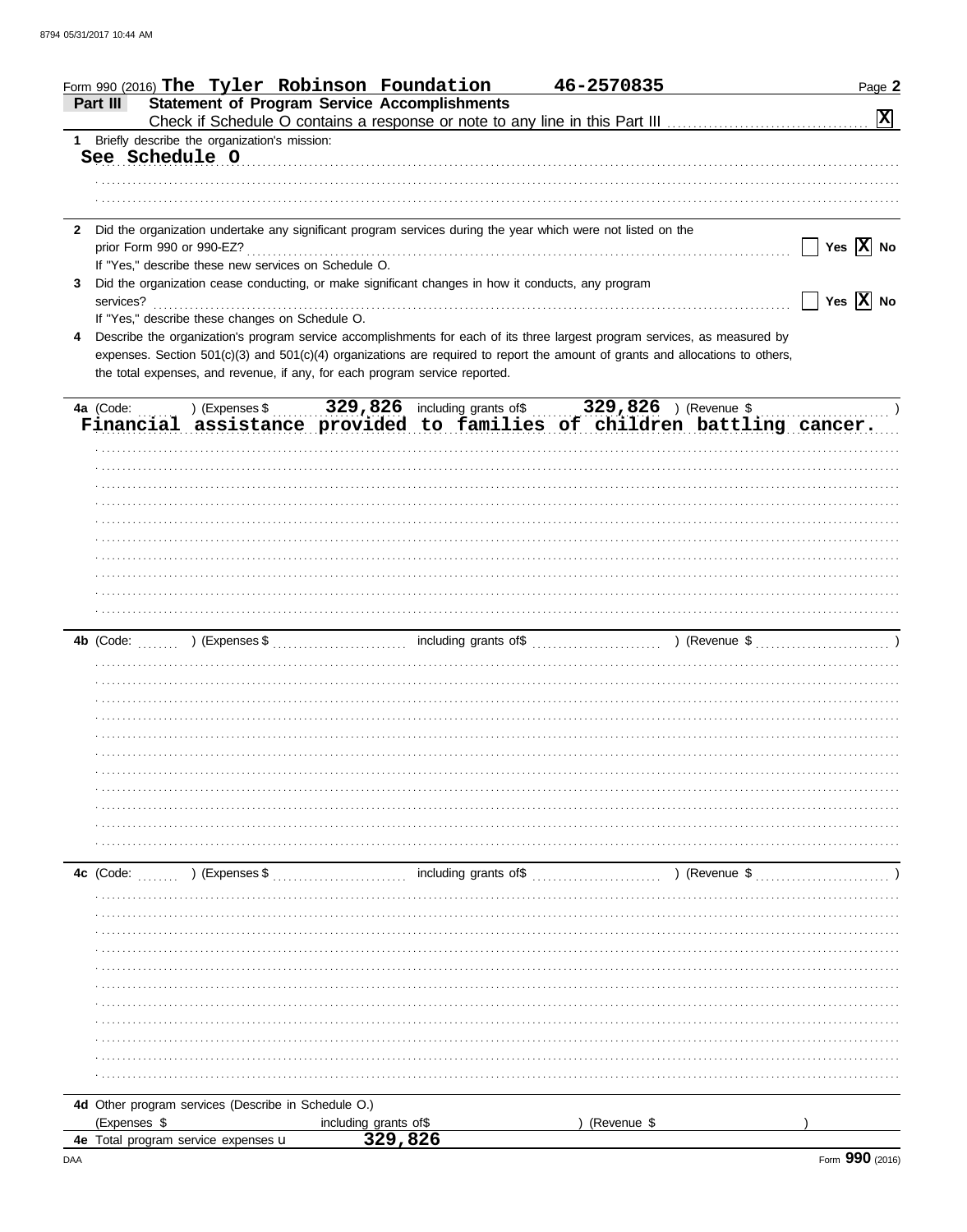|  |                                                | Form 990 (2016) The Tyler Robinson Foundation | 46-2570835 | Page $3$ |
|--|------------------------------------------------|-----------------------------------------------|------------|----------|
|  | <b>Part IV</b> Checklist of Required Schedules |                                               |            |          |

| 1   | Is the organization described in section $501(c)(3)$ or $4947(a)(1)$ (other than a private foundation)? If "Yes,"       |              | Yes         | No          |
|-----|-------------------------------------------------------------------------------------------------------------------------|--------------|-------------|-------------|
|     | complete Schedule A                                                                                                     | 1            | X           |             |
| 2   |                                                                                                                         | $\mathbf{2}$ | $\mathbf x$ |             |
| 3   | Did the organization engage in direct or indirect political campaign activities on behalf of or in opposition to        |              |             |             |
|     |                                                                                                                         | 3            |             | X           |
| 4   | Section 501(c)(3) organizations. Did the organization engage in lobbying activities, or have a section 501(h)           |              |             |             |
|     |                                                                                                                         | 4            |             | X           |
| 5   | Is the organization a section $501(c)(4)$ , $501(c)(5)$ , or $501(c)(6)$ organization that receives membership dues,    |              |             |             |
|     | assessments, or similar amounts as defined in Revenue Procedure 98-19? If "Yes," complete Schedule C,                   |              |             |             |
|     | Part III                                                                                                                | 5            |             | X           |
| 6   | Did the organization maintain any donor advised funds or any similar funds or accounts for which donors                 |              |             |             |
|     | have the right to provide advice on the distribution or investment of amounts in such funds or accounts? If             |              |             |             |
|     |                                                                                                                         | 6            |             | X           |
| 7   | Did the organization receive or hold a conservation easement, including easements to preserve open space,               |              |             |             |
|     | the environment, historic land areas, or historic structures? If "Yes," complete Schedule D, Part II                    | 7            |             | X           |
| 8   | Did the organization maintain collections of works of art, historical treasures, or other similar assets? If "Yes,"     |              |             |             |
|     | complete Schedule D, Part III                                                                                           | 8            |             | X           |
| 9   | Did the organization report an amount in Part X, line 21, for escrow or custodial account liability, serve as a         |              |             |             |
|     | custodian for amounts not listed in Part X; or provide credit counseling, debt management, credit repair, or            |              |             |             |
|     | debt negotiation services? If "Yes," complete Schedule D, Part IV                                                       | 9            |             | x           |
| 10  | Did the organization, directly or through a related organization, hold assets in temporarily restricted                 |              |             |             |
|     | endowments, permanent endowments, or quasi-endowments? If "Yes," complete Schedule D, Part V                            | 10           |             | X           |
| 11  | If the organization's answer to any of the following questions is "Yes," then complete Schedule D, Parts VI,            |              |             |             |
|     | VII, VIII, IX, or X as applicable.                                                                                      |              |             |             |
|     | a Did the organization report an amount for land, buildings, and equipment in Part X, line 10? If "Yes,"                |              |             |             |
|     |                                                                                                                         | 11a          | X           |             |
|     | <b>b</b> Did the organization report an amount for investments—other securities in Part X, line 12 that is 5% or more   |              |             |             |
|     |                                                                                                                         | 11b          |             | X           |
|     | c Did the organization report an amount for investments—program related in Part X, line 13 that is 5% or more           |              |             |             |
|     |                                                                                                                         | 11c          |             | X           |
|     | d Did the organization report an amount for other assets in Part X, line 15 that is 5% or more of its total assets      |              |             |             |
|     | reported in Part X, line 16? If "Yes," complete Schedule D, Part IX                                                     | 11d          |             | X           |
|     | e Did the organization report an amount for other liabilities in Part X, line 25? If "Yes," complete Schedule D, Part X | 11e          |             | $\mathbf X$ |
| f   | Did the organization's separate or consolidated financial statements for the tax year include a footnote that addresses |              |             |             |
|     | the organization's liability for uncertain tax positions under FIN 48 (ASC 740)? If "Yes," complete Schedule D, Part X  | 11f          |             | X           |
|     | 12a Did the organization obtain separate, independent audited financial statements for the tax year? If "Yes," complete |              |             |             |
|     |                                                                                                                         | 12a          |             | X           |
|     | <b>b</b> Was the organization included in consolidated, independent audited financial statements for the tax year? If   |              |             |             |
|     | "Yes," and if the organization answered "No" to line 12a, then completing Schedule D, Parts XI and XII is optional      | 12b          |             | х           |
| 13  |                                                                                                                         | 13           |             | X           |
| 14a |                                                                                                                         | 14a          |             | x           |
| b   | Did the organization have aggregate revenues or expenses of more than \$10,000 from grantmaking,                        |              |             |             |
|     | fundraising, business, investment, and program service activities outside the United States, or aggregate               |              |             |             |
|     |                                                                                                                         | 14b          |             | X           |
| 15  | Did the organization report on Part IX, column (A), line 3, more than \$5,000 of grants or other assistance to or       |              |             |             |
|     |                                                                                                                         | 15           |             | X           |
| 16  | Did the organization report on Part IX, column (A), line 3, more than \$5,000 of aggregate grants or other              |              |             |             |
|     |                                                                                                                         | 16           |             | X           |
| 17  | Did the organization report a total of more than \$15,000 of expenses for professional fundraising services on          |              |             |             |
|     |                                                                                                                         | 17           |             | X           |
| 18  | Did the organization report more than \$15,000 total of fundraising event gross income and contributions on             |              |             |             |
|     |                                                                                                                         | 18           | X           |             |
| 19  | Did the organization report more than \$15,000 of gross income from gaming activities on Part VIII, line 9a?            |              |             |             |
|     |                                                                                                                         | 19           |             | X           |

Form **990** (2016)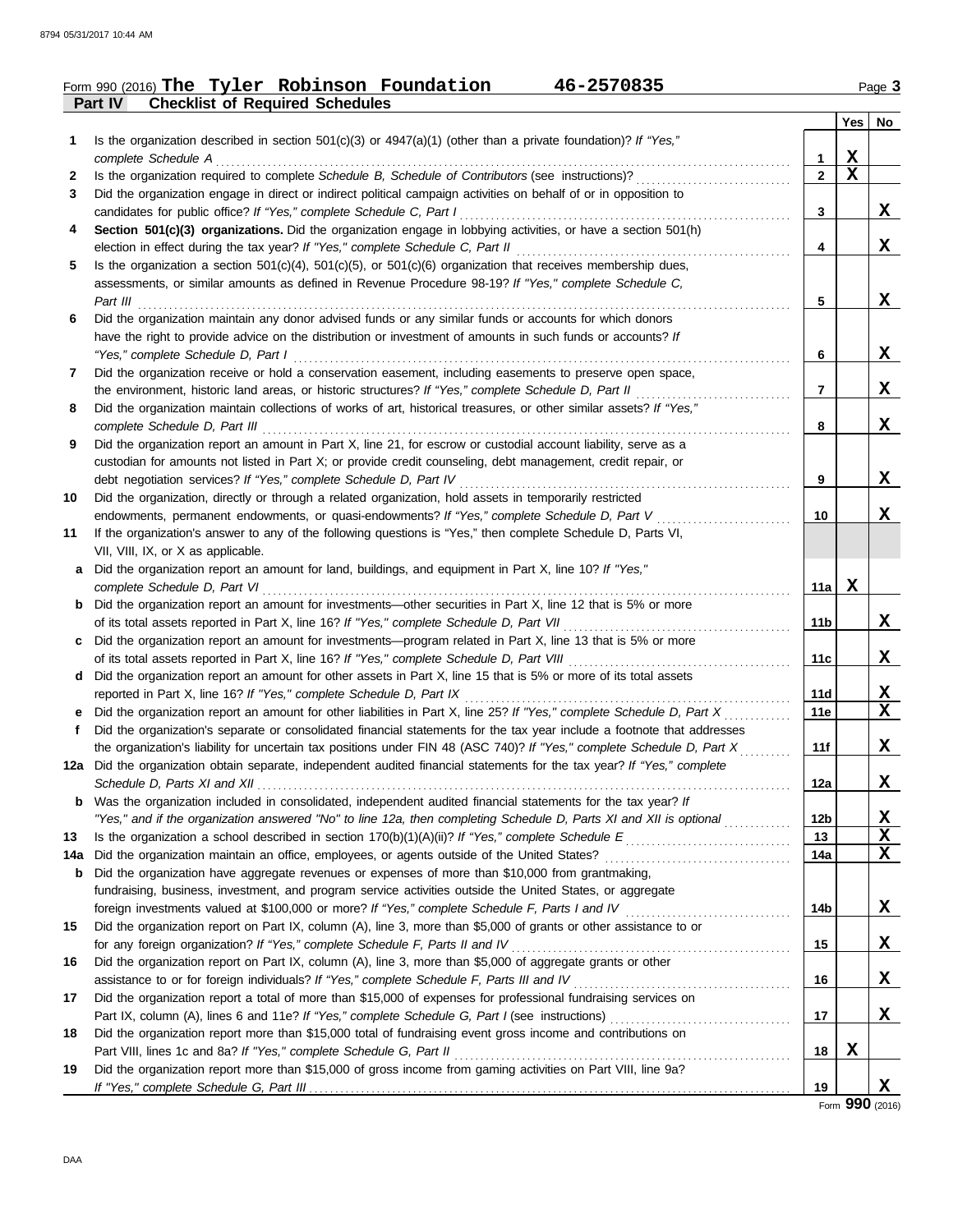#### Form 990 (2016) Page **4 Part IV Checklist of Required Schedules** *(continued)* **The Tyler Robinson Foundation 46-2570835**

|     |                                                                                                                           |                 | Yes | No          |
|-----|---------------------------------------------------------------------------------------------------------------------------|-----------------|-----|-------------|
| 20a | Did the organization operate one or more hospital facilities? If "Yes," complete Schedule H                               | 20a             |     | X           |
| b   |                                                                                                                           | 20 <sub>b</sub> |     |             |
| 21  | Did the organization report more than \$5,000 of grants or other assistance to any domestic organization or               |                 |     |             |
|     | domestic government on Part IX, column (A), line 1? If "Yes," complete Schedule I, Parts I and II                         | 21              |     | X           |
| 22  | Did the organization report more than \$5,000 of grants or other assistance to or for domestic individuals on             |                 |     |             |
|     | Part IX, column (A), line 2? If "Yes," complete Schedule I, Parts I and III                                               | 22              | X   |             |
| 23  | Did the organization answer "Yes" to Part VII, Section A, line 3, 4, or 5 about compensation of the                       |                 |     |             |
|     | organization's current and former officers, directors, trustees, key employees, and highest compensated                   |                 |     |             |
|     | employees? If "Yes," complete Schedule J                                                                                  | 23              |     | X           |
|     | 24a Did the organization have a tax-exempt bond issue with an outstanding principal amount of more than                   |                 |     |             |
|     | \$100,000 as of the last day of the year, that was issued after December 31, 2002? If "Yes," answer lines 24b             |                 |     |             |
|     | through 24d and complete Schedule K. If "No," go to line 25a                                                              | 24a             |     | X           |
| b   | Did the organization invest any proceeds of tax-exempt bonds beyond a temporary period exception?                         | 24b             |     |             |
| c   | Did the organization maintain an escrow account other than a refunding escrow at any time during the year                 |                 |     |             |
|     | to defease any tax-exempt bonds?                                                                                          | 24c             |     |             |
|     | d Did the organization act as an "on behalf of" issuer for bonds outstanding at any time during the year?                 | 24d             |     |             |
|     | 25a Section 501(c)(3), 501(c)(4), and 501(c)(29) organizations. Did the organization engage in an excess benefit          |                 |     |             |
|     | transaction with a disqualified person during the year? If "Yes," complete Schedule L, Part I                             | 25a             |     | X           |
|     | <b>b</b> Is the organization aware that it engaged in an excess benefit transaction with a disqualified person in a prior |                 |     |             |
|     | year, and that the transaction has not been reported on any of the organization's prior Forms 990 or 990-EZ?              |                 |     |             |
|     | If "Yes," complete Schedule L, Part I                                                                                     | 25 <sub>b</sub> |     | X           |
| 26  | Did the organization report any amount on Part X, line 5, 6, or 22 for receivables from or payables to any                |                 |     |             |
|     | current or former officers, directors, trustees, key employees, highest compensated employees, or                         |                 |     |             |
|     |                                                                                                                           | 26              |     | X           |
| 27  | Did the organization provide a grant or other assistance to an officer, director, trustee, key employee,                  |                 |     |             |
|     | substantial contributor or employee thereof, a grant selection committee member, or to a 35% controlled                   |                 |     |             |
|     | entity or family member of any of these persons? If "Yes," complete Schedule L, Part III [[[[[[[[[[[[[[[[[[[[             | 27              |     | X           |
| 28  | Was the organization a party to a business transaction with one of the following parties (see Schedule L,                 |                 |     |             |
|     | Part IV instructions for applicable filing thresholds, conditions, and exceptions):                                       |                 |     |             |
| a   | A current or former officer, director, trustee, or key employee? If "Yes," complete Schedule L, Part IV                   | 28a             |     | X           |
| b   | A family member of a current or former officer, director, trustee, or key employee? If "Yes," complete                    |                 |     |             |
|     | Schedule L, Part IV                                                                                                       | 28b             |     | X           |
| c   | An entity of which a current or former officer, director, trustee, or key employee (or a family member thereof)           |                 |     |             |
|     | was an officer, director, trustee, or direct or indirect owner? If "Yes," complete Schedule L, Part IV                    | 28c             |     | X           |
| 29  | Did the organization receive more than \$25,000 in non-cash contributions? If "Yes," complete Schedule M                  | 29              |     | $\mathbf x$ |
| 30  | Did the organization receive contributions of art, historical treasures, or other similar assets, or qualified            |                 |     |             |
|     |                                                                                                                           | 30              |     | X,          |
| 31  | Did the organization liquidate, terminate, or dissolve and cease operations? If "Yes," complete Schedule N,               |                 |     |             |
|     | Part I                                                                                                                    | 31              |     | X           |
| 32  | Did the organization sell, exchange, dispose of, or transfer more than 25% of its net assets? If "Yes,"                   |                 |     |             |
|     |                                                                                                                           | 32              |     | X           |
| 33  | Did the organization own 100% of an entity disregarded as separate from the organization under Regulations                |                 |     |             |
|     |                                                                                                                           | 33              |     | X           |
| 34  | Was the organization related to any tax-exempt or taxable entity? If "Yes," complete Schedule R, Parts II, III,           |                 |     |             |
|     | or IV, and Part V, line 1                                                                                                 | 34              |     | X           |
| 35a |                                                                                                                           | 35a             |     | X           |
| b   | If "Yes" to line 35a, did the organization receive any payment from or engage in any transaction with a                   |                 |     |             |
|     |                                                                                                                           | 35 <sub>b</sub> |     |             |
| 36  | Section 501(c)(3) organizations. Did the organization make any transfers to an exempt non-charitable                      |                 |     |             |
|     | related organization? If "Yes," complete Schedule R, Part V, line 2                                                       | 36              |     | X           |
| 37  | Did the organization conduct more than 5% of its activities through an entity that is not a related organization          |                 |     |             |
|     | and that is treated as a partnership for federal income tax purposes? If "Yes," complete Schedule R,                      |                 |     |             |
|     | Part VI                                                                                                                   | 37              |     | X           |
| 38  | Did the organization complete Schedule O and provide explanations in Schedule O for Part VI, lines 11b and                |                 |     |             |
|     | 19? Note. All Form 990 filers are required to complete Schedule O.                                                        | 38              | X   |             |

Form **990** (2016)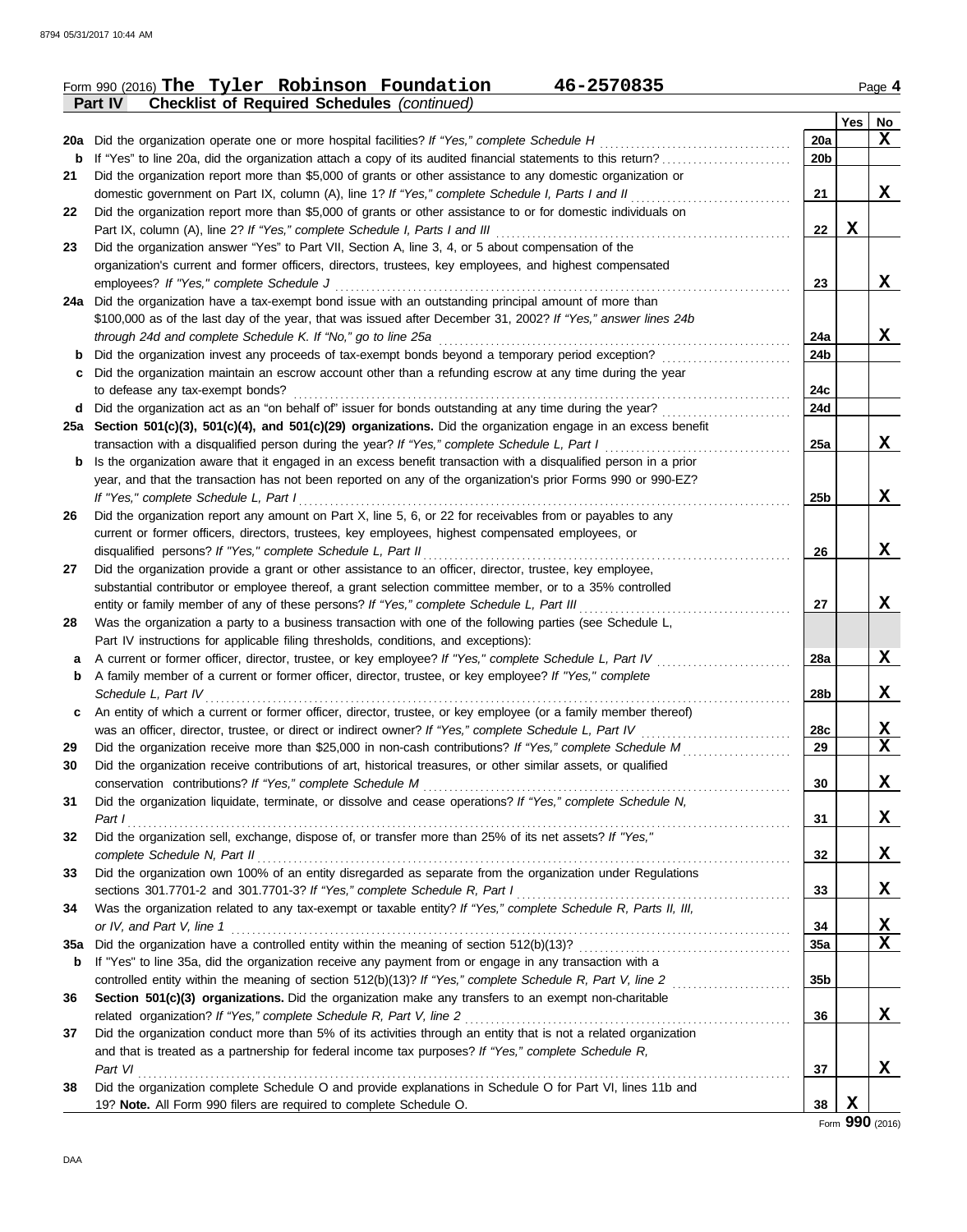|          | Form 990 (2016) The Tyler Robinson Foundation<br>46-2570835                                                                                                                                                            |                 |                 | Page 5      |
|----------|------------------------------------------------------------------------------------------------------------------------------------------------------------------------------------------------------------------------|-----------------|-----------------|-------------|
|          | Statements Regarding Other IRS Filings and Tax Compliance<br>Part V                                                                                                                                                    |                 |                 |             |
|          | Check if Schedule O contains a response or note to any line in this Part V                                                                                                                                             |                 |                 |             |
|          |                                                                                                                                                                                                                        |                 | Yes             | No          |
| 1a       | 5<br>Enter the number reported in Box 3 of Form 1096. Enter -0- if not applicable<br>1a                                                                                                                                |                 |                 |             |
| b        | $\mathbf 0$<br>1 <sub>b</sub><br>Enter the number of Forms W-2G included in line 1a. Enter -0- if not applicable                                                                                                       |                 |                 |             |
| с        | Did the organization comply with backup withholding rules for reportable payments to vendors and                                                                                                                       |                 |                 |             |
|          | reportable gaming (gambling) winnings to prize winners?                                                                                                                                                                | 1c              |                 | X           |
|          | 2a Enter the number of employees reported on Form W-3, Transmittal of Wage and Tax<br>4                                                                                                                                |                 |                 |             |
|          | Statements, filed for the calendar year ending with or within the year covered by this return<br>2a<br>If at least one is reported on line 2a, did the organization file all required federal employment tax returns?  | 2b              | X               |             |
| b        | Note. If the sum of lines 1a and 2a is greater than 250, you may be required to e-file (see instructions)                                                                                                              |                 |                 |             |
| За       | Did the organization have unrelated business gross income of \$1,000 or more during the year?                                                                                                                          | 3a              |                 | X           |
| b        | If "Yes," has it filed a Form 990-T for this year? If "No" to line 3b, provide an explanation in Schedule O                                                                                                            | 3b              |                 |             |
| 4a       | At any time during the calendar year, did the organization have an interest in, or a signature or other authority                                                                                                      |                 |                 |             |
|          | over, a financial account in a foreign country (such as a bank account, securities account, or other financial                                                                                                         |                 |                 |             |
|          | account)?                                                                                                                                                                                                              | 4a              |                 | X           |
| b        | If "Yes," enter the name of the foreign country: <b>u</b>                                                                                                                                                              |                 |                 |             |
|          | See instructions for filing requirements for FinCEN Form 114, Report of Foreign Bank and Financial Accounts                                                                                                            |                 |                 |             |
|          | (FBAR).                                                                                                                                                                                                                |                 |                 |             |
| 5a       | Was the organization a party to a prohibited tax shelter transaction at any time during the tax year?                                                                                                                  | 5a              |                 | X           |
| b        | Did any taxable party notify the organization that it was or is a party to a prohibited tax shelter transaction?                                                                                                       | 5 <sub>b</sub>  |                 | $\mathbf x$ |
| c        | If "Yes" to line 5a or 5b, did the organization file Form 8886-T?                                                                                                                                                      | 5c              |                 |             |
| 6a       | Does the organization have annual gross receipts that are normally greater than \$100,000, and did the                                                                                                                 |                 |                 |             |
|          | organization solicit any contributions that were not tax deductible as charitable contributions?                                                                                                                       | 6a              |                 | X           |
| b        | If "Yes," did the organization include with every solicitation an express statement that such contributions or                                                                                                         |                 |                 |             |
|          | gifts were not tax deductible?                                                                                                                                                                                         | 6b              |                 |             |
| 7        | Organizations that may receive deductible contributions under section 170(c).                                                                                                                                          |                 |                 |             |
| a        | Did the organization receive a payment in excess of \$75 made partly as a contribution and partly for goods                                                                                                            |                 |                 |             |
|          | and services provided to the payor?                                                                                                                                                                                    | 7a              | X               |             |
| b        | If "Yes," did the organization notify the donor of the value of the goods or services provided?                                                                                                                        | 7b              | $\mathbf X$     |             |
| c        | Did the organization sell, exchange, or otherwise dispose of tangible personal property for which it was<br>required to file Form 8282?                                                                                | 7c              |                 | X           |
| d        | 7d<br>If "Yes," indicate the number of Forms 8282 filed during the year<br>[[[[[[[[[[[[[]]]]]                                                                                                                          |                 |                 |             |
| е        | Did the organization receive any funds, directly or indirectly, to pay premiums on a personal benefit contract?                                                                                                        | 7е              |                 | X           |
|          | Did the organization, during the year, pay premiums, directly or indirectly, on a personal benefit contract?                                                                                                           | 7f              |                 | X           |
|          | If the organization received a contribution of qualified intellectual property, did the organization file Form 8899 as required?                                                                                       | 7g              |                 |             |
|          | If the organization received a contribution of cars, boats, airplanes, or other vehicles, did the organization file a Form 1098-C?                                                                                     | 7h              |                 |             |
| 8        | Sponsoring organizations maintaining donor advised funds. Did a donor advised fund maintained by the                                                                                                                   |                 |                 |             |
|          | sponsoring organization have excess business holdings at any time during the year?                                                                                                                                     | 8               |                 |             |
| 9        | Sponsoring organizations maintaining donor advised funds.                                                                                                                                                              |                 |                 |             |
| a        | Did the sponsoring organization make any taxable distributions under section 4966?                                                                                                                                     | 9a              |                 |             |
| b        | Did the sponsoring organization make a distribution to a donor, donor advisor, or related person?                                                                                                                      | 9b              |                 |             |
| 10       | Section 501(c)(7) organizations. Enter:                                                                                                                                                                                |                 |                 |             |
| а        | 10a<br>Initiation fees and capital contributions included on Part VIII, line 12 [11][11][11][11][11][11][11][11][11][                                                                                                  |                 |                 |             |
| b        | Gross receipts, included on Form 990, Part VIII, line 12, for public use of club facilities<br>10 <sub>b</sub>                                                                                                         |                 |                 |             |
| 11       | Section 501(c)(12) organizations. Enter:                                                                                                                                                                               |                 |                 |             |
| а        | Gross income from members or shareholders<br>11a                                                                                                                                                                       |                 |                 |             |
| b        | Gross income from other sources (Do not net amounts due or paid to other sources                                                                                                                                       |                 |                 |             |
|          | against amounts due or received from them.)<br>11 <sub>b</sub>                                                                                                                                                         |                 |                 |             |
| 12a<br>b | Section 4947(a)(1) non-exempt charitable trusts. Is the organization filing Form 990 in lieu of Form 1041?<br>If "Yes," enter the amount of tax-exempt interest received or accrued during the year<br>12 <sub>b</sub> | 12a             |                 |             |
| 13       | Section 501(c)(29) qualified nonprofit health insurance issuers.                                                                                                                                                       |                 |                 |             |
| a        | Is the organization licensed to issue qualified health plans in more than one state?                                                                                                                                   | 13а             |                 |             |
|          | Note. See the instructions for additional information the organization must report on Schedule O.                                                                                                                      |                 |                 |             |
| b        | Enter the amount of reserves the organization is required to maintain by the states in which                                                                                                                           |                 |                 |             |
|          | 13 <sub>b</sub>                                                                                                                                                                                                        |                 |                 |             |
| c        | 13 <sub>c</sub><br>Enter the amount of reserves on hand                                                                                                                                                                |                 |                 |             |
| 14a      | Did the organization receive any payments for indoor tanning services during the tax year?                                                                                                                             | 14a             |                 | X           |
| b        |                                                                                                                                                                                                                        | 14 <sub>b</sub> |                 |             |
| DAA      |                                                                                                                                                                                                                        |                 | Form 990 (2016) |             |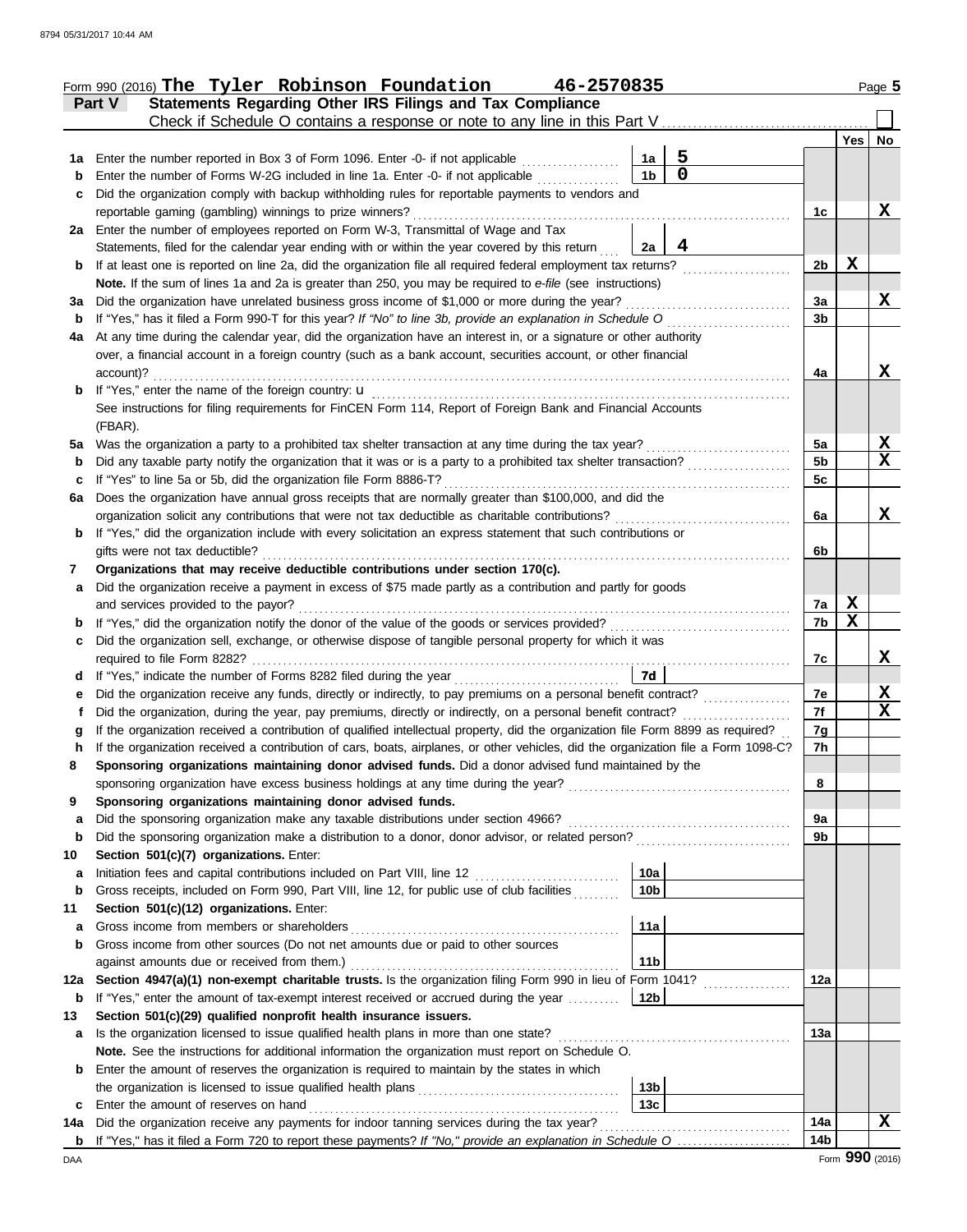## Form 990 (2016) Page **6 The Tyler Robinson Foundation 46-2570835**

**Part VI Governance, Management, and Disclosure** *For each "Yes" response to lines 2 through 7b below, and for a "No" response to line 8a, 8b, or 10b below, describe the circumstances, processes, or changes in Schedule O. See instructions.* Check if Schedule O contains a response or note to any line in this Part VI . . . . . . . . . . . . . . . . . . . . . . . . . . . . . . . . . . . . . . . . . . . . . . . . . **X**

|       | Section A. Governing Body and Management                                                                                                                          |    |              |                 |     |             |
|-------|-------------------------------------------------------------------------------------------------------------------------------------------------------------------|----|--------------|-----------------|-----|-------------|
|       |                                                                                                                                                                   |    |              |                 | Yes | No          |
| 1а    | Enter the number of voting members of the governing body at the end of the tax year                                                                               | 1a | 16           |                 |     |             |
|       | If there are material differences in voting rights among members of the governing body, or                                                                        |    |              |                 |     |             |
|       | if the governing body delegated broad authority to an executive committee or similar                                                                              |    |              |                 |     |             |
|       | committee, explain in Schedule O.                                                                                                                                 |    |              |                 |     |             |
| b     | Enter the number of voting members included in line 1a, above, who are independent                                                                                | 1b | 16           |                 |     |             |
| 2     | Did any officer, director, trustee, or key employee have a family relationship or a business relationship with                                                    |    |              |                 |     |             |
|       | any other officer, director, trustee, or key employee?                                                                                                            |    |              | 2               |     | X           |
| 3     | Did the organization delegate control over management duties customarily performed by or under the direct                                                         |    |              |                 |     |             |
|       | supervision of officers, directors, or trustees, or key employees to a management company or other person?                                                        |    |              | 3               |     | X           |
| 4     | Did the organization make any significant changes to its governing documents since the prior Form 990 was filed?                                                  |    |              | 4               |     | $\mathbf X$ |
| 5     | Did the organization become aware during the year of a significant diversion of the organization's assets?                                                        |    |              | 5               |     | X           |
| 6     | Did the organization have members or stockholders?                                                                                                                |    |              | 6               |     | X           |
| 7a    | Did the organization have members, stockholders, or other persons who had the power to elect or appoint                                                           |    |              |                 |     |             |
|       | one or more members of the governing body?                                                                                                                        |    |              | 7a              |     | X           |
| b     | Are any governance decisions of the organization reserved to (or subject to approval by) members,                                                                 |    |              |                 |     |             |
|       | stockholders, or persons other than the governing body?                                                                                                           |    |              | 7b              |     | X           |
| 8     | Did the organization contemporaneously document the meetings held or written actions undertaken during the year by the following:                                 |    |              |                 |     |             |
| а     | The governing body?                                                                                                                                               |    |              | 8a              | X   |             |
| b     | Each committee with authority to act on behalf of the governing body?                                                                                             |    |              | 8b              | X   |             |
| 9     | Is there any officer, director, trustee, or key employee listed in Part VII, Section A, who cannot be reached at                                                  |    |              | 9               |     | X           |
|       | Section B. Policies (This Section B requests information about policies not required by the Internal Revenue Code.                                                |    |              |                 |     |             |
|       |                                                                                                                                                                   |    |              |                 | Yes | No          |
| 10a l | Did the organization have local chapters, branches, or affiliates?                                                                                                |    |              | 10a             |     | X           |
| b     | If "Yes," did the organization have written policies and procedures governing the activities of such chapters,                                                    |    |              |                 |     |             |
|       | affiliates, and branches to ensure their operations are consistent with the organization's exempt purposes?                                                       |    |              | 10 <sub>b</sub> |     |             |
| 11a l | Has the organization provided a complete copy of this Form 990 to all members of its governing body before filing the form?                                       |    |              | 11a             | X   |             |
| b     | Describe in Schedule O the process, if any, used by the organization to review this Form 990.                                                                     |    |              |                 |     |             |
| 12a   | Did the organization have a written conflict of interest policy? If "No," go to line 13                                                                           |    |              | 12a             |     | X           |
| b     | Were officers, directors, or trustees, and key employees required to disclose annually interests that could give rise to conflicts?                               |    |              | 12b             |     |             |
| c     | Did the organization regularly and consistently monitor and enforce compliance with the policy? If "Yes,"                                                         |    |              |                 |     |             |
|       | describe in Schedule O how this was done                                                                                                                          |    |              | 12c             |     |             |
| 13    | Did the organization have a written whistleblower policy?                                                                                                         |    |              | 13              |     | X           |
| 14    | Did the organization have a written document retention and destruction policy?                                                                                    |    |              | 14              |     | x           |
| 15    | Did the process for determining compensation of the following persons include a review and approval by                                                            |    |              |                 |     |             |
|       | independent persons, comparability data, and contemporaneous substantiation of the deliberation and decision?                                                     |    |              |                 |     |             |
| a     |                                                                                                                                                                   |    |              | 15a             |     | X           |
| b     | Other officers or key employees of the organization                                                                                                               |    |              | 15 <sub>b</sub> |     | X           |
|       | If "Yes" to line 15a or 15b, describe the process in Schedule O (see instructions).                                                                               |    |              |                 |     |             |
| 16a   | Did the organization invest in, contribute assets to, or participate in a joint venture or similar arrangement                                                    |    |              |                 |     |             |
|       | with a taxable entity during the year?                                                                                                                            |    |              | 16a             |     | X           |
| b     | If "Yes," did the organization follow a written policy or procedure requiring the organization to evaluate its                                                    |    |              |                 |     |             |
|       | participation in joint venture arrangements under applicable federal tax law, and take steps to safeguard the                                                     |    |              |                 |     |             |
|       |                                                                                                                                                                   |    |              | 16 <sub>b</sub> |     |             |
|       | <b>Section C. Disclosure</b>                                                                                                                                      |    |              |                 |     |             |
| 17    | List the states with which a copy of this Form 990 is required to be filed uNone                                                                                  |    |              |                 |     |             |
| 18    | Section 6104 requires an organization to make its Forms 1023 (or 1024 if applicable), 990, and 990-T (Section 501(c)(3)s only)                                    |    |              |                 |     |             |
|       | available for public inspection. Indicate how you made these available. Check all that apply.                                                                     |    |              |                 |     |             |
|       | Own website $\vert$ Another's website $\vert X \vert$ Upon request<br>  Other (explain in Schedule O)                                                             |    |              |                 |     |             |
| 19    | Describe in Schedule O whether (and if so, how) the organization made its governing documents, conflict of interest policy, and                                   |    |              |                 |     |             |
|       | financial statements available to the public during the tax year.                                                                                                 |    |              |                 |     |             |
| 20    | State the name, address, and telephone number of the person who possesses the organization's books and records: u<br>400 South 4th Street, #500<br>Kylie Robinson |    |              |                 |     |             |
|       | NV 89101<br>Las Vegas                                                                                                                                             |    | 702-581-8284 |                 |     |             |
|       |                                                                                                                                                                   |    |              |                 |     |             |

DAA Form **990** (2016) **102-581-8284**<br>Form 990 (2016)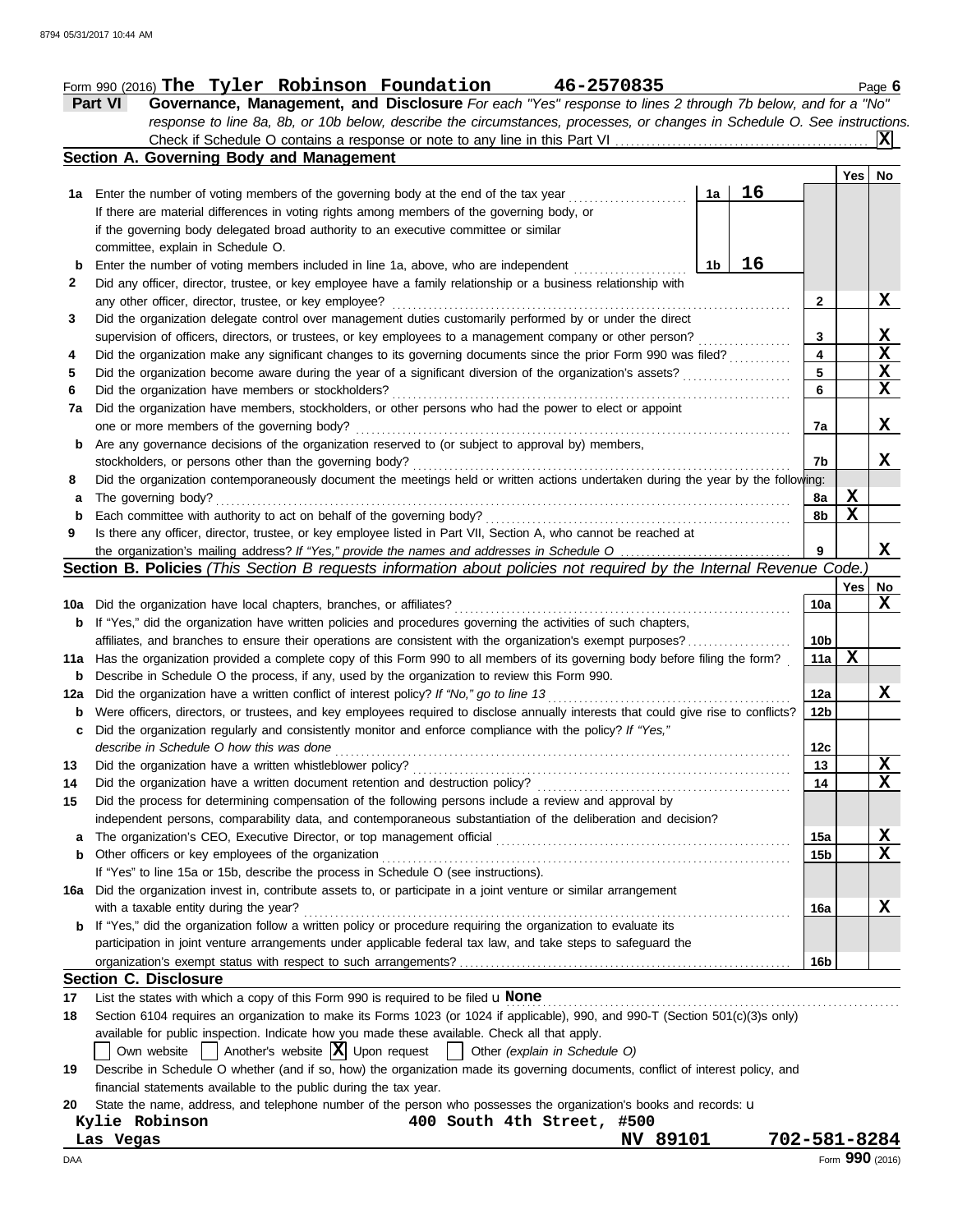## Form 990 (2016) Page **7 The Tyler Robinson Foundation 46-2570835**

## **Independent Contractors Part VII Compensation of Officers, Directors, Trustees, Key Employees, Highest Compensated Employees, and**

Check if Schedule O contains a response or note to any line in this Part VII

**Section A. Officers, Directors, Trustees, Key Employees, and Highest Compensated Employees**

**1a** Complete this table for all persons required to be listed. Report compensation for the calendar year ending with or within the organization's tax year.

■ List all of the organization's **current** officers, directors, trustees (whether individuals or organizations), regardless of amount of the organization Enter -0- in columns (D), (E), and (E) if no compensation was paid compensation. Enter -0- in columns (D), (E), and (F) if no compensation was paid.

● List all of the organization's **current** key employees, if any. See instructions for definition of "key employee."

who received reportable compensation (Box 5 of Form W-2 and/or Box 7 of Form 1099-MISC) of more than \$100,000 from the organization and any related organizations. ■ List the organization's five **current** highest compensated employees (other than an officer, director, trustee, or key employee)<br>
a received reportable compensation (Box 5 of Form W-2 and/or Box 7 of Form 1099-MISC) of

■ List all of the organization's **former** officers, key employees, and highest compensated employees who received more than<br>00,000 of reportable compensation from the organization and any related organizations \$100,000 of reportable compensation from the organization and any related organizations.

■ List all of the organization's **former directors or trustees** that received, in the capacity as a former director or trustee of the entration more than \$10,000 of reportable compensation from the organization and any re organization, more than \$10,000 of reportable compensation from the organization and any related organizations.

List persons in the following order: individual trustees or directors; institutional trustees; officers; key employees; highest compensated employees; and former such persons.

Check this box if neither the organization nor any related organization compensated any current officer, director, or trustee.

| (A)<br>Name and Title | (B)<br>Average<br>hours per<br>week<br>(list any               |                                   |                         | (C)<br>Position |                 | (do not check more than one<br>box, unless person is both an<br>officer and a director/trustee) |        | (D)<br>Reportable<br>compensation<br>from<br>the | (E)<br>Reportable<br>compensation from<br>related<br>organizations | (F)<br>Estimated<br>amount of<br>other<br>compensation   |
|-----------------------|----------------------------------------------------------------|-----------------------------------|-------------------------|-----------------|-----------------|-------------------------------------------------------------------------------------------------|--------|--------------------------------------------------|--------------------------------------------------------------------|----------------------------------------------------------|
|                       | hours for<br>related<br>organizations<br>below dotted<br>line) | Individual trustee<br>or director | nstitutional<br>trustee | Officer         | Ķey<br>employee | Highest compensated<br>employee                                                                 | Former | organization<br>(W-2/1099-MISC)                  | (W-2/1099-MISC)                                                    | from the<br>organization<br>and related<br>organizations |
| (1) Mathew McClane    | <b>Reynolds</b><br>1.00                                        |                                   |                         |                 |                 |                                                                                                 |        |                                                  |                                                                    |                                                          |
| Chair of the Board    | 0.00                                                           | $\mathbf x$                       |                         | $\mathbf x$     |                 |                                                                                                 |        | 0                                                | 0                                                                  | 0                                                        |
| (2) Mac Reynolds      |                                                                |                                   |                         |                 |                 |                                                                                                 |        |                                                  |                                                                    |                                                          |
| Vice Chair            | 1.00<br>0.00                                                   | $\mathbf X$                       |                         | $\mathbf x$     |                 |                                                                                                 |        | 0                                                | 0                                                                  | $\mathbf 0$                                              |
| (3) Jill Alintoff     |                                                                |                                   |                         |                 |                 |                                                                                                 |        |                                                  |                                                                    |                                                          |
|                       | 1.00                                                           |                                   |                         |                 |                 |                                                                                                 |        |                                                  |                                                                    |                                                          |
| Secretary             | 0.00                                                           | $\mathbf X$                       |                         | $\mathbf x$     |                 |                                                                                                 |        | 0                                                | 0                                                                  | $\mathbf 0$                                              |
| (4) Tony Robinson     |                                                                |                                   |                         |                 |                 |                                                                                                 |        |                                                  |                                                                    |                                                          |
| Treasurer             | 1.00<br>0.00                                                   | $\mathbf x$                       |                         | $\mathbf x$     |                 |                                                                                                 |        | 0                                                | $\mathbf 0$                                                        | $\mathbf 0$                                              |
| (5) Jennifer Carleton |                                                                |                                   |                         |                 |                 |                                                                                                 |        |                                                  |                                                                    |                                                          |
|                       | 1.00                                                           |                                   |                         |                 |                 |                                                                                                 |        |                                                  |                                                                    |                                                          |
| Gala Chair            | 0.00                                                           | $\mathbf x$                       |                         |                 |                 |                                                                                                 |        | 0                                                | 0                                                                  | $\mathbf 0$                                              |
| (6) Laura Folsom      |                                                                |                                   |                         |                 |                 |                                                                                                 |        |                                                  |                                                                    |                                                          |
|                       | 1.00                                                           |                                   |                         |                 |                 |                                                                                                 |        |                                                  |                                                                    |                                                          |
| Director              | 0.00                                                           | $\mathbf x$                       |                         |                 |                 |                                                                                                 |        | 0                                                | 0                                                                  | $\mathbf 0$                                              |
| (7) Elliot Garofalo   |                                                                |                                   |                         |                 |                 |                                                                                                 |        |                                                  |                                                                    |                                                          |
| Director              | 1.00<br>0.00                                                   | $\mathbf x$                       |                         |                 |                 |                                                                                                 |        | 0                                                | 0                                                                  | $\mathbf 0$                                              |
| (8) Whitney McBride   |                                                                |                                   |                         |                 |                 |                                                                                                 |        |                                                  |                                                                    |                                                          |
|                       | 1.00                                                           |                                   |                         |                 |                 |                                                                                                 |        |                                                  |                                                                    |                                                          |
| Director              | 0.00                                                           | $\mathbf x$                       |                         |                 |                 |                                                                                                 |        | 0                                                | 0                                                                  | $\mathbf 0$                                              |
| (9) Ross McGarvey     |                                                                |                                   |                         |                 |                 |                                                                                                 |        |                                                  |                                                                    |                                                          |
|                       | 1.00                                                           |                                   |                         |                 |                 |                                                                                                 |        |                                                  |                                                                    |                                                          |
| Director              | 0.00                                                           | $\mathbf x$                       |                         |                 |                 |                                                                                                 |        | 0                                                | 0                                                                  | $\mathbf 0$                                              |
| (10) Ben McKee        |                                                                |                                   |                         |                 |                 |                                                                                                 |        |                                                  |                                                                    |                                                          |
| Director              | 1.00<br>0.00                                                   | $\mathbf x$                       |                         |                 |                 |                                                                                                 |        | 0                                                | 0                                                                  | $\mathbf 0$                                              |
| (11) Greg McStravick  |                                                                |                                   |                         |                 |                 |                                                                                                 |        |                                                  |                                                                    |                                                          |
|                       | 1.00                                                           |                                   |                         |                 |                 |                                                                                                 |        |                                                  |                                                                    |                                                          |
| Director              | 0.00                                                           | $\mathbf x$                       |                         |                 |                 |                                                                                                 |        | 0                                                | 0                                                                  |                                                          |
| <b>DAA</b>            |                                                                |                                   |                         |                 |                 |                                                                                                 |        |                                                  |                                                                    | Form 990 (2016)                                          |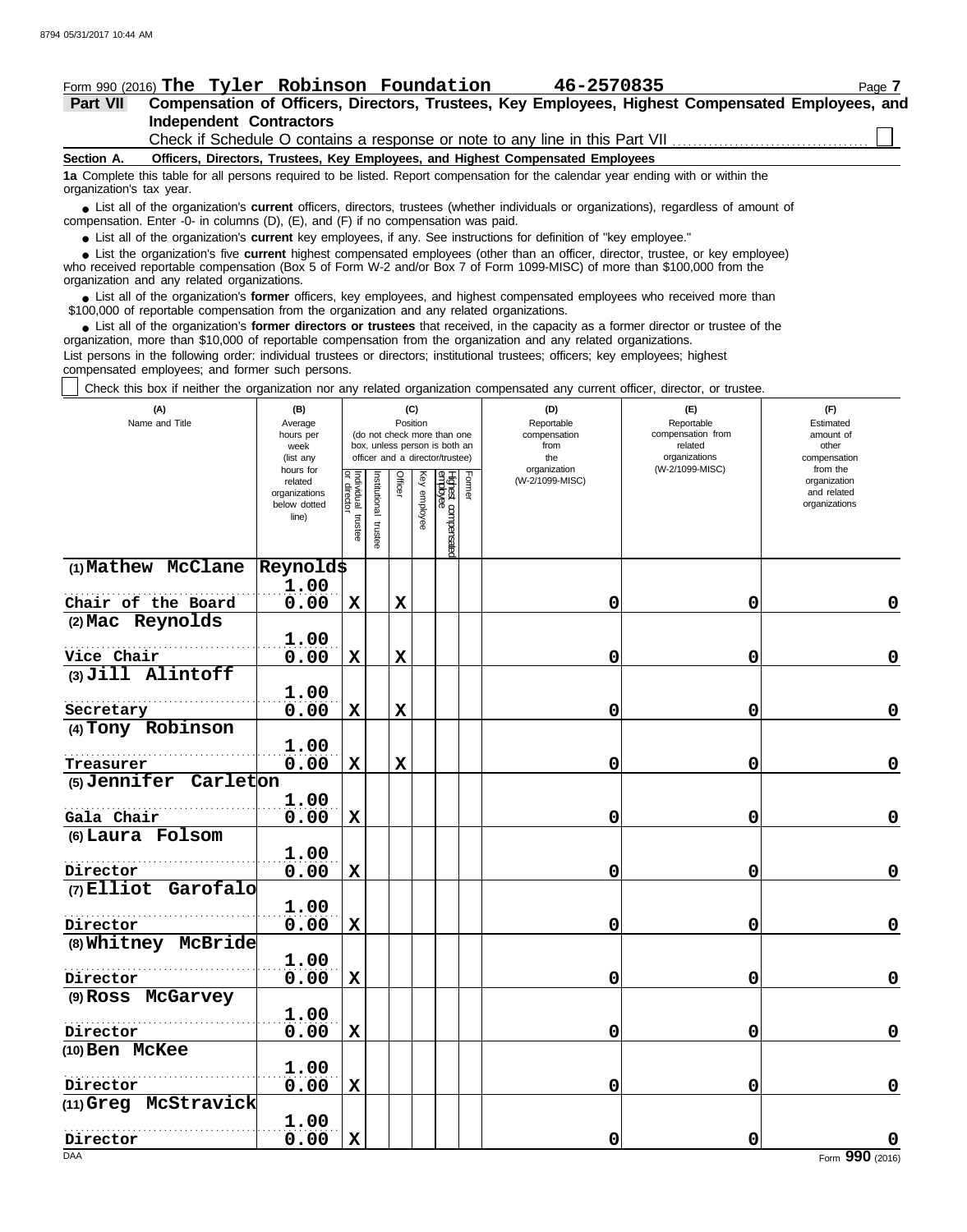8794 05/31/2017 10:44 AM

| Form 990 (2016) The Tyler Robinson Foundation<br>Part VII                                                                                                                                                                                                                                                                                                 |                                                                |                                   |                         |          |              |                                                                                                 |        | 46-2570835                                                                  | Section A. Officers, Directors, Trustees, Key Employees, and Highest Compensated Employees (continued) |                                                          | Page 8 |
|-----------------------------------------------------------------------------------------------------------------------------------------------------------------------------------------------------------------------------------------------------------------------------------------------------------------------------------------------------------|----------------------------------------------------------------|-----------------------------------|-------------------------|----------|--------------|-------------------------------------------------------------------------------------------------|--------|-----------------------------------------------------------------------------|--------------------------------------------------------------------------------------------------------|----------------------------------------------------------|--------|
| (A)<br>Name and title                                                                                                                                                                                                                                                                                                                                     | (B)<br>Average<br>hours per<br>week<br>(list any               |                                   |                         | Position | (C)          | (do not check more than one<br>box, unless person is both an<br>officer and a director/trustee) |        | (D)<br>Reportable<br>compensation<br>from<br>the                            | (F)<br>Estimated<br>amount of<br>other<br>compensation                                                 |                                                          |        |
|                                                                                                                                                                                                                                                                                                                                                           | hours for<br>related<br>organizations<br>below dotted<br>line) | Individual trustee<br>or director | Institutional<br>truste | Officer  | Key employee | Highest compensater<br>empbyee                                                                  | Former | organization<br>(W-2/1099-MISC)                                             | (W-2/1099-MISC)                                                                                        | from the<br>organization<br>and related<br>organizations |        |
| (12)<br>Brent Muir                                                                                                                                                                                                                                                                                                                                        |                                                                |                                   |                         |          |              |                                                                                                 |        |                                                                             |                                                                                                        |                                                          |        |
| Director                                                                                                                                                                                                                                                                                                                                                  | 1.00<br>0.00                                                   | X                                 |                         |          |              |                                                                                                 |        | 0                                                                           | 0                                                                                                      |                                                          | 0      |
| Daniel Platzman<br>(13)                                                                                                                                                                                                                                                                                                                                   |                                                                |                                   |                         |          |              |                                                                                                 |        |                                                                             |                                                                                                        |                                                          |        |
|                                                                                                                                                                                                                                                                                                                                                           | 1.00                                                           |                                   |                         |          |              |                                                                                                 |        |                                                                             |                                                                                                        |                                                          |        |
| Director                                                                                                                                                                                                                                                                                                                                                  | 0.00                                                           | X                                 |                         |          |              |                                                                                                 |        | 0                                                                           | 0                                                                                                      |                                                          | 0      |
| Ron Reynolds<br>(14)                                                                                                                                                                                                                                                                                                                                      | 1.00                                                           |                                   |                         |          |              |                                                                                                 |        |                                                                             |                                                                                                        |                                                          |        |
| Director                                                                                                                                                                                                                                                                                                                                                  | 0.00                                                           | X                                 |                         |          |              |                                                                                                 |        | 0                                                                           | 0                                                                                                      |                                                          | 0      |
| Jarom Schmidt<br>(15)                                                                                                                                                                                                                                                                                                                                     |                                                                |                                   |                         |          |              |                                                                                                 |        |                                                                             |                                                                                                        |                                                          |        |
|                                                                                                                                                                                                                                                                                                                                                           | 1.00                                                           |                                   |                         |          |              |                                                                                                 |        |                                                                             |                                                                                                        |                                                          |        |
| Director<br>(16) Wayne Sermon                                                                                                                                                                                                                                                                                                                             | 0.00                                                           | X                                 |                         |          |              |                                                                                                 |        | 0                                                                           | 0                                                                                                      |                                                          | 0      |
|                                                                                                                                                                                                                                                                                                                                                           | 1.00                                                           |                                   |                         |          |              |                                                                                                 |        |                                                                             |                                                                                                        |                                                          |        |
| Director                                                                                                                                                                                                                                                                                                                                                  | 0.00                                                           | X                                 |                         |          |              |                                                                                                 |        | 0                                                                           | 0                                                                                                      |                                                          | 0      |
| Phil McCarty<br>(17)                                                                                                                                                                                                                                                                                                                                      | 40.00                                                          |                                   |                         |          |              |                                                                                                 |        |                                                                             |                                                                                                        |                                                          |        |
| Exec Director 2016                                                                                                                                                                                                                                                                                                                                        | 0.00                                                           |                                   |                         | Х        |              |                                                                                                 |        | 76,207                                                                      | 0                                                                                                      |                                                          | 0      |
| Annmarie Wilmeth<br>(18)                                                                                                                                                                                                                                                                                                                                  |                                                                |                                   |                         |          |              |                                                                                                 |        |                                                                             |                                                                                                        |                                                          |        |
| Exec Director 2016                                                                                                                                                                                                                                                                                                                                        | 40.00<br>0.00                                                  |                                   |                         | Х        |              |                                                                                                 |        | 57,120                                                                      | 0                                                                                                      |                                                          | 844    |
|                                                                                                                                                                                                                                                                                                                                                           |                                                                |                                   |                         |          |              |                                                                                                 |        |                                                                             |                                                                                                        |                                                          |        |
| 1b Sub-total                                                                                                                                                                                                                                                                                                                                              |                                                                |                                   |                         |          |              |                                                                                                 | u      | 133,327                                                                     |                                                                                                        |                                                          | 844    |
| c Total from continuation sheets to Part VII, Section A                                                                                                                                                                                                                                                                                                   |                                                                |                                   |                         |          |              |                                                                                                 | u      |                                                                             |                                                                                                        |                                                          |        |
| d<br>Total number of individuals (including but not limited to those listed above) who received more than \$100,000 of<br>$\mathbf{2}$                                                                                                                                                                                                                    |                                                                |                                   |                         |          |              |                                                                                                 | u      | 133,327                                                                     |                                                                                                        |                                                          | 844    |
| reportable compensation from the organization $\omega$                                                                                                                                                                                                                                                                                                    |                                                                |                                   |                         |          |              |                                                                                                 |        |                                                                             |                                                                                                        | Yes                                                      | No.    |
| Did the organization list any <b>former</b> officer, director, or trustee, key employee, or highest compensated<br>3                                                                                                                                                                                                                                      |                                                                |                                   |                         |          |              |                                                                                                 |        |                                                                             |                                                                                                        | 3                                                        | x      |
| For any individual listed on line 1a, is the sum of reportable compensation and other compensation from the<br>4                                                                                                                                                                                                                                          |                                                                |                                   |                         |          |              |                                                                                                 |        |                                                                             |                                                                                                        |                                                          |        |
| organization and related organizations greater than \$150,000? If "Yes," complete Schedule J for such                                                                                                                                                                                                                                                     |                                                                |                                   |                         |          |              |                                                                                                 |        |                                                                             |                                                                                                        | 4                                                        | x      |
| individual <b>construction of the construction of the construction</b> of the construction of the construction of the construction of the construction of the construction of the construction of the construction of the construct<br>Did any person listed on line 1a receive or accrue compensation from any unrelated organization or individual<br>5 |                                                                |                                   |                         |          |              |                                                                                                 |        |                                                                             |                                                                                                        |                                                          |        |
|                                                                                                                                                                                                                                                                                                                                                           |                                                                |                                   |                         |          |              |                                                                                                 |        |                                                                             |                                                                                                        | 5                                                        | x      |
| Section B. Independent Contractors<br>Complete this table for your five highest compensated independent contractors that received more than \$100,000 of<br>1                                                                                                                                                                                             |                                                                |                                   |                         |          |              |                                                                                                 |        |                                                                             |                                                                                                        |                                                          |        |
| compensation from the organization. Report compensation for the calendar year ending with or within the organization's tax year.                                                                                                                                                                                                                          |                                                                |                                   |                         |          |              |                                                                                                 |        |                                                                             |                                                                                                        |                                                          |        |
|                                                                                                                                                                                                                                                                                                                                                           | (A)<br>Name and business address                               |                                   |                         |          |              |                                                                                                 |        |                                                                             | (B)<br>Description of services                                                                         | (C)<br>Compensation                                      |        |
|                                                                                                                                                                                                                                                                                                                                                           |                                                                |                                   |                         |          |              |                                                                                                 |        |                                                                             |                                                                                                        |                                                          |        |
|                                                                                                                                                                                                                                                                                                                                                           |                                                                |                                   |                         |          |              |                                                                                                 |        |                                                                             |                                                                                                        |                                                          |        |
|                                                                                                                                                                                                                                                                                                                                                           |                                                                |                                   |                         |          |              |                                                                                                 |        |                                                                             |                                                                                                        |                                                          |        |
|                                                                                                                                                                                                                                                                                                                                                           |                                                                |                                   |                         |          |              |                                                                                                 |        |                                                                             |                                                                                                        |                                                          |        |
|                                                                                                                                                                                                                                                                                                                                                           |                                                                |                                   |                         |          |              |                                                                                                 |        |                                                                             |                                                                                                        |                                                          |        |
|                                                                                                                                                                                                                                                                                                                                                           |                                                                |                                   |                         |          |              |                                                                                                 |        |                                                                             |                                                                                                        |                                                          |        |
|                                                                                                                                                                                                                                                                                                                                                           |                                                                |                                   |                         |          |              |                                                                                                 |        |                                                                             |                                                                                                        |                                                          |        |
|                                                                                                                                                                                                                                                                                                                                                           |                                                                |                                   |                         |          |              |                                                                                                 |        | dependent contractors (including but not limited to these ligted above) who |                                                                                                        |                                                          |        |

**2** Total number of independent contractors (including but not limited to those listed above) who received more than  $$100,000$  of compensation from the organization  $\blacksquare$ 

**0**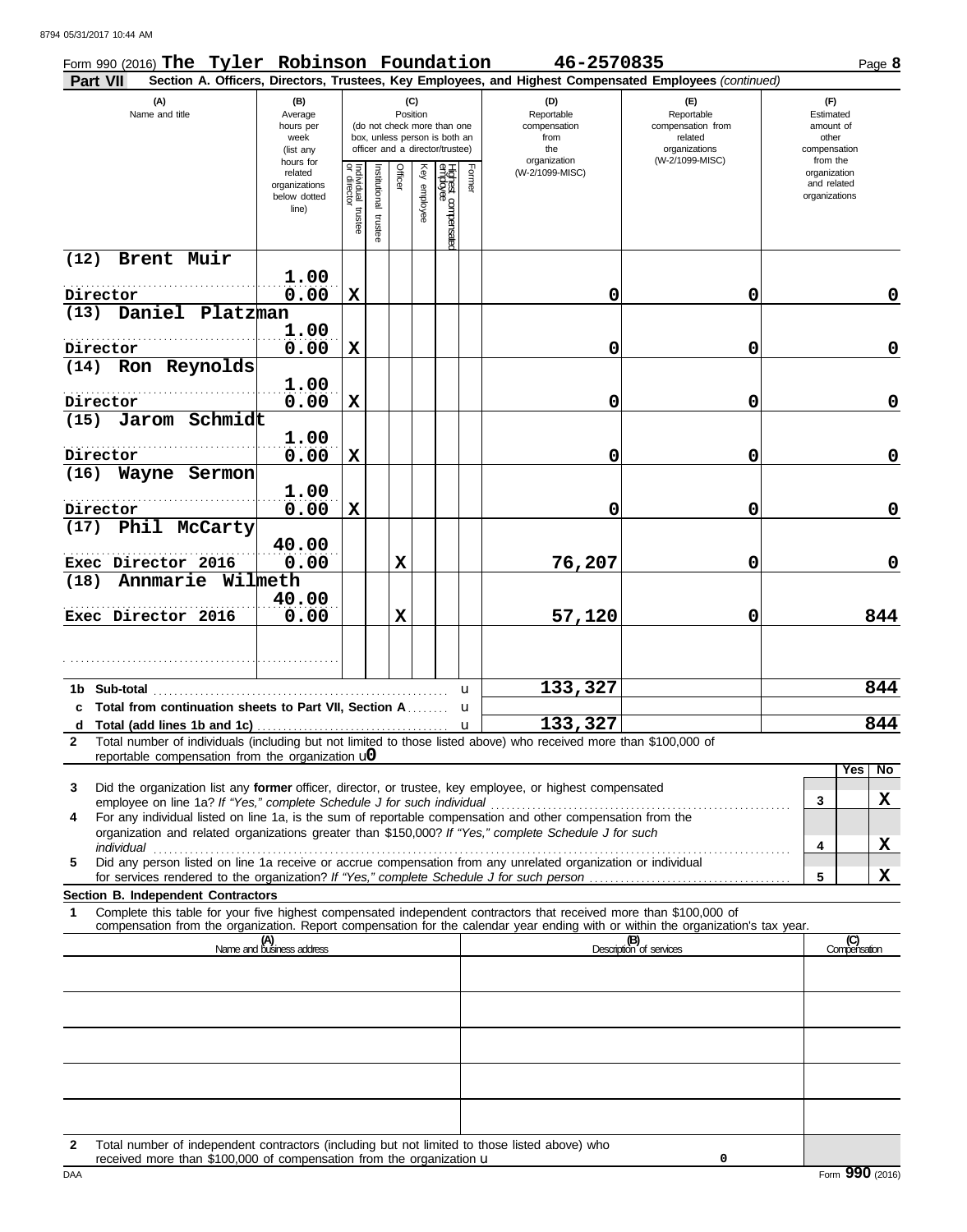|                                                             |                  | Form 990 (2016) The Tyler Robinson Foundation                                 |                |                   |                      | 46-2570835                                         |                                         | Page 9                                                           |
|-------------------------------------------------------------|------------------|-------------------------------------------------------------------------------|----------------|-------------------|----------------------|----------------------------------------------------|-----------------------------------------|------------------------------------------------------------------|
|                                                             | <b>Part VIII</b> | <b>Statement of Revenue</b>                                                   |                |                   |                      |                                                    |                                         |                                                                  |
|                                                             |                  | Check if Schedule O contains a response or note to any line in this Part VIII |                |                   |                      |                                                    |                                         |                                                                  |
|                                                             |                  |                                                                               |                |                   | (A)<br>Total revenue | (B)<br>Related or<br>exempt<br>function<br>revenue | (C)<br>Unrelated<br>business<br>revenue | (D)<br>Revenue<br>excluded from tax<br>under sections<br>512-514 |
| <b>Program Service Reverwe Contributions, Gifts, Grants</b> |                  | 1a Federated campaigns                                                        | 1a             |                   |                      |                                                    |                                         |                                                                  |
|                                                             |                  | a a a a<br><b>b</b> Membership dues                                           | 1b             |                   |                      |                                                    |                                         |                                                                  |
|                                                             |                  | c Fundraising events                                                          | 1 <sub>c</sub> | 335,234           |                      |                                                    |                                         |                                                                  |
|                                                             |                  | d Related organizations                                                       | 1 <sub>d</sub> |                   |                      |                                                    |                                         |                                                                  |
|                                                             |                  | <b>e</b> Government grants (contributions)                                    | 1e             |                   |                      |                                                    |                                         |                                                                  |
|                                                             |                  | f All other contributions, gifts, grants,                                     |                |                   |                      |                                                    |                                         |                                                                  |
|                                                             |                  | and similar amounts not induded above                                         | 1f             | 459,958           |                      |                                                    |                                         |                                                                  |
|                                                             |                  | g Noncash contributions included in lines 1a-1f: \$                           |                |                   |                      |                                                    |                                         |                                                                  |
|                                                             |                  |                                                                               |                |                   | 795,192              |                                                    |                                         |                                                                  |
|                                                             |                  |                                                                               |                | <b>Busn. Code</b> |                      |                                                    |                                         |                                                                  |
|                                                             | 2a               |                                                                               |                |                   |                      |                                                    |                                         |                                                                  |
|                                                             | b                |                                                                               |                |                   |                      |                                                    |                                         |                                                                  |
|                                                             | с                |                                                                               |                |                   |                      |                                                    |                                         |                                                                  |
|                                                             | d                |                                                                               |                |                   |                      |                                                    |                                         |                                                                  |
|                                                             |                  |                                                                               |                |                   |                      |                                                    |                                         |                                                                  |
|                                                             |                  | f All other program service revenue                                           |                |                   |                      |                                                    |                                         |                                                                  |
|                                                             |                  |                                                                               |                | $\mathbf{u}$      |                      |                                                    |                                         |                                                                  |
|                                                             | 3                | Investment income (including dividends, interest,                             |                |                   |                      |                                                    |                                         |                                                                  |
|                                                             |                  | and other similar amounts)                                                    |                | u                 |                      |                                                    |                                         |                                                                  |
|                                                             | 4                | Income from investment of tax-exempt bond proceeds                            |                |                   |                      |                                                    |                                         |                                                                  |
|                                                             | 5                |                                                                               |                |                   |                      |                                                    |                                         |                                                                  |
|                                                             |                  | (i) Real                                                                      |                | (ii) Personal     |                      |                                                    |                                         |                                                                  |
|                                                             |                  | 6a Gross rents                                                                |                |                   |                      |                                                    |                                         |                                                                  |
|                                                             |                  | <b>b</b> Less: rental exps.                                                   |                |                   |                      |                                                    |                                         |                                                                  |
|                                                             |                  | <b>C</b> Rental inc. or (loss)                                                |                |                   |                      |                                                    |                                         |                                                                  |
|                                                             |                  |                                                                               | u              |                   |                      |                                                    |                                         |                                                                  |
|                                                             |                  | <b>7a</b> Gross amount from<br>(i) Securities                                 |                | (ii) Other        |                      |                                                    |                                         |                                                                  |
|                                                             |                  | sales of assets<br>other than inventory                                       |                |                   |                      |                                                    |                                         |                                                                  |
|                                                             |                  | $b$ Less: $\cos$ or other                                                     |                |                   |                      |                                                    |                                         |                                                                  |
|                                                             |                  | basis & sales exps                                                            |                |                   |                      |                                                    |                                         |                                                                  |
|                                                             |                  | c Gain or (loss)                                                              |                |                   |                      |                                                    |                                         |                                                                  |
|                                                             |                  | d Net gain or (loss)                                                          |                |                   |                      |                                                    |                                         |                                                                  |
|                                                             |                  | 8a Gross income from fundraising events                                       |                |                   |                      |                                                    |                                         |                                                                  |
|                                                             |                  | (not including \$ $335,234$                                                   |                |                   |                      |                                                    |                                         |                                                                  |
|                                                             |                  | of contributions reported on line 1c).                                        |                |                   |                      |                                                    |                                         |                                                                  |
|                                                             |                  | See Part IV, line 18                                                          | a              | 193,468           |                      |                                                    |                                         |                                                                  |
| Other Revenue                                               |                  | <b>b</b> Less: direct expenses                                                | b              | 193,468           |                      |                                                    |                                         |                                                                  |
|                                                             |                  | c Net income or (loss) from fundraising events  u                             |                |                   |                      |                                                    |                                         |                                                                  |
|                                                             |                  | 9a Gross income from gaming activities.                                       |                |                   |                      |                                                    |                                         |                                                                  |
|                                                             |                  |                                                                               |                |                   |                      |                                                    |                                         |                                                                  |
|                                                             |                  | <b>b</b> Less: direct expenses                                                |                |                   |                      |                                                    |                                         |                                                                  |
|                                                             |                  | c Net income or (loss) from gaming activities  u                              |                |                   |                      |                                                    |                                         |                                                                  |
|                                                             |                  | 10a Gross sales of inventory, less                                            |                |                   |                      |                                                    |                                         |                                                                  |
|                                                             |                  | returns and allowances  a                                                     |                | 7,804             |                      |                                                    |                                         |                                                                  |
|                                                             |                  | <b>b</b> Less: cost of goods sold                                             | $\mathbf{b}$   | 6,919             |                      |                                                    |                                         |                                                                  |
|                                                             |                  | c Net income or (loss) from sales of inventory u                              |                |                   | 885                  | 885                                                |                                         |                                                                  |
|                                                             |                  | Miscellaneous Revenue                                                         |                | <b>Busn. Code</b> |                      |                                                    |                                         |                                                                  |
|                                                             |                  |                                                                               |                |                   |                      |                                                    |                                         |                                                                  |
|                                                             | b                |                                                                               |                |                   |                      |                                                    |                                         |                                                                  |
|                                                             |                  |                                                                               |                |                   |                      |                                                    |                                         |                                                                  |
|                                                             |                  | d All other revenue                                                           |                |                   |                      |                                                    |                                         |                                                                  |
|                                                             |                  | e Total. Add lines 11a-11d                                                    |                | $\mathbf u$       |                      |                                                    | $\mathbf{0}$                            |                                                                  |
|                                                             |                  |                                                                               |                |                   | 796,077              | 885                                                |                                         | 0                                                                |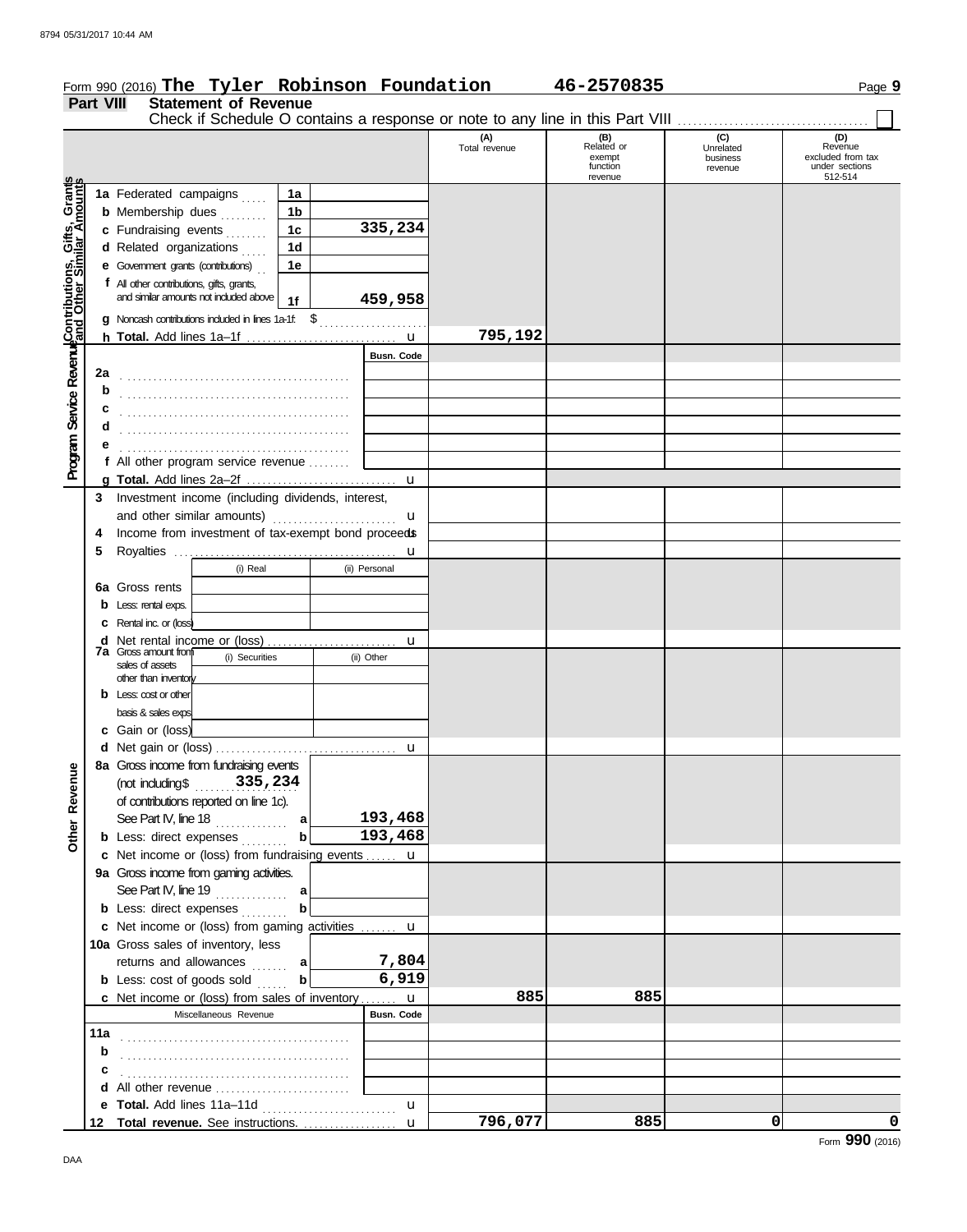### **Part IX Statement of Functional Expenses** Form 990 (2016) Page **10 The Tyler Robinson Foundation 46-2570835**

*Section 501(c)(3) and 501(c)(4) organizations must complete all columns. All other organizations must complete column (A). Do not include amounts reported on lines 6b, 7b, 8b, 9b, and 10b of Part VIII.* **1 2 3** Grants and other assistance to foreign **4** Benefits paid to or for members **. . . . . . . . 5 6** Compensation not included above, to disqualified **7** Other salaries and wages **. . . . . . . . . . . .** . . **8 9 10** Payroll taxes ............................... **11 a** Management .............................. **b** Legal . . . . . . . . . . . . . . . . . . . . . . . . . . . . . . . . . . . . . . **c** Accounting . . . . . . . . . . . . . . . . . . . . . . . . . . . . . . . . **d** Lobbying . . . . . . . . . . . . . . . . . . . . . . . . . . . . . . . . . . . **e** Professional fundraising services. See Part IV, line 17 **f g** Other. (If line 11g amount exceeds 10% of line 25, column **12** Advertising and promotion ............... **13** Office expenses **.......................**... **14 15 16 17** Travel . . . . . . . . . . . . . . . . . . . . . . . . . . . . . . . . . . . . . . **18** Payments of travel or entertainment expenses **19** Conferences, conventions, and meetings . **20** Interest . . . . . . . . . . . . . . . . . . . . . . . . . . . . . . . . . . . . **21 22** Depreciation, depletion, and amortization . **23** Insurance . . . . . . . . . . . . . . . . . . . . . . . . . . . . . . . . . . **24** Other expenses. Itemize expenses not covered **a** . . . . . . . . . . . . . . . . . . . . . . . . . . . . . . . . . . . . . . . . . . . . . **b c** Grants and other assistance to domestic organizations and domestic governments. See Part IV, line 21 Grants and other assistance to domestic individuals. See Part IV, line 22 organizations, foreign governments, and foreign individuals. See Part IV, lines 15 and 16 Compensation of current officers, directors, trustees, and key employees .............. persons (as defined under section 4958(f)(1)) and persons described in section 4958(c)(3)(B) . . . . . Pension plan accruals and contributions (include section 401(k) and 403(b) employer contributions) Other employee benefits .................. Fees for services (non-employees): Investment management fees Information technology . . . . . . . . . . . . . . . . . . . . Royalties . . . . . . . . . . . . . . . . . . . . . . . . . . . . . . . . . . Occupancy . . . . . . . . . . . . . . . . . . . . . . . . . . . . . . . . for any federal, state, or local public officials Payments to affiliates ...................... above (List miscellaneous expenses in line 24e. If line 24e amount exceeds 10% of line 25, column (A) amount, list line 24e expenses on Schedule O.) **(A) (B) (C) (D)** Tor<br>
gram service Management and<br>
expenses expenses<br>
general expenses expenses general expenses Fundraising expenses . . . . . . . . . . . . . . . . . . . . . . . . . . . . . . . . . . . . . . . . . . . . . Check if Schedule O contains a response or note to any line in this Part IX (A) amount, list line 11g expenses on Schedule O.) . . . . . . **329,826 329,826 134,171 134,171 131,712 72,129 59,583 1,730 1,730 15,974 10,956 5,018 220 220 3,021 3,021 46,571 46,571 15,214 15,214 15,214 15,214 15,214 26,438 26,438 6,644 6,644 49,448 49,448 1,191 1,191 22,195 22,195**

**e** All other expenses . . . . . . . . . . . . . . . . . . . . . . . . **25 Total functional expenses.** Add lines 1 through 24e . . . **26** fundraising solicitation. Check here  $\Box$  if organization reported in column (B) joint costs from a combined educational campaign and following SOP 98-2 (ASC 958-720) . . . . . . . . . . **Joint costs.** Complete this line only if the

**d** . . . . . . . . . . . . . . . . . . . . . . . . . . . . . . . . . . . . . . . . . . . . .

DAA Form **990** (2016)

**784,355 329,826 340,336 114,193**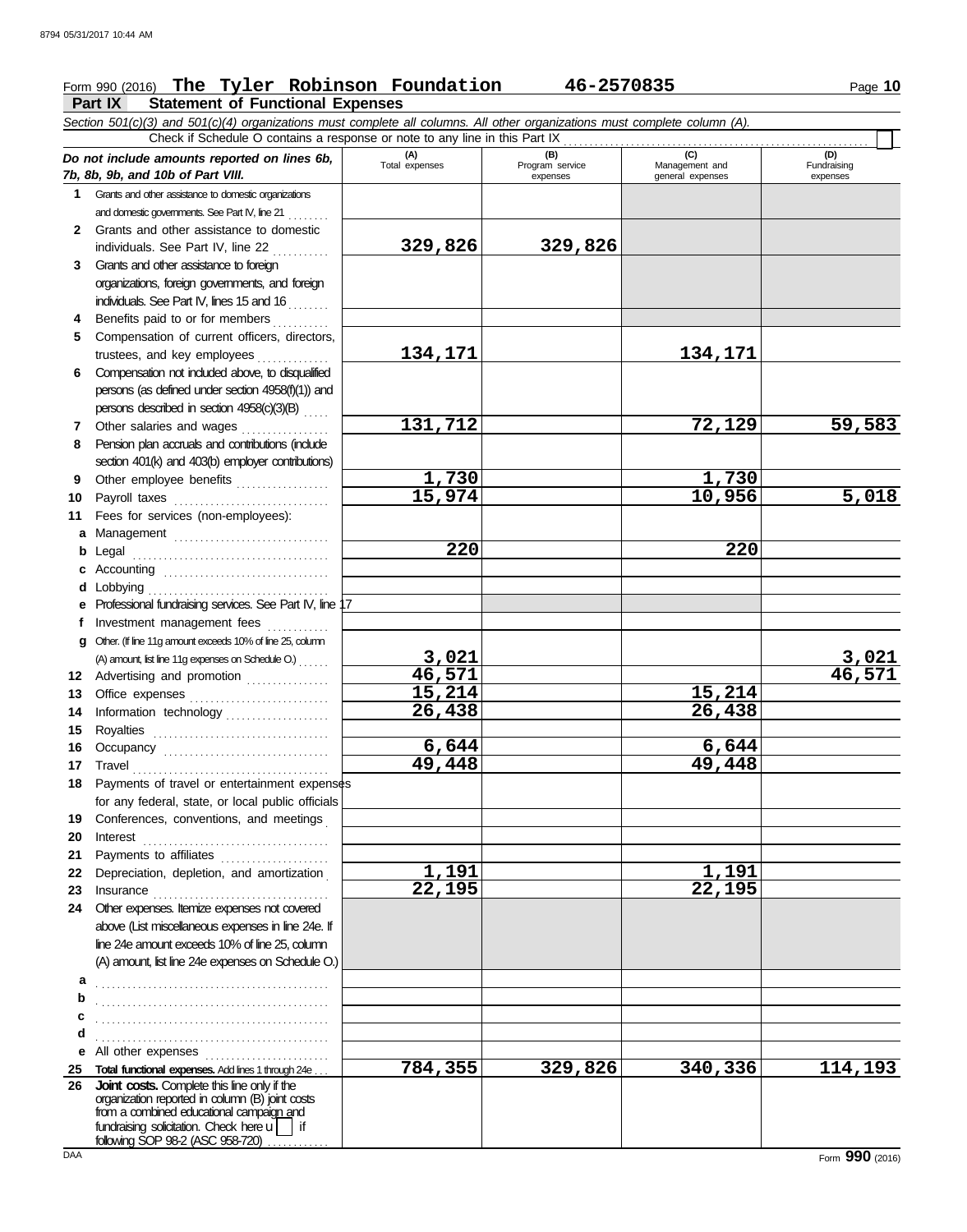#### Form 990 (2016) Page **11 The Tyler Robinson Foundation 46-2570835**

| <b>Balance Sheet</b><br>Part X |
|--------------------------------|
|--------------------------------|

|                   |    | Check if Schedule O contains a response or note to any line in this Part X                   |                 |                                                 |                          |                 |                    |
|-------------------|----|----------------------------------------------------------------------------------------------|-----------------|-------------------------------------------------|--------------------------|-----------------|--------------------|
|                   |    |                                                                                              |                 |                                                 | (A)<br>Beginning of year |                 | (B)<br>End of year |
|                   | 1  | Cash-non-interest bearing                                                                    |                 |                                                 | 438,354                  | 1               | <u>448,871</u>     |
|                   | 2  |                                                                                              |                 |                                                 |                          | $\mathbf{2}$    | 2,397              |
|                   | 3  |                                                                                              |                 | 3                                               |                          |                 |                    |
|                   | 4  | Accounts receivable, net                                                                     |                 | 4                                               |                          |                 |                    |
|                   | 5  | Loans and other receivables from current and former officers, directors,                     |                 |                                                 |                          |                 |                    |
|                   |    | trustees, key employees, and highest compensated employees.                                  |                 |                                                 |                          |                 |                    |
|                   |    | Complete Part II of Schedule L                                                               |                 |                                                 |                          | 5               |                    |
|                   | 6  | Loans and other receivables from other disqualified persons (as defined under section        |                 |                                                 |                          |                 |                    |
|                   |    | $4958(f)(1)$ , persons described in section $4958(c)(3)(B)$ , and contributing employers and |                 |                                                 |                          |                 |                    |
|                   |    | sponsoring organizations of section 501(c)(9) voluntary employees' beneficiary               |                 |                                                 |                          |                 |                    |
|                   |    | organizations (see instructions). Complete Part II of Schedule L                             |                 |                                                 |                          | 6               |                    |
| Assets            | 7  |                                                                                              |                 |                                                 |                          | $\overline{7}$  |                    |
|                   | 8  | Inventories for sale or use                                                                  |                 |                                                 | 9,215                    | 8               | 9,215              |
|                   | 9  |                                                                                              |                 |                                                 |                          | 9               |                    |
|                   |    | 10a Land, buildings, and equipment: cost or                                                  |                 |                                                 |                          |                 |                    |
|                   |    | other basis. Complete Part VI of Schedule D  10a                                             |                 | <u>6,622</u>                                    |                          |                 |                    |
|                   |    | <b>b</b> Less: accumulated depreciation<br>.                                                 | 10 <sub>b</sub> | 3,646                                           | 4,168                    | 10 <sub>c</sub> | 2,976              |
|                   | 11 | Investments-publicly traded securities                                                       |                 |                                                 |                          | 11              |                    |
|                   | 12 | Investments—other securities. See Part IV, line 11                                           |                 |                                                 |                          | 12              |                    |
|                   | 13 |                                                                                              |                 |                                                 |                          | 13              |                    |
|                   | 14 | Intangible assets                                                                            |                 |                                                 |                          | 14              |                    |
|                   | 15 | Other assets. See Part IV, line 11                                                           |                 | 15                                              |                          |                 |                    |
|                   | 16 |                                                                                              |                 |                                                 | 451,737                  | 16              | 463,459            |
|                   | 17 |                                                                                              | 22,449          | 17                                              | 22,449                   |                 |                    |
|                   | 18 | Grants payable                                                                               |                 |                                                 |                          | 18              |                    |
|                   | 19 | Deferred revenue                                                                             |                 |                                                 |                          | 19              |                    |
|                   | 20 | Tax-exempt bond liabilities                                                                  |                 |                                                 |                          | 20              |                    |
|                   | 21 | Escrow or custodial account liability. Complete Part IV of Schedule D                        |                 |                                                 |                          | 21              |                    |
|                   | 22 | Loans and other payables to current and former officers, directors,                          |                 |                                                 |                          |                 |                    |
| Liabilities       |    | trustees, key employees, highest compensated employees, and                                  |                 |                                                 |                          |                 |                    |
|                   |    | disqualified persons. Complete Part II of Schedule L                                         |                 | .                                               |                          | 22              |                    |
|                   | 23 | Secured mortgages and notes payable to unrelated third parties                               |                 | <u> 1966 - Johann Stoff, Amerikaansk politi</u> |                          | 23              |                    |
|                   | 24 | Unsecured notes and loans payable to unrelated third parties                                 |                 | .                                               |                          | 24              |                    |
|                   | 25 | Other liabilities (including federal income tax, payables to related third                   |                 |                                                 |                          |                 |                    |
|                   |    | parties, and other liabilities not included on lines 17-24). Complete Part X                 |                 |                                                 |                          |                 |                    |
|                   |    | of Schedule D                                                                                |                 |                                                 |                          | 25              |                    |
|                   | 26 |                                                                                              |                 |                                                 | 22,449                   | 26              | 22,449             |
|                   |    | Organizations that follow SFAS 117 (ASC 958), check here $\overline{X}$ and                  |                 |                                                 |                          |                 |                    |
|                   |    | complete lines 27 through 29, and lines 33 and 34.                                           |                 |                                                 |                          |                 |                    |
|                   | 27 | Unrestricted net assets                                                                      |                 |                                                 | 429,288                  | 27              | 441,010            |
| or Fund Balances  | 28 |                                                                                              |                 |                                                 |                          | 28              |                    |
|                   | 29 | Permanently restricted net assets                                                            |                 |                                                 |                          | 29              |                    |
|                   |    | Organizations that do not follow SFAS 117 (ASC 958), check here u                            |                 | and                                             |                          |                 |                    |
|                   |    | complete lines 30 through 34.                                                                |                 |                                                 |                          |                 |                    |
|                   | 30 | Capital stock or trust principal, or current funds                                           |                 |                                                 |                          | 30              |                    |
|                   | 31 | Paid-in or capital surplus, or land, building, or equipment fund                             |                 |                                                 |                          | 31              |                    |
| <b>Net Assets</b> | 32 | Retained earnings, endowment, accumulated income, or other funds                             |                 |                                                 |                          | 32              |                    |
|                   | 33 | Total net assets or fund balances                                                            |                 |                                                 | 429,288                  | 33              | 441,010            |
|                   | 34 |                                                                                              |                 |                                                 | 451,737                  | 34              | 463,459            |

Form **990** (2016)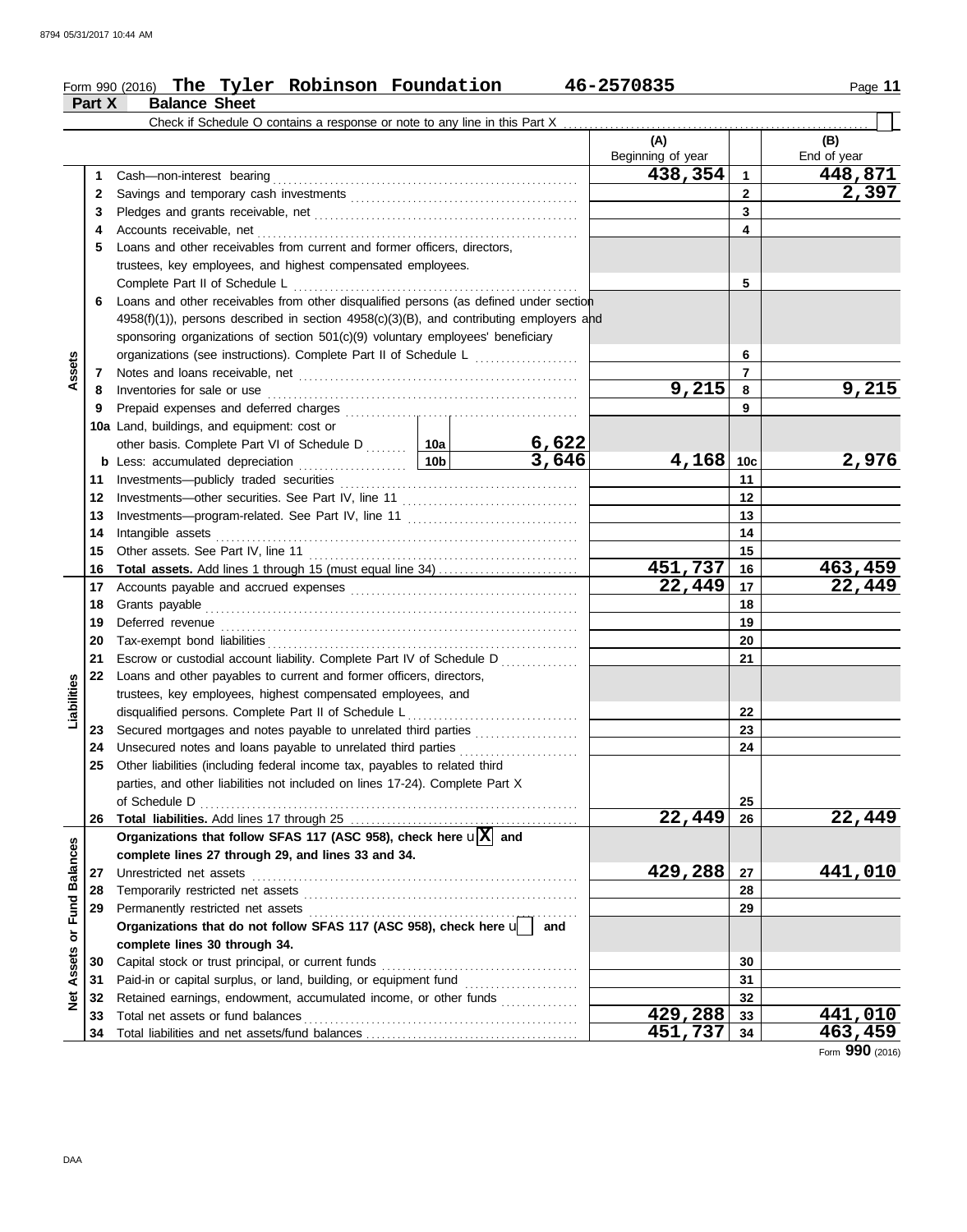| <b>Reconciliation of Net Assets</b><br>Part XI<br>$\mathbf{1}$<br>1<br>784,355<br>$\overline{2}$<br>2<br>$\overline{3}$<br>Revenue less expenses. Subtract line 2 from line 1<br>3<br>$\overline{\mathbf{4}}$<br>4<br>5<br>Net unrealized gains (losses) on investments [11] matter contracts and the state of the state of the state of the state of the state of the state of the state of the state of the state of the state of the state of the stat<br>5<br>6<br>6<br>$\overline{7}$<br>7<br>Investment expenses<br>8<br>8<br>Prior period adjustments [11, 12] and the contract of the contract of the contract of the contract of the contract of the contract of the contract of the contract of the contract of the contract of the contract of the cont<br>9<br>9<br>Net assets or fund balances at end of year. Combine lines 3 through 9 (must equal Part X, line<br>10<br>10<br>$33$ , column $(B)$ )<br><b>Financial Statements and Reporting</b><br><b>Part XII</b><br>$ \mathbf{X} $ Accrual<br>Accounting method used to prepare the Form 990:     Cash<br>Other<br>1.<br>If the organization changed its method of accounting from a prior year or checked "Other," explain in<br>Schedule O.<br>2a Were the organization's financial statements compiled or reviewed by an independent accountant?<br>2a<br>If "Yes," check a box below to indicate whether the financial statements for the year were compiled or<br>reviewed on a separate basis, consolidated basis, or both:<br>Separate basis   Consolidated basis   Both consolidated and separate basis<br><b>b</b> Were the organization's financial statements audited by an independent accountant?<br>2 <sub>b</sub><br>If "Yes," check a box below to indicate whether the financial statements for the year were audited on a<br>separate basis, consolidated basis, or both:<br>Separate basis   Consolidated basis<br>  Both consolidated and separate basis<br>c If "Yes" to line 2a or 2b, does the organization have a committee that assumes responsibility for oversight<br>of the audit, review, or compilation of its financial statements and selection of an independent accountant?<br>2c<br>If the organization changed either its oversight process or selection process during the tax year, explain in<br>Schedule O.<br>3a As a result of a federal award, was the organization required to undergo an audit or audits as set forth in<br>the Single Audit Act and OMB Circular A-133?<br>3a | Form 990 (2016) The Tyler Robinson Foundation<br>46-2570835                                                           |  |                      | Page 12     |
|------------------------------------------------------------------------------------------------------------------------------------------------------------------------------------------------------------------------------------------------------------------------------------------------------------------------------------------------------------------------------------------------------------------------------------------------------------------------------------------------------------------------------------------------------------------------------------------------------------------------------------------------------------------------------------------------------------------------------------------------------------------------------------------------------------------------------------------------------------------------------------------------------------------------------------------------------------------------------------------------------------------------------------------------------------------------------------------------------------------------------------------------------------------------------------------------------------------------------------------------------------------------------------------------------------------------------------------------------------------------------------------------------------------------------------------------------------------------------------------------------------------------------------------------------------------------------------------------------------------------------------------------------------------------------------------------------------------------------------------------------------------------------------------------------------------------------------------------------------------------------------------------------------------------------------------------------------------------------------------------------------------------------------------------------------------------------------------------------------------------------------------------------------------------------------------------------------------------------------------------------------------------------------------------------------------------------------------------------------------------------------------------------------------------------------------------------------------------------------------------|-----------------------------------------------------------------------------------------------------------------------|--|----------------------|-------------|
|                                                                                                                                                                                                                                                                                                                                                                                                                                                                                                                                                                                                                                                                                                                                                                                                                                                                                                                                                                                                                                                                                                                                                                                                                                                                                                                                                                                                                                                                                                                                                                                                                                                                                                                                                                                                                                                                                                                                                                                                                                                                                                                                                                                                                                                                                                                                                                                                                                                                                                |                                                                                                                       |  |                      |             |
|                                                                                                                                                                                                                                                                                                                                                                                                                                                                                                                                                                                                                                                                                                                                                                                                                                                                                                                                                                                                                                                                                                                                                                                                                                                                                                                                                                                                                                                                                                                                                                                                                                                                                                                                                                                                                                                                                                                                                                                                                                                                                                                                                                                                                                                                                                                                                                                                                                                                                                |                                                                                                                       |  |                      |             |
|                                                                                                                                                                                                                                                                                                                                                                                                                                                                                                                                                                                                                                                                                                                                                                                                                                                                                                                                                                                                                                                                                                                                                                                                                                                                                                                                                                                                                                                                                                                                                                                                                                                                                                                                                                                                                                                                                                                                                                                                                                                                                                                                                                                                                                                                                                                                                                                                                                                                                                |                                                                                                                       |  | $\overline{796,077}$ |             |
|                                                                                                                                                                                                                                                                                                                                                                                                                                                                                                                                                                                                                                                                                                                                                                                                                                                                                                                                                                                                                                                                                                                                                                                                                                                                                                                                                                                                                                                                                                                                                                                                                                                                                                                                                                                                                                                                                                                                                                                                                                                                                                                                                                                                                                                                                                                                                                                                                                                                                                |                                                                                                                       |  |                      |             |
|                                                                                                                                                                                                                                                                                                                                                                                                                                                                                                                                                                                                                                                                                                                                                                                                                                                                                                                                                                                                                                                                                                                                                                                                                                                                                                                                                                                                                                                                                                                                                                                                                                                                                                                                                                                                                                                                                                                                                                                                                                                                                                                                                                                                                                                                                                                                                                                                                                                                                                |                                                                                                                       |  | 11,722               |             |
|                                                                                                                                                                                                                                                                                                                                                                                                                                                                                                                                                                                                                                                                                                                                                                                                                                                                                                                                                                                                                                                                                                                                                                                                                                                                                                                                                                                                                                                                                                                                                                                                                                                                                                                                                                                                                                                                                                                                                                                                                                                                                                                                                                                                                                                                                                                                                                                                                                                                                                |                                                                                                                       |  | 429,288              |             |
|                                                                                                                                                                                                                                                                                                                                                                                                                                                                                                                                                                                                                                                                                                                                                                                                                                                                                                                                                                                                                                                                                                                                                                                                                                                                                                                                                                                                                                                                                                                                                                                                                                                                                                                                                                                                                                                                                                                                                                                                                                                                                                                                                                                                                                                                                                                                                                                                                                                                                                |                                                                                                                       |  |                      |             |
|                                                                                                                                                                                                                                                                                                                                                                                                                                                                                                                                                                                                                                                                                                                                                                                                                                                                                                                                                                                                                                                                                                                                                                                                                                                                                                                                                                                                                                                                                                                                                                                                                                                                                                                                                                                                                                                                                                                                                                                                                                                                                                                                                                                                                                                                                                                                                                                                                                                                                                |                                                                                                                       |  |                      |             |
|                                                                                                                                                                                                                                                                                                                                                                                                                                                                                                                                                                                                                                                                                                                                                                                                                                                                                                                                                                                                                                                                                                                                                                                                                                                                                                                                                                                                                                                                                                                                                                                                                                                                                                                                                                                                                                                                                                                                                                                                                                                                                                                                                                                                                                                                                                                                                                                                                                                                                                |                                                                                                                       |  |                      |             |
|                                                                                                                                                                                                                                                                                                                                                                                                                                                                                                                                                                                                                                                                                                                                                                                                                                                                                                                                                                                                                                                                                                                                                                                                                                                                                                                                                                                                                                                                                                                                                                                                                                                                                                                                                                                                                                                                                                                                                                                                                                                                                                                                                                                                                                                                                                                                                                                                                                                                                                |                                                                                                                       |  |                      |             |
|                                                                                                                                                                                                                                                                                                                                                                                                                                                                                                                                                                                                                                                                                                                                                                                                                                                                                                                                                                                                                                                                                                                                                                                                                                                                                                                                                                                                                                                                                                                                                                                                                                                                                                                                                                                                                                                                                                                                                                                                                                                                                                                                                                                                                                                                                                                                                                                                                                                                                                |                                                                                                                       |  |                      |             |
|                                                                                                                                                                                                                                                                                                                                                                                                                                                                                                                                                                                                                                                                                                                                                                                                                                                                                                                                                                                                                                                                                                                                                                                                                                                                                                                                                                                                                                                                                                                                                                                                                                                                                                                                                                                                                                                                                                                                                                                                                                                                                                                                                                                                                                                                                                                                                                                                                                                                                                |                                                                                                                       |  |                      |             |
|                                                                                                                                                                                                                                                                                                                                                                                                                                                                                                                                                                                                                                                                                                                                                                                                                                                                                                                                                                                                                                                                                                                                                                                                                                                                                                                                                                                                                                                                                                                                                                                                                                                                                                                                                                                                                                                                                                                                                                                                                                                                                                                                                                                                                                                                                                                                                                                                                                                                                                |                                                                                                                       |  | 441,010              |             |
|                                                                                                                                                                                                                                                                                                                                                                                                                                                                                                                                                                                                                                                                                                                                                                                                                                                                                                                                                                                                                                                                                                                                                                                                                                                                                                                                                                                                                                                                                                                                                                                                                                                                                                                                                                                                                                                                                                                                                                                                                                                                                                                                                                                                                                                                                                                                                                                                                                                                                                |                                                                                                                       |  |                      |             |
|                                                                                                                                                                                                                                                                                                                                                                                                                                                                                                                                                                                                                                                                                                                                                                                                                                                                                                                                                                                                                                                                                                                                                                                                                                                                                                                                                                                                                                                                                                                                                                                                                                                                                                                                                                                                                                                                                                                                                                                                                                                                                                                                                                                                                                                                                                                                                                                                                                                                                                |                                                                                                                       |  |                      |             |
|                                                                                                                                                                                                                                                                                                                                                                                                                                                                                                                                                                                                                                                                                                                                                                                                                                                                                                                                                                                                                                                                                                                                                                                                                                                                                                                                                                                                                                                                                                                                                                                                                                                                                                                                                                                                                                                                                                                                                                                                                                                                                                                                                                                                                                                                                                                                                                                                                                                                                                |                                                                                                                       |  | Yes I                | No          |
|                                                                                                                                                                                                                                                                                                                                                                                                                                                                                                                                                                                                                                                                                                                                                                                                                                                                                                                                                                                                                                                                                                                                                                                                                                                                                                                                                                                                                                                                                                                                                                                                                                                                                                                                                                                                                                                                                                                                                                                                                                                                                                                                                                                                                                                                                                                                                                                                                                                                                                |                                                                                                                       |  |                      |             |
|                                                                                                                                                                                                                                                                                                                                                                                                                                                                                                                                                                                                                                                                                                                                                                                                                                                                                                                                                                                                                                                                                                                                                                                                                                                                                                                                                                                                                                                                                                                                                                                                                                                                                                                                                                                                                                                                                                                                                                                                                                                                                                                                                                                                                                                                                                                                                                                                                                                                                                |                                                                                                                       |  |                      |             |
|                                                                                                                                                                                                                                                                                                                                                                                                                                                                                                                                                                                                                                                                                                                                                                                                                                                                                                                                                                                                                                                                                                                                                                                                                                                                                                                                                                                                                                                                                                                                                                                                                                                                                                                                                                                                                                                                                                                                                                                                                                                                                                                                                                                                                                                                                                                                                                                                                                                                                                |                                                                                                                       |  |                      |             |
|                                                                                                                                                                                                                                                                                                                                                                                                                                                                                                                                                                                                                                                                                                                                                                                                                                                                                                                                                                                                                                                                                                                                                                                                                                                                                                                                                                                                                                                                                                                                                                                                                                                                                                                                                                                                                                                                                                                                                                                                                                                                                                                                                                                                                                                                                                                                                                                                                                                                                                |                                                                                                                       |  |                      | X           |
|                                                                                                                                                                                                                                                                                                                                                                                                                                                                                                                                                                                                                                                                                                                                                                                                                                                                                                                                                                                                                                                                                                                                                                                                                                                                                                                                                                                                                                                                                                                                                                                                                                                                                                                                                                                                                                                                                                                                                                                                                                                                                                                                                                                                                                                                                                                                                                                                                                                                                                |                                                                                                                       |  |                      |             |
|                                                                                                                                                                                                                                                                                                                                                                                                                                                                                                                                                                                                                                                                                                                                                                                                                                                                                                                                                                                                                                                                                                                                                                                                                                                                                                                                                                                                                                                                                                                                                                                                                                                                                                                                                                                                                                                                                                                                                                                                                                                                                                                                                                                                                                                                                                                                                                                                                                                                                                |                                                                                                                       |  |                      |             |
|                                                                                                                                                                                                                                                                                                                                                                                                                                                                                                                                                                                                                                                                                                                                                                                                                                                                                                                                                                                                                                                                                                                                                                                                                                                                                                                                                                                                                                                                                                                                                                                                                                                                                                                                                                                                                                                                                                                                                                                                                                                                                                                                                                                                                                                                                                                                                                                                                                                                                                |                                                                                                                       |  |                      |             |
|                                                                                                                                                                                                                                                                                                                                                                                                                                                                                                                                                                                                                                                                                                                                                                                                                                                                                                                                                                                                                                                                                                                                                                                                                                                                                                                                                                                                                                                                                                                                                                                                                                                                                                                                                                                                                                                                                                                                                                                                                                                                                                                                                                                                                                                                                                                                                                                                                                                                                                |                                                                                                                       |  |                      | $\mathbf x$ |
|                                                                                                                                                                                                                                                                                                                                                                                                                                                                                                                                                                                                                                                                                                                                                                                                                                                                                                                                                                                                                                                                                                                                                                                                                                                                                                                                                                                                                                                                                                                                                                                                                                                                                                                                                                                                                                                                                                                                                                                                                                                                                                                                                                                                                                                                                                                                                                                                                                                                                                |                                                                                                                       |  |                      |             |
|                                                                                                                                                                                                                                                                                                                                                                                                                                                                                                                                                                                                                                                                                                                                                                                                                                                                                                                                                                                                                                                                                                                                                                                                                                                                                                                                                                                                                                                                                                                                                                                                                                                                                                                                                                                                                                                                                                                                                                                                                                                                                                                                                                                                                                                                                                                                                                                                                                                                                                |                                                                                                                       |  |                      |             |
|                                                                                                                                                                                                                                                                                                                                                                                                                                                                                                                                                                                                                                                                                                                                                                                                                                                                                                                                                                                                                                                                                                                                                                                                                                                                                                                                                                                                                                                                                                                                                                                                                                                                                                                                                                                                                                                                                                                                                                                                                                                                                                                                                                                                                                                                                                                                                                                                                                                                                                |                                                                                                                       |  |                      |             |
|                                                                                                                                                                                                                                                                                                                                                                                                                                                                                                                                                                                                                                                                                                                                                                                                                                                                                                                                                                                                                                                                                                                                                                                                                                                                                                                                                                                                                                                                                                                                                                                                                                                                                                                                                                                                                                                                                                                                                                                                                                                                                                                                                                                                                                                                                                                                                                                                                                                                                                |                                                                                                                       |  |                      |             |
|                                                                                                                                                                                                                                                                                                                                                                                                                                                                                                                                                                                                                                                                                                                                                                                                                                                                                                                                                                                                                                                                                                                                                                                                                                                                                                                                                                                                                                                                                                                                                                                                                                                                                                                                                                                                                                                                                                                                                                                                                                                                                                                                                                                                                                                                                                                                                                                                                                                                                                |                                                                                                                       |  |                      |             |
|                                                                                                                                                                                                                                                                                                                                                                                                                                                                                                                                                                                                                                                                                                                                                                                                                                                                                                                                                                                                                                                                                                                                                                                                                                                                                                                                                                                                                                                                                                                                                                                                                                                                                                                                                                                                                                                                                                                                                                                                                                                                                                                                                                                                                                                                                                                                                                                                                                                                                                |                                                                                                                       |  |                      |             |
|                                                                                                                                                                                                                                                                                                                                                                                                                                                                                                                                                                                                                                                                                                                                                                                                                                                                                                                                                                                                                                                                                                                                                                                                                                                                                                                                                                                                                                                                                                                                                                                                                                                                                                                                                                                                                                                                                                                                                                                                                                                                                                                                                                                                                                                                                                                                                                                                                                                                                                |                                                                                                                       |  |                      |             |
|                                                                                                                                                                                                                                                                                                                                                                                                                                                                                                                                                                                                                                                                                                                                                                                                                                                                                                                                                                                                                                                                                                                                                                                                                                                                                                                                                                                                                                                                                                                                                                                                                                                                                                                                                                                                                                                                                                                                                                                                                                                                                                                                                                                                                                                                                                                                                                                                                                                                                                |                                                                                                                       |  |                      |             |
|                                                                                                                                                                                                                                                                                                                                                                                                                                                                                                                                                                                                                                                                                                                                                                                                                                                                                                                                                                                                                                                                                                                                                                                                                                                                                                                                                                                                                                                                                                                                                                                                                                                                                                                                                                                                                                                                                                                                                                                                                                                                                                                                                                                                                                                                                                                                                                                                                                                                                                |                                                                                                                       |  |                      | x           |
|                                                                                                                                                                                                                                                                                                                                                                                                                                                                                                                                                                                                                                                                                                                                                                                                                                                                                                                                                                                                                                                                                                                                                                                                                                                                                                                                                                                                                                                                                                                                                                                                                                                                                                                                                                                                                                                                                                                                                                                                                                                                                                                                                                                                                                                                                                                                                                                                                                                                                                | <b>b</b> If "Yes," did the organization undergo the required audit or audits? If the organization did not undergo the |  |                      |             |
| required audit or audits, explain why in Schedule O and describe any steps taken to undergo such audits.<br>3 <sub>b</sub>                                                                                                                                                                                                                                                                                                                                                                                                                                                                                                                                                                                                                                                                                                                                                                                                                                                                                                                                                                                                                                                                                                                                                                                                                                                                                                                                                                                                                                                                                                                                                                                                                                                                                                                                                                                                                                                                                                                                                                                                                                                                                                                                                                                                                                                                                                                                                                     |                                                                                                                       |  |                      |             |

Form **990** (2016)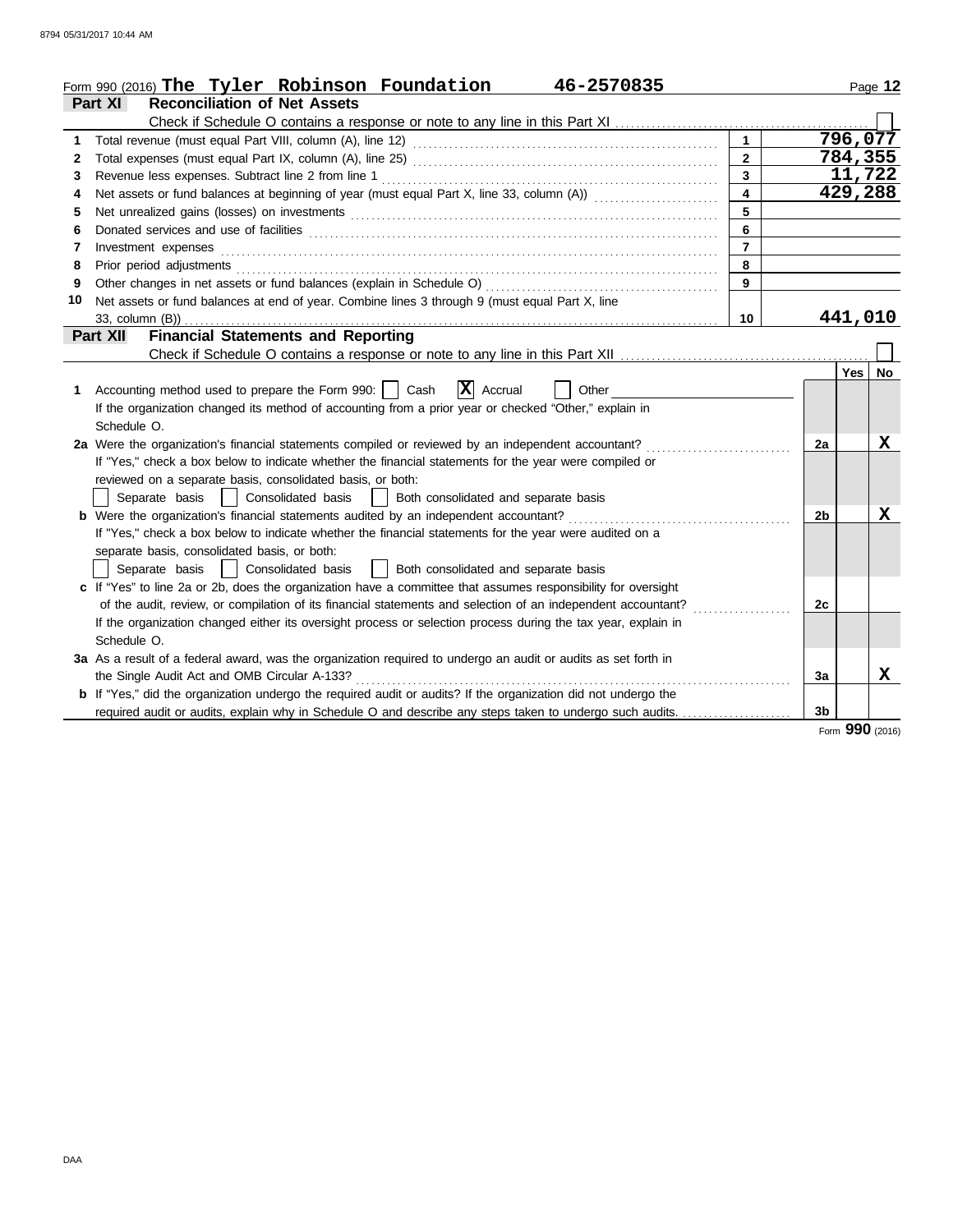|                                                                                                                                                | <b>SCHEDULE A</b>          |                                                            | <b>Public Charity Status and Public Support</b>                                                                                                                                                                                                                |                                       |                               | OMB No. 1545-0047                   |
|------------------------------------------------------------------------------------------------------------------------------------------------|----------------------------|------------------------------------------------------------|----------------------------------------------------------------------------------------------------------------------------------------------------------------------------------------------------------------------------------------------------------------|---------------------------------------|-------------------------------|-------------------------------------|
|                                                                                                                                                | (Form 990 or 990-EZ)       |                                                            | Complete if the organization is a section 501(c)(3) organization or a section 4947(a)(1) nonexempt charitable trust.                                                                                                                                           |                                       |                               | 16                                  |
|                                                                                                                                                | Department of the Treasury |                                                            | La Attach to Form 990 or Form 990-EZ.                                                                                                                                                                                                                          |                                       |                               | Open to Public                      |
| Internal Revenue Service<br>Inspection<br>La Information about Schedule A (Form 990 or 990-EZ) and its instructions is at www.irs.gov/form990. |                            |                                                            |                                                                                                                                                                                                                                                                |                                       |                               |                                     |
|                                                                                                                                                | Name of the organization   |                                                            |                                                                                                                                                                                                                                                                |                                       |                               | Employer identification number      |
|                                                                                                                                                |                            |                                                            | The Tyler Robinson Foundation                                                                                                                                                                                                                                  |                                       | 46-2570835                    |                                     |
| Part I                                                                                                                                         |                            |                                                            | Reason for Public Charity Status (All organizations must complete this part.) See instructions.                                                                                                                                                                |                                       |                               |                                     |
| 1                                                                                                                                              |                            |                                                            | The organization is not a private foundation because it is: (For lines 1 through 12, check only one box.)<br>A church, convention of churches, or association of churches described in section 170(b)(1)(A)(i).                                                |                                       |                               |                                     |
| 2                                                                                                                                              |                            |                                                            | A school described in section 170(b)(1)(A)(ii). (Attach Schedule E (Form 990 or 990-EZ).)                                                                                                                                                                      |                                       |                               |                                     |
| 3                                                                                                                                              |                            |                                                            | A hospital or a cooperative hospital service organization described in section 170(b)(1)(A)(iii).                                                                                                                                                              |                                       |                               |                                     |
| 4                                                                                                                                              |                            |                                                            | A medical research organization operated in conjunction with a hospital described in section 170(b)(1)(A)(iii). Enter the hospital's name,                                                                                                                     |                                       |                               |                                     |
|                                                                                                                                                | city, and state:           |                                                            |                                                                                                                                                                                                                                                                |                                       |                               |                                     |
| 5                                                                                                                                              |                            |                                                            | An organization operated for the benefit of a college or university owned or operated by a governmental unit described in                                                                                                                                      |                                       |                               |                                     |
| 6                                                                                                                                              |                            | section 170(b)(1)(A)(iv). (Complete Part II.)              | A federal, state, or local government or governmental unit described in section 170(b)(1)(A)(v).                                                                                                                                                               |                                       |                               |                                     |
| 7                                                                                                                                              |                            | described in section 170(b)(1)(A)(vi). (Complete Part II.) | An organization that normally receives a substantial part of its support from a governmental unit or from the general public                                                                                                                                   |                                       |                               |                                     |
| 8                                                                                                                                              |                            |                                                            | A community trust described in section 170(b)(1)(A)(vi). (Complete Part II.)                                                                                                                                                                                   |                                       |                               |                                     |
| 9                                                                                                                                              |                            |                                                            | An agricultural research organization described in section 170(b)(1)(A)(ix) operated in conjunction with a land-grant college                                                                                                                                  |                                       |                               |                                     |
|                                                                                                                                                | university:                |                                                            | or university or a non-land grant college of agriculture (see instructions). Enter the name, city, and state of the college or                                                                                                                                 |                                       |                               |                                     |
| $ {\bf X} $<br>10                                                                                                                              |                            |                                                            | An organization that normally receives: (1) more than 33 1/3% of its support from contributions, membership fees, and gross                                                                                                                                    |                                       |                               |                                     |
|                                                                                                                                                |                            |                                                            | receipts from activities related to its exempt functions—subject to certain exceptions, and (2) no more than 33 1/3% of its                                                                                                                                    |                                       |                               |                                     |
|                                                                                                                                                |                            |                                                            | support from gross investment income and unrelated business taxable income (less section 511 tax) from businesses<br>acquired by the organization after June 30, 1975. See section 509(a)(2). (Complete Part III.)                                             |                                       |                               |                                     |
| 11                                                                                                                                             |                            |                                                            | An organization organized and operated exclusively to test for public safety. See section 509(a)(4).                                                                                                                                                           |                                       |                               |                                     |
| 12                                                                                                                                             |                            |                                                            | An organization organized and operated exclusively for the benefit of, to perform the functions of, or to carry out the purposes                                                                                                                               |                                       |                               |                                     |
|                                                                                                                                                |                            |                                                            | of one or more publicly supported organizations described in section 509(a)(1) or section 509(a)(2). See section 509(a)(3).<br>Check the box in lines 12a through 12d that describes the type of supporting organization and complete lines 12e, 12f, and 12g. |                                       |                               |                                     |
| a                                                                                                                                              |                            |                                                            | Type I. A supporting organization operated, supervised, or controlled by its supported organization(s), typically by giving                                                                                                                                    |                                       |                               |                                     |
|                                                                                                                                                |                            |                                                            | the supported organization(s) the power to regularly appoint or elect a majority of the directors or trustees of the<br>supporting organization. You must complete Part IV, Sections A and B.                                                                  |                                       |                               |                                     |
| b                                                                                                                                              |                            |                                                            | Type II. A supporting organization supervised or controlled in connection with its supported organization(s), by having                                                                                                                                        |                                       |                               |                                     |
|                                                                                                                                                |                            |                                                            | control or management of the supporting organization vested in the same persons that control or manage the supported                                                                                                                                           |                                       |                               |                                     |
| c                                                                                                                                              |                            |                                                            | organization(s). You must complete Part IV, Sections A and C.<br>Type III functionally integrated. A supporting organization operated in connection with, and functionally integrated with,                                                                    |                                       |                               |                                     |
|                                                                                                                                                |                            |                                                            | its supported organization(s) (see instructions). You must complete Part IV, Sections A, D, and E.                                                                                                                                                             |                                       |                               |                                     |
| d                                                                                                                                              |                            |                                                            | Type III non-functionally integrated. A supporting organization operated in connection with its supported organization(s)<br>that is not functionally integrated. The organization generally must satisfy a distribution requirement and an attentiveness      |                                       |                               |                                     |
|                                                                                                                                                |                            |                                                            | requirement (see instructions). You must complete Part IV, Sections A and D, and Part V.                                                                                                                                                                       |                                       |                               |                                     |
| е                                                                                                                                              |                            |                                                            | Check this box if the organization received a written determination from the IRS that it is a Type I, Type II, Type III                                                                                                                                        |                                       |                               |                                     |
| f                                                                                                                                              |                            | Enter the number of supported organizations                | functionally integrated, or Type III non-functionally integrated supporting organization.                                                                                                                                                                      |                                       |                               |                                     |
| g                                                                                                                                              |                            |                                                            | Provide the following information about the supported organization(s).                                                                                                                                                                                         |                                       |                               |                                     |
|                                                                                                                                                | (i) Name of supported      | (ii) EIN                                                   | (iii) Type of organization                                                                                                                                                                                                                                     | (iv) Is the organization              | (v) Amount of monetary        | (vi) Amount of                      |
|                                                                                                                                                | organization               |                                                            | (described on lines 1-10<br>above (see instructions))                                                                                                                                                                                                          | listed in your governing<br>document? | support (see<br>instructions) | other support (see<br>instructions) |
|                                                                                                                                                |                            |                                                            |                                                                                                                                                                                                                                                                | Yes<br>No                             |                               |                                     |
| (A)                                                                                                                                            |                            |                                                            |                                                                                                                                                                                                                                                                |                                       |                               |                                     |
| (B)                                                                                                                                            |                            |                                                            |                                                                                                                                                                                                                                                                |                                       |                               |                                     |
| (C)                                                                                                                                            |                            |                                                            |                                                                                                                                                                                                                                                                |                                       |                               |                                     |
|                                                                                                                                                |                            |                                                            |                                                                                                                                                                                                                                                                |                                       |                               |                                     |
| (D)                                                                                                                                            |                            |                                                            |                                                                                                                                                                                                                                                                |                                       |                               |                                     |
| (E)                                                                                                                                            |                            |                                                            |                                                                                                                                                                                                                                                                |                                       |                               |                                     |
|                                                                                                                                                |                            |                                                            |                                                                                                                                                                                                                                                                |                                       |                               |                                     |
| Total                                                                                                                                          |                            |                                                            |                                                                                                                                                                                                                                                                |                                       |                               |                                     |

**For Paperwork Reduction Act Notice, see the Instructions for Form 990 or 990-EZ.**

**Schedule A (Form 990 or 990-EZ) 2016**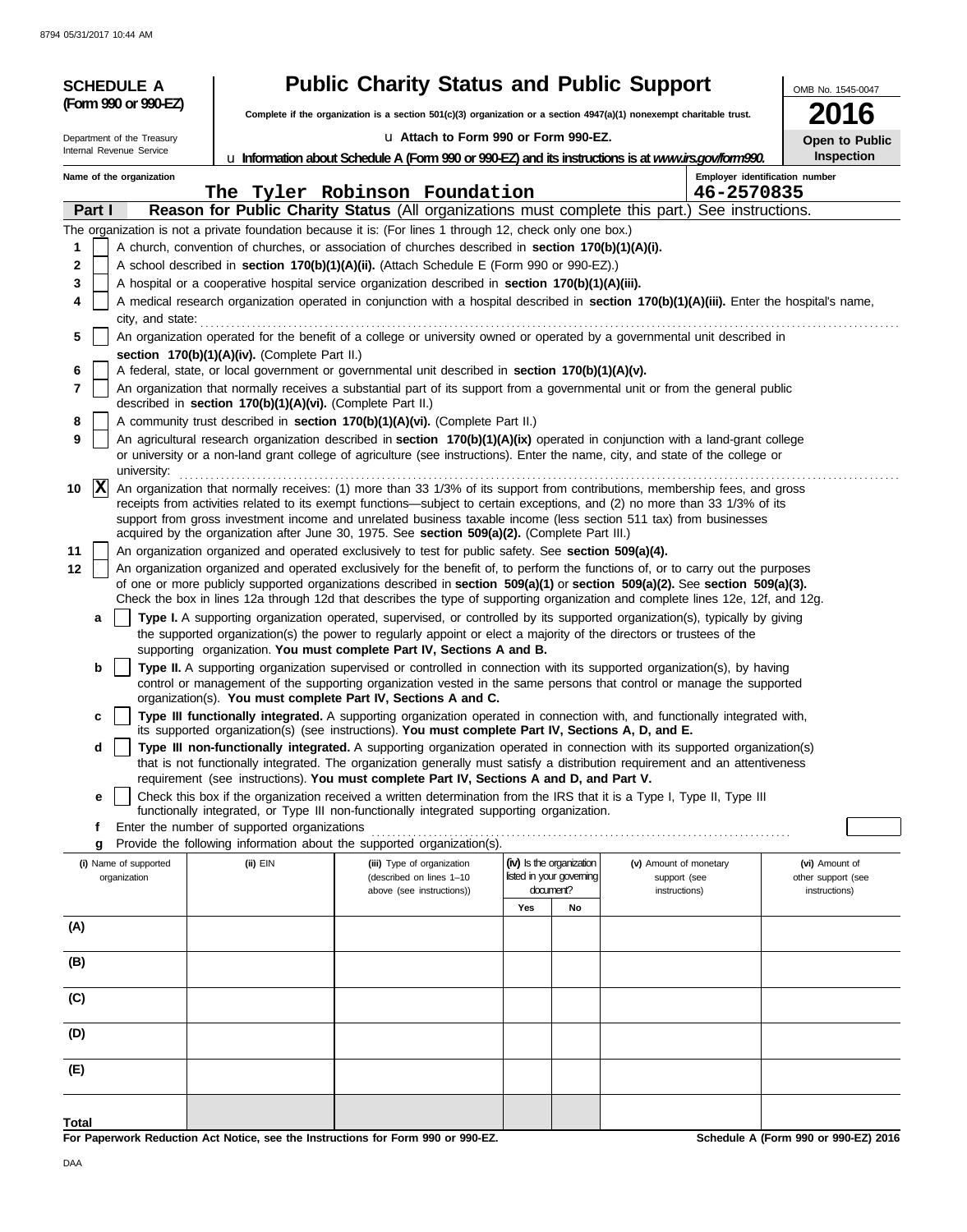|              | Schedule A (Form 990 or 990-EZ) 2016                                                                                                                                                                                                                  |          |          | The Tyler Robinson Foundation |            | 46-2570835 | Page 2    |
|--------------|-------------------------------------------------------------------------------------------------------------------------------------------------------------------------------------------------------------------------------------------------------|----------|----------|-------------------------------|------------|------------|-----------|
|              | Support Schedule for Organizations Described in Sections 170(b)(1)(A)(iv) and 170(b)(1)(A)(vi)<br>Part II                                                                                                                                             |          |          |                               |            |            |           |
|              | (Complete only if you checked the box on line 5, 7, or 8 of Part I or if the organization failed to qualify under                                                                                                                                     |          |          |                               |            |            |           |
|              | Part III. If the organization fails to qualify under the tests listed below, please complete Part III.)                                                                                                                                               |          |          |                               |            |            |           |
|              | <b>Section A. Public Support</b>                                                                                                                                                                                                                      |          |          |                               |            |            |           |
|              | Calendar year (or fiscal year beginning in) u                                                                                                                                                                                                         | (a) 2012 | (b) 2013 | $(c)$ 2014                    | $(d)$ 2015 | (e) $2016$ | (f) Total |
| 1            | Gifts, grants, contributions, and<br>membership fees received. (Do not<br>include any "unusual grants.")                                                                                                                                              |          |          |                               |            |            |           |
| $\mathbf{2}$ | Tax revenues levied for the<br>organization's benefit and either paid<br>to or expended on its behalf                                                                                                                                                 |          |          |                               |            |            |           |
| 3            | The value of services or facilities<br>furnished by a governmental unit to the<br>organization without charge                                                                                                                                         |          |          |                               |            |            |           |
| 4            | Total. Add lines 1 through 3                                                                                                                                                                                                                          |          |          |                               |            |            |           |
| 5            | The portion of total contributions by<br>each person (other than a<br>governmental unit or publicly<br>supported organization) included on<br>line 1 that exceeds 2% of the amount<br>shown on line 11, column (f)                                    |          |          |                               |            |            |           |
| 6            | Public support. Subtract line 5 from line 4.                                                                                                                                                                                                          |          |          |                               |            |            |           |
|              | <b>Section B. Total Support</b>                                                                                                                                                                                                                       |          |          |                               |            |            |           |
|              | Calendar year (or fiscal year beginning in) u                                                                                                                                                                                                         | (a) 2012 | (b) 2013 | $(c)$ 2014                    | $(d)$ 2015 | (e) $2016$ | (f) Total |
| 7<br>8       | Amounts from line 4<br>Gross income from interest, dividends,<br>payments received on securities loans,<br>rents, royalties and income from similar<br>SOUICES                                                                                        |          |          |                               |            |            |           |
| 9            | Net income from unrelated business<br>activities, whether or not the business<br>is regularly carried on                                                                                                                                              |          |          |                               |            |            |           |
| 10           | Other income. Do not include gain or<br>loss from the sale of capital assets<br>(Explain in Part VI.)                                                                                                                                                 |          |          |                               |            |            |           |
| 11           | Total support. Add lines 7 through 10                                                                                                                                                                                                                 |          |          |                               |            |            |           |
| 12           |                                                                                                                                                                                                                                                       |          |          |                               |            | 12         |           |
| 13           | First five years. If the Form 990 is for the organization's first, second, third, fourth, or fifth tax year as a section 501(c)(3)                                                                                                                    |          |          |                               |            |            |           |
|              | organization, check this box and stop here                                                                                                                                                                                                            |          |          |                               |            |            |           |
|              | Section C. Computation of Public Support Percentage                                                                                                                                                                                                   |          |          |                               |            |            |           |
| 14           |                                                                                                                                                                                                                                                       |          |          |                               |            | 14         | %         |
| 15           | Public support percentage from 2015 Schedule A, Part II, line 14                                                                                                                                                                                      |          |          |                               |            | 15         | $\%$      |
| 16a          | 33 1/3% support test-2016. If the organization did not check the box on line 13, and line 14 is 33 1/3% or more, check this                                                                                                                           |          |          |                               |            |            |           |
|              | box and stop here. The organization qualifies as a publicly supported organization                                                                                                                                                                    |          |          |                               |            |            |           |
| b            | 33 1/3% support test-2015. If the organization did not check a box on line 13 or 16a, and line 15 is 33 1/3% or more, check                                                                                                                           |          |          |                               |            |            |           |
|              | this box and stop here. The organization qualifies as a publicly supported organization                                                                                                                                                               |          |          |                               |            |            |           |
|              | 17a 10%-facts-and-circumstances test-2016. If the organization did not check a box on line 13, 16a, or 16b, and line 14 is<br>10% or more, and if the organization meets the "facts-and-circumstances" test, check this box and stop here. Explain in |          |          |                               |            |            |           |
|              | Part VI how the organization meets the "facts-and-circumstances" test. The organization qualifies as a publicly supported                                                                                                                             |          |          |                               |            |            |           |
|              | organization                                                                                                                                                                                                                                          |          |          |                               |            |            |           |
| b            | 10%-facts-and-circumstances test-2015. If the organization did not check a box on line 13, 16a, 16b, or 17a, and line                                                                                                                                 |          |          |                               |            |            |           |
|              | 15 is 10% or more, and if the organization meets the "facts-and-circumstances" test, check this box and stop here.                                                                                                                                    |          |          |                               |            |            |           |
|              | Explain in Part VI how the organization meets the "facts-and-circumstances" test. The organization qualifies as a publicly                                                                                                                            |          |          |                               |            |            |           |
|              | supported organization                                                                                                                                                                                                                                |          |          |                               |            |            |           |
| 18           | Private foundation. If the organization did not check a box on line 13, 16a, 16b, 17a, or 17b, check this box and see                                                                                                                                 |          |          |                               |            |            |           |
|              | instructions                                                                                                                                                                                                                                          |          |          |                               |            |            |           |
|              |                                                                                                                                                                                                                                                       |          |          |                               |            |            |           |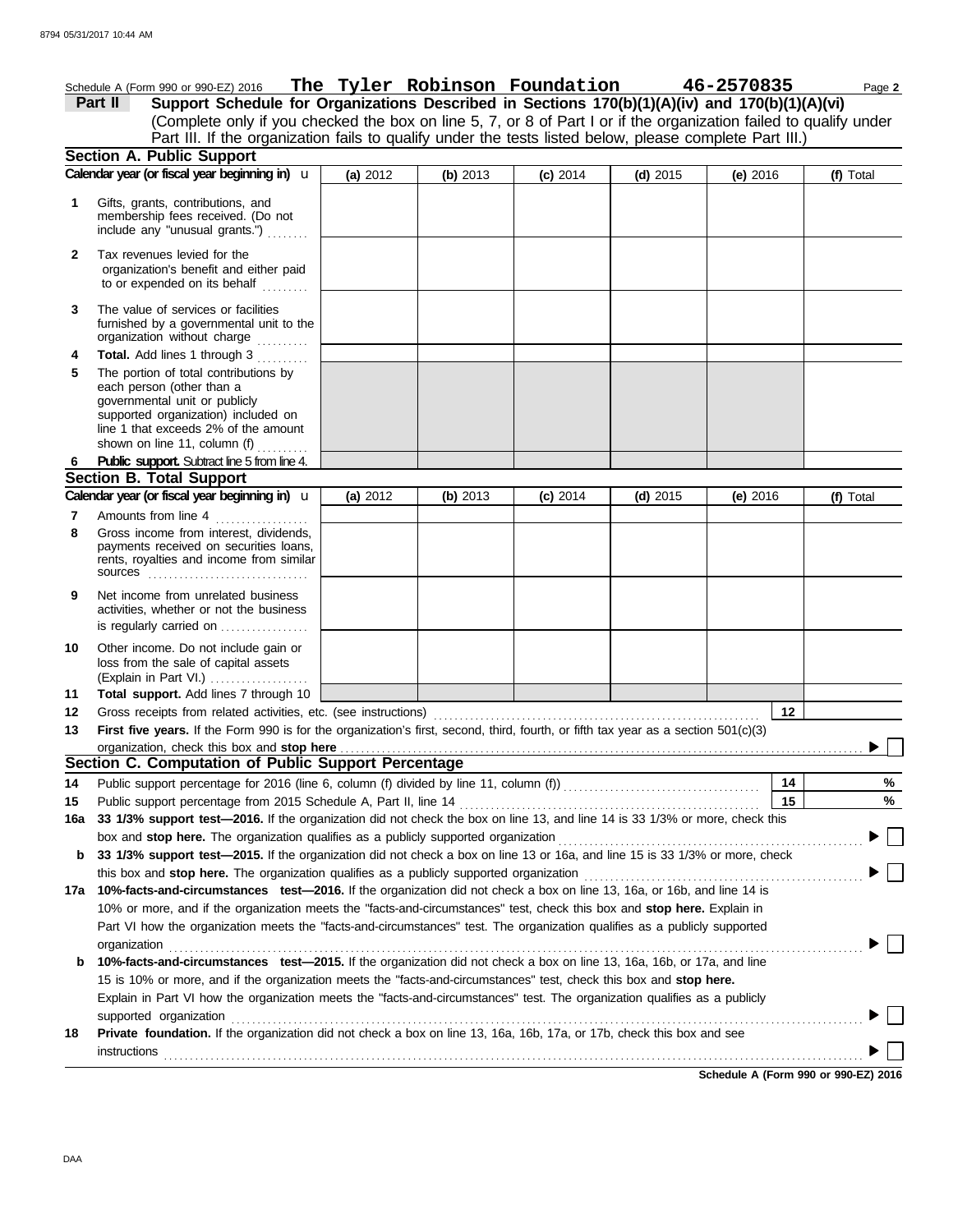|              | Schedule A (Form 990 or 990-EZ) 2016 $\;$ The Tyler Robinson Foundation                                                                                                                                                                                                                                    |            |            |            |            | 46-2570835 | Page 3    |
|--------------|------------------------------------------------------------------------------------------------------------------------------------------------------------------------------------------------------------------------------------------------------------------------------------------------------------|------------|------------|------------|------------|------------|-----------|
|              | <b>Part III</b><br>Support Schedule for Organizations Described in Section 509(a)(2)<br>(Complete only if you checked the box on line 10 of Part I or if the organization failed to qualify under Part II.<br>If the organization fails to qualify under the tests listed below, please complete Part II.) |            |            |            |            |            |           |
|              | <b>Section A. Public Support</b>                                                                                                                                                                                                                                                                           |            |            |            |            |            |           |
|              | Calendar year (or fiscal year beginning in) u                                                                                                                                                                                                                                                              | (a) $2012$ | (b) $2013$ | $(c)$ 2014 | (d) $2015$ | (e) $2016$ | (f) Total |
| 1            | Gifts, grants, contributions, and membership<br>fees received. (Do not include any "unusual grants.")                                                                                                                                                                                                      |            | 52,283     | 648,119    | 887,026    | 795,192    | 2,382,620 |
| $\mathbf{2}$ | Gross receipts from admissions, merchandise<br>sold or services performed, or facilities<br>fumished in any activity that is related to the<br>organization's tax-exempt purpose                                                                                                                           |            |            | 10,000     | 15,994     | 201,272    | 227,266   |
| 3            | Gross receipts from activities that are not an<br>unrelated trade or business under section 513                                                                                                                                                                                                            |            |            |            |            |            |           |
| 4            | Tax revenues levied for the<br>organization's benefit and either paid<br>to or expended on its behalf                                                                                                                                                                                                      |            |            |            |            |            |           |
| 5            | The value of services or facilities<br>furnished by a governmental unit to the<br>organization without charge                                                                                                                                                                                              |            |            |            |            |            |           |
| 6            | Total. Add lines 1 through 5                                                                                                                                                                                                                                                                               |            | 52,283     | 658,119    | 903,020    | 996,464    | 2,609,886 |
| 7а           | Amounts included on lines 1, 2, and 3                                                                                                                                                                                                                                                                      |            |            |            |            |            |           |

| 1а | Allivulus illuluded VII lilles T, Z, allu J<br>received from disqualified persons                                                                                       |          |          |            |            |            |           |  |  |  |  |  |
|----|-------------------------------------------------------------------------------------------------------------------------------------------------------------------------|----------|----------|------------|------------|------------|-----------|--|--|--|--|--|
| b. | Amounts included on lines 2 and 3<br>received from other than disqualified<br>persons that exceed the greater of \$5,000<br>or 1% of the amount on line 13 for the year |          |          |            |            |            |           |  |  |  |  |  |
|    | c Add lines 7a and 7b                                                                                                                                                   |          |          |            |            |            |           |  |  |  |  |  |
| 8  | <b>Public support.</b> (Subtract line 7c from                                                                                                                           |          |          |            |            |            |           |  |  |  |  |  |
|    | line $6.$ )                                                                                                                                                             |          |          |            |            |            | 2,609,886 |  |  |  |  |  |
|    | <b>Section B. Total Support</b>                                                                                                                                         |          |          |            |            |            |           |  |  |  |  |  |
|    | Calendar year (or fiscal year beginning in) u                                                                                                                           | (a) 2012 | (b) 2013 | $(c)$ 2014 | $(d)$ 2015 | (e) $2016$ | (f) Total |  |  |  |  |  |
| 9  | Amounts from line 6                                                                                                                                                     |          | 52,283   | 658,119    | 903,020    | 996,464    | 2,609,886 |  |  |  |  |  |

| 9   | Amounts from line 6                                                                                                                                            | 52,283 | 658,119 | 903,020 | 996,464 | 2,609,886 |  |  |
|-----|----------------------------------------------------------------------------------------------------------------------------------------------------------------|--------|---------|---------|---------|-----------|--|--|
| 10a | Gross income from interest, dividends,<br>payments received on securities loans, rents,<br>royalties and income from similar sources                           |        |         |         |         |           |  |  |
|     | Unrelated business taxable income (less<br>section 511 taxes) from businesses<br>acquired after June 30, 1975                                                  |        |         |         |         |           |  |  |
|     | Add lines 10a and 10b                                                                                                                                          |        |         |         |         |           |  |  |
| 11  | Net income from unrelated business<br>activities not included in line 10b, whether<br>or not the business is regularly carried on                              |        |         |         |         |           |  |  |
| 12  | Other income. Do not include gain or<br>loss from the sale of capital assets<br>(Explain in Part VI.)                                                          |        |         |         |         |           |  |  |
| 13  | Total support. (Add lines 9, 10c, 11,                                                                                                                          |        |         |         |         |           |  |  |
|     | and 12.) $\ldots$                                                                                                                                              | 52,283 | 658,119 | 903,020 | 996,464 | 2,609,886 |  |  |
| 14  | First five years. If the Form 990 is for the organization's first, second, third, fourth, or fifth tax year as a section 501(c)(3)<br>$\overline{\phantom{0}}$ |        |         |         |         |           |  |  |

|    | organization, check this box and stop here <b>construct the construct of the construct of the construct of the construct of the construct of the construct of the construct of the construct of the construction of the construc</b> |    | $\mathbf{E}$               |
|----|--------------------------------------------------------------------------------------------------------------------------------------------------------------------------------------------------------------------------------------|----|----------------------------|
|    | Section C. Computation of Public Support Percentage                                                                                                                                                                                  |    |                            |
| 15 | Public support percentage for 2016 (line 8, column (f) divided by line 13, column (f))                                                                                                                                               | 15 | %                          |
| 16 |                                                                                                                                                                                                                                      | 16 | %                          |
|    | Section D. Computation of Investment Income Percentage                                                                                                                                                                               |    |                            |
| 17 | Investment income percentage for 2016 (line 10c, column (f) divided by line 13, column (f))                                                                                                                                          | 17 | %                          |
| 18 | Investment income percentage from 2015 Schedule A, Part III, line 17                                                                                                                                                                 | 18 | %                          |
|    | 19a 33 1/3% support tests—2016. If the organization did not check the box on line 14, and line 15 is more than 33 1/3%, and line                                                                                                     |    |                            |
|    | 17 is not more than 33 1/3%, check this box and <b>stop here.</b> The organization qualifies as a publicly supported organization                                                                                                    |    | $\blacktriangleright \Box$ |
| b  | 33 1/3% support tests—2015. If the organization did not check a box on line 14 or line 19a, and line 16 is more than 33 1/3%, and                                                                                                    |    |                            |
|    | line 18 is not more than 33 1/3%, check this box and <b>stop here.</b> The organization qualifies as a publicly supported organization                                                                                               |    |                            |
| 20 | <b>Private foundation.</b> If the organization did not check a box on line 14, 19a, or 19b, check this box and see instructions                                                                                                      |    |                            |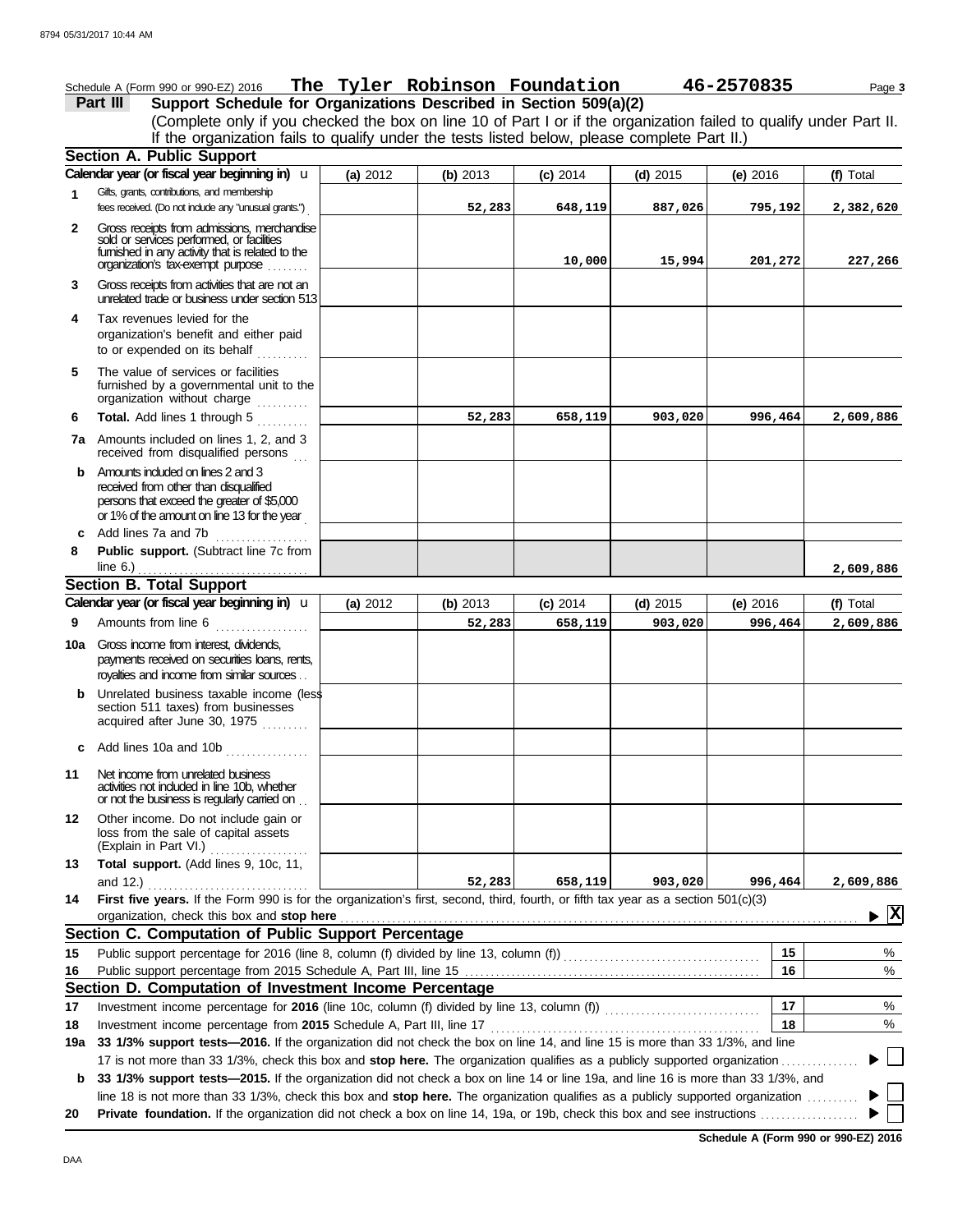|     | Schedule A (Form 990 or 990-EZ) 2016 The Tyler Robinson Foundation<br>46-2570835                                    |                 |            | Page 4 |
|-----|---------------------------------------------------------------------------------------------------------------------|-----------------|------------|--------|
|     | <b>Part IV</b><br><b>Supporting Organizations</b>                                                                   |                 |            |        |
|     | (Complete only if you checked a box in line 12 on Part I. If you checked 12a of Part I, complete Sections A         |                 |            |        |
|     | and B. If you checked 12b of Part I, complete Sections A and C. If you checked 12c of Part I, complete              |                 |            |        |
|     | Sections A, D, and E. If you checked 12d of Part I, complete Sections A and D, and complete Part V.)                |                 |            |        |
|     | Section A. All Supporting Organizations                                                                             |                 |            |        |
|     |                                                                                                                     |                 | <b>Yes</b> | No     |
| 1   | Are all of the organization's supported organizations listed by name in the organization's governing                |                 |            |        |
|     | documents? If "No," describe in Part VI how the supported organizations are designated. If designated by            |                 |            |        |
|     | class or purpose, describe the designation. If historic and continuing relationship, explain.                       | 1               |            |        |
| 2   | Did the organization have any supported organization that does not have an IRS determination of status              |                 |            |        |
|     | under section 509(a)(1) or (2)? If "Yes," explain in Part VI how the organization determined that the supported     |                 |            |        |
|     | organization was described in section 509(a)(1) or (2).                                                             | $\mathbf{2}$    |            |        |
| За  | Did the organization have a supported organization described in section $501(c)(4)$ , (5), or (6)? If "Yes," answer |                 |            |        |
|     | $(b)$ and $(c)$ below.                                                                                              | 3a              |            |        |
| b   | Did the organization confirm that each supported organization qualified under section $501(c)(4)$ , (5), or (6) and |                 |            |        |
|     | satisfied the public support tests under section 509(a)(2)? If "Yes," describe in Part VI when and how the          |                 |            |        |
|     | organization made the determination.                                                                                | 3b              |            |        |
| c   | Did the organization ensure that all support to such organizations was used exclusively for section $170(c)(2)(B)$  |                 |            |        |
|     | purposes? If "Yes," explain in Part VI what controls the organization put in place to ensure such use.              | 3c              |            |        |
| 4a  | Was any supported organization not organized in the United States ("foreign supported organization")? If            |                 |            |        |
|     | "Yes," and if you checked 12a or 12b in Part I, answer (b) and (c) below.                                           | 4a              |            |        |
| b   | Did the organization have ultimate control and discretion in deciding whether to make grants to the foreign         |                 |            |        |
|     | supported organization? If "Yes," describe in Part VI how the organization had such control and discretion          |                 |            |        |
|     | despite being controlled or supervised by or in connection with its supported organizations.                        | 4b              |            |        |
| С   | Did the organization support any foreign supported organization that does not have an IRS determination             |                 |            |        |
|     | under sections $501(c)(3)$ and $509(a)(1)$ or (2)? If "Yes," explain in Part VI what controls the organization used |                 |            |        |
|     | to ensure that all support to the foreign supported organization was used exclusively for section $170(c)(2)(B)$    |                 |            |        |
|     | purposes.                                                                                                           | 4с              |            |        |
| 5a  | Did the organization add, substitute, or remove any supported organizations during the tax year? If "Yes,"          |                 |            |        |
|     | answer (b) and (c) below (if applicable). Also, provide detail in Part VI, including (i) the names and EIN          |                 |            |        |
|     | numbers of the supported organizations added, substituted, or removed; (ii) the reasons for each such action;       |                 |            |        |
|     | (iii) the authority under the organization's organizing document authorizing such action; and (iv) how the action   |                 |            |        |
|     | was accomplished (such as by amendment to the organizing document).                                                 | 5a              |            |        |
| b   | Type I or Type II only. Was any added or substituted supported organization part of a class already                 |                 |            |        |
|     | designated in the organization's organizing document?                                                               | 5 <sub>b</sub>  |            |        |
|     | Substitutions only. Was the substitution the result of an event beyond the organization's control?                  | 5c              |            |        |
|     | Did the organization provide support (whether in the form of grants or the provision of services or facilities) to  |                 |            |        |
|     | anyone other than (i) its supported organizations, (ii) individuals that are part of the charitable class benefited |                 |            |        |
|     | by one or more of its supported organizations, or (iii) other supporting organizations that also support or         |                 |            |        |
|     | benefit one or more of the filing organization's supported organizations? If "Yes," provide detail in Part VI.      | 6               |            |        |
| 7   | Did the organization provide a grant, loan, compensation, or other similar payment to a substantial contributor     |                 |            |        |
|     | (defined in section 4958(c)(3)(C)), a family member of a substantial contributor, or a 35% controlled entity with   |                 |            |        |
|     | regard to a substantial contributor? If "Yes," complete Part I of Schedule L (Form 990 or 990-EZ).                  | 7               |            |        |
| 8   | Did the organization make a loan to a disqualified person (as defined in section 4958) not described in line 7?     |                 |            |        |
|     | If "Yes," complete Part I of Schedule L (Form 990 or 990-EZ).                                                       | 8               |            |        |
| 9a  | Was the organization controlled directly or indirectly at any time during the tax year by one or more               |                 |            |        |
|     | disqualified persons as defined in section 4946 (other than foundation managers and organizations described         |                 |            |        |
|     | in section 509(a)(1) or (2))? If "Yes," provide detail in Part VI.                                                  | 9а              |            |        |
| b   | Did one or more disqualified persons (as defined in line 9a) hold a controlling interest in any entity in which     |                 |            |        |
|     | the supporting organization had an interest? If "Yes," provide detail in Part VI.                                   | 9b              |            |        |
| c   | Did a disqualified person (as defined in line 9a) have an ownership interest in, or derive any personal benefit     |                 |            |        |
|     | from, assets in which the supporting organization also had an interest? If "Yes," provide detail in Part VI.        | 9c              |            |        |
| 10a | Was the organization subject to the excess business holdings rules of section 4943 because of section               |                 |            |        |
|     | 4943(f) (regarding certain Type II supporting organizations, and all Type III non-functionally integrated           |                 |            |        |
|     | supporting organizations)? If "Yes," answer 10b below.                                                              | 10a             |            |        |
| b   | Did the organization have any excess business holdings in the tax year? (Use Schedule C, Form 4720, to              |                 |            |        |
|     | determine whether the organization had excess business holdings.)                                                   | 10 <sub>b</sub> |            |        |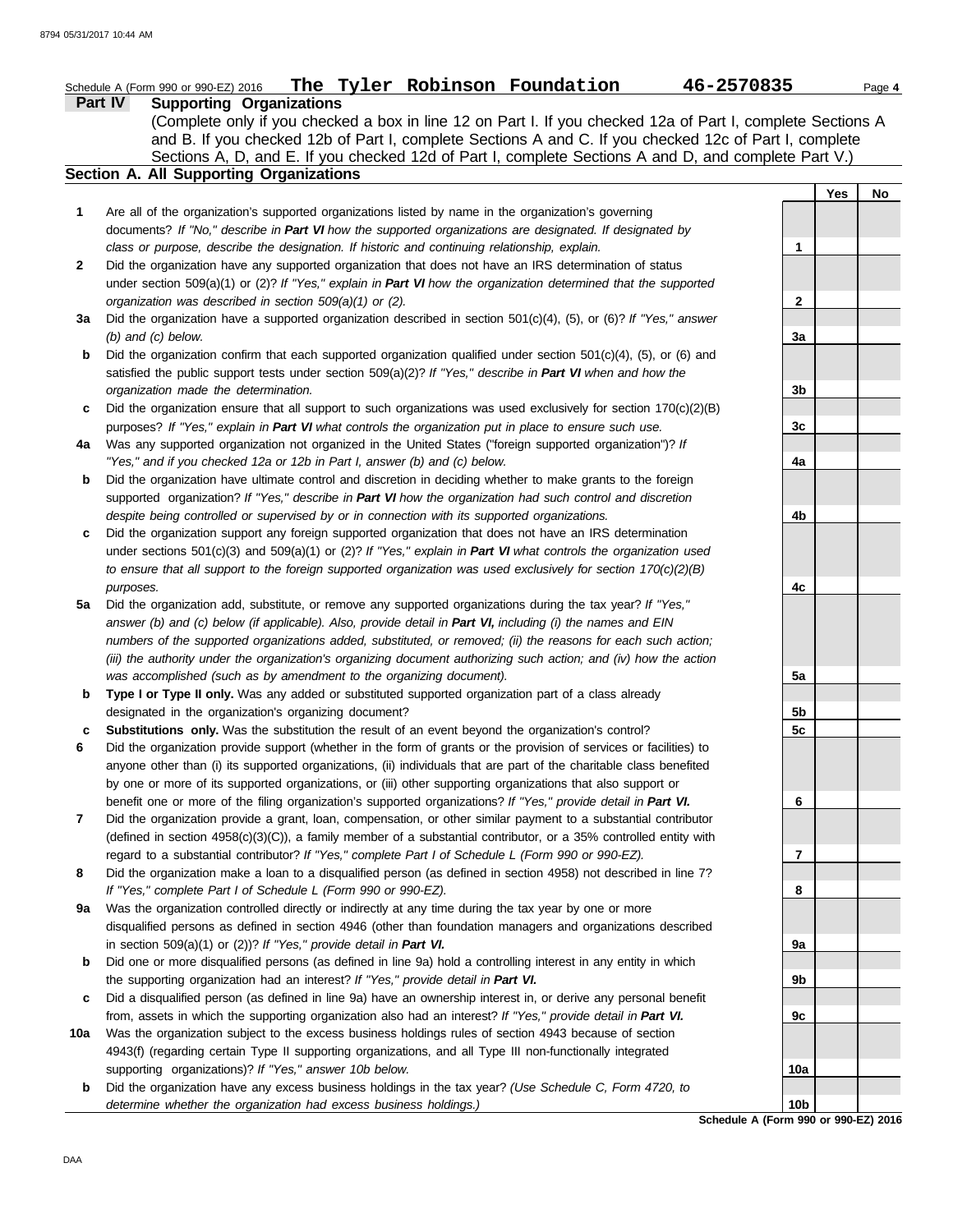|              | The Tyler Robinson Foundation<br>46-2570835<br>Schedule A (Form 990 or 990-EZ) 2016                                                                                                                                 |                 |     | Page 5 |
|--------------|---------------------------------------------------------------------------------------------------------------------------------------------------------------------------------------------------------------------|-----------------|-----|--------|
|              | <b>Supporting Organizations (continued)</b><br>Part IV                                                                                                                                                              |                 |     |        |
| 11           | Has the organization accepted a gift or contribution from any of the following persons?                                                                                                                             |                 | Yes | No     |
| a            | A person who directly or indirectly controls, either alone or together with persons described in (b) and (c)                                                                                                        |                 |     |        |
|              | below, the governing body of a supported organization?                                                                                                                                                              | 11a             |     |        |
|              | <b>b</b> A family member of a person described in (a) above?                                                                                                                                                        | 11 <sub>b</sub> |     |        |
|              | c A 35% controlled entity of a person described in (a) or (b) above? If "Yes" to a, b, or c, provide detail in Part VI.                                                                                             | 11c             |     |        |
|              | <b>Section B. Type I Supporting Organizations</b>                                                                                                                                                                   |                 |     |        |
|              |                                                                                                                                                                                                                     |                 | Yes | No     |
| 1            | Did the directors, trustees, or membership of one or more supported organizations have the power to                                                                                                                 |                 |     |        |
|              | regularly appoint or elect at least a majority of the organization's directors or trustees at all times during the                                                                                                  |                 |     |        |
|              | tax year? If "No," describe in Part VI how the supported organization(s) effectively operated, supervised, or                                                                                                       |                 |     |        |
|              | controlled the organization's activities. If the organization had more than one supported organization,                                                                                                             |                 |     |        |
|              | describe how the powers to appoint and/or remove directors or trustees were allocated among the supported                                                                                                           |                 |     |        |
|              | organizations and what conditions or restrictions, if any, applied to such powers during the tax year.                                                                                                              | 1               |     |        |
| $\mathbf{2}$ | Did the organization operate for the benefit of any supported organization other than the supported                                                                                                                 |                 |     |        |
|              | organization(s) that operated, supervised, or controlled the supporting organization? If "Yes," explain in Part                                                                                                     |                 |     |        |
|              | VI how providing such benefit carried out the purposes of the supported organization(s) that operated,                                                                                                              |                 |     |        |
|              | supervised, or controlled the supporting organization.                                                                                                                                                              | $\mathbf{2}$    |     |        |
|              | Section C. Type II Supporting Organizations                                                                                                                                                                         |                 |     |        |
|              |                                                                                                                                                                                                                     |                 | Yes | No     |
| 1            | Were a majority of the organization's directors or trustees during the tax year also a majority of the directors                                                                                                    |                 |     |        |
|              | or trustees of each of the organization's supported organization(s)? If "No," describe in Part VI how control                                                                                                       |                 |     |        |
|              | or management of the supporting organization was vested in the same persons that controlled or managed                                                                                                              |                 |     |        |
|              | the supported organization(s).                                                                                                                                                                                      | 1               |     |        |
|              | Section D. All Type III Supporting Organizations                                                                                                                                                                    |                 |     |        |
|              |                                                                                                                                                                                                                     |                 | Yes | No     |
| 1            | Did the organization provide to each of its supported organizations, by the last day of the fifth month of the                                                                                                      |                 |     |        |
|              | organization's tax year, (i) a written notice describing the type and amount of support provided during the prior tax                                                                                               |                 |     |        |
|              | year, (ii) a copy of the Form 990 that was most recently filed as of the date of notification, and (iii) copies of the                                                                                              |                 |     |        |
|              | organization's governing documents in effect on the date of notification, to the extent not previously provided?                                                                                                    | 1               |     |        |
| 2            | Were any of the organization's officers, directors, or trustees either (i) appointed or elected by the supported                                                                                                    |                 |     |        |
|              | organization(s) or (ii) serving on the governing body of a supported organization? If "No," explain in Part VI how                                                                                                  | $\mathbf{2}$    |     |        |
|              | the organization maintained a close and continuous working relationship with the supported organization(s).                                                                                                         |                 |     |        |
| 3            | By reason of the relationship described in (2), did the organization's supported organizations have a<br>significant voice in the organization's investment policies and in directing the use of the organization's |                 |     |        |
|              | income or assets at all times during the tax year? If "Yes," describe in Part VI the role the organization's                                                                                                        |                 |     |        |
|              | supported organizations played in this regard.                                                                                                                                                                      | 3               |     |        |
|              | Section E. Type III Functionally-Integrated Supporting Organizations                                                                                                                                                |                 |     |        |
| 1            | Check the box next to the method that the organization used to satisfy the Integral Part Test during the year (see instructions).                                                                                   |                 |     |        |
| a            | The organization satisfied the Activities Test. Complete line 2 below.                                                                                                                                              |                 |     |        |
| b            | The organization is the parent of each of its supported organizations. Complete line 3 below.                                                                                                                       |                 |     |        |
| c            | The organization supported a governmental entity. Describe in Part VI how you supported a government entity (see instructions).                                                                                     |                 |     |        |
|              |                                                                                                                                                                                                                     |                 |     |        |
|              | 2 Activities Test. Answer (a) and (b) below.                                                                                                                                                                        |                 | Yes | No     |
| a            | Did substantially all of the organization's activities during the tax year directly further the exempt purposes of                                                                                                  |                 |     |        |
|              | the supported organization(s) to which the organization was responsive? If "Yes," then in Part VI identify                                                                                                          |                 |     |        |
|              | those supported organizations and explain how these activities directly furthered their exempt purposes,                                                                                                            |                 |     |        |
|              | how the organization was responsive to those supported organizations, and how the organization determined                                                                                                           |                 |     |        |
|              | that these activities constituted substantially all of its activities.                                                                                                                                              | 2a              |     |        |
| b            | Did the activities described in (a) constitute activities that, but for the organization's involvement, one or more                                                                                                 |                 |     |        |
|              | of the organization's supported organization(s) would have been engaged in? If "Yes," explain in Part VI the                                                                                                        |                 |     |        |
|              | reasons for the organization's position that its supported organization(s) would have engaged in these                                                                                                              |                 |     |        |
|              | activities but for the organization's involvement.                                                                                                                                                                  | 2b              |     |        |

- **3** Parent of Supported Organizations. *Answer (a) and (b) below.*
	- **a** Did the organization have the power to regularly appoint or elect a majority of the officers, directors, or trustees of each of the supported organizations? *Provide details in Part VI.*
	- **b** Did the organization exercise a substantial degree of direction over the policies, programs, and activities of each of its supported organizations? *If "Yes," describe in Part VI the role played by the organization in this regard.*

DAA **SChedule A (Form 990 or 990-EZ) 2016 3b**

**3a**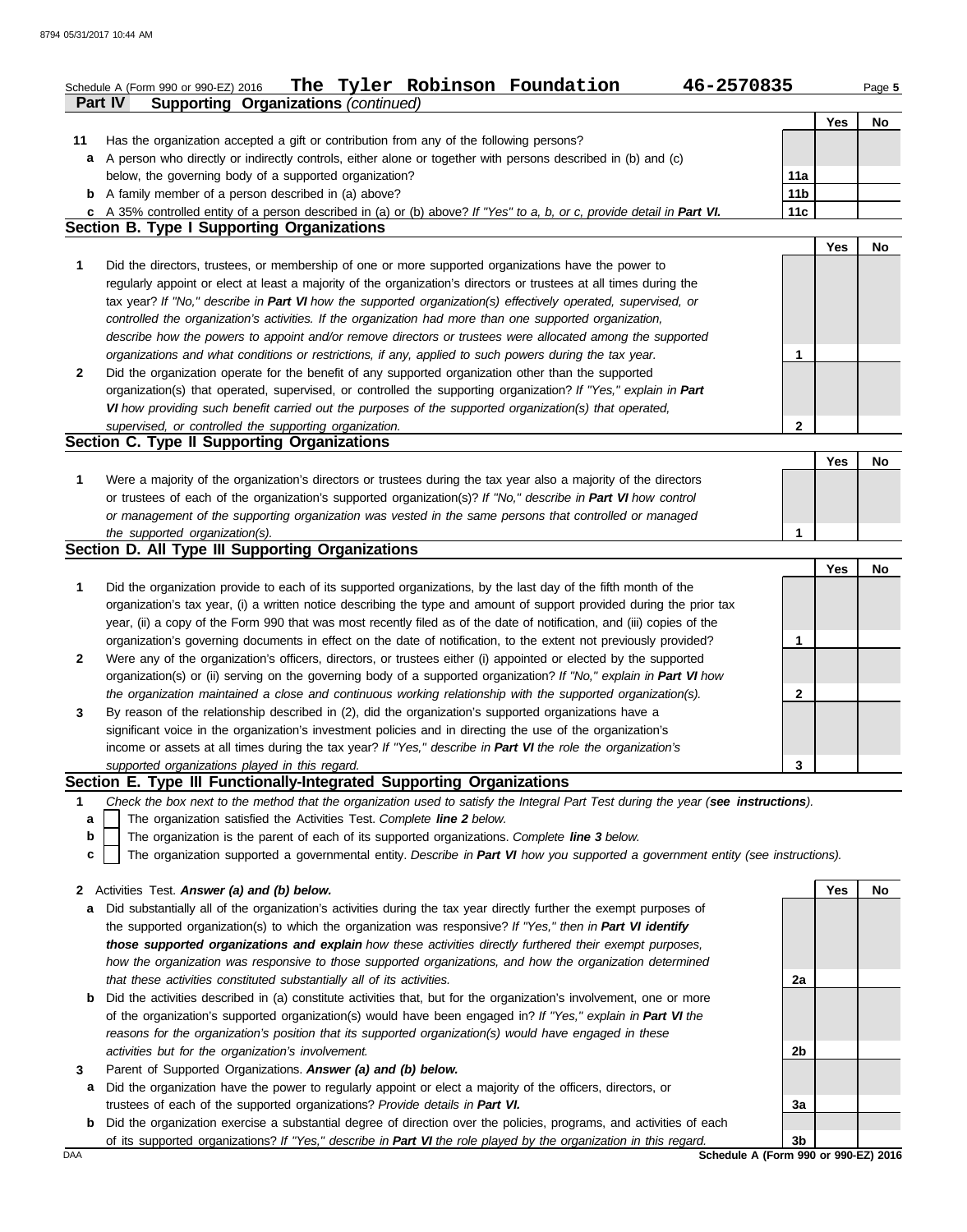| The Tyler Robinson Foundation<br>Schedule A (Form 990 or 990-EZ) 2016                                                                           |                | 46-2570835     | Page 6                         |  |  |  |  |  |
|-------------------------------------------------------------------------------------------------------------------------------------------------|----------------|----------------|--------------------------------|--|--|--|--|--|
| <b>Part V</b><br>Type III Non-Functionally Integrated 509(a)(3) Supporting Organizations                                                        |                |                |                                |  |  |  |  |  |
| Check here if the organization satisfied the Integral Part Test as a qualifying trust on Nov. 20, 1970 (explain in Part VI). See<br>$\mathbf 1$ |                |                |                                |  |  |  |  |  |
| instructions. All other Type III non-functionally integrated supporting organizations must complete Sections A through E.                       |                |                |                                |  |  |  |  |  |
| Section A - Adjusted Net Income                                                                                                                 |                | (A) Prior Year | (B) Current Year<br>(optional) |  |  |  |  |  |
| Net short-term capital gain<br>1.                                                                                                               | 1              |                |                                |  |  |  |  |  |
| 2<br>Recoveries of prior-year distributions                                                                                                     | $\mathbf{2}$   |                |                                |  |  |  |  |  |
| 3<br>Other gross income (see instructions)                                                                                                      | 3              |                |                                |  |  |  |  |  |
| Add lines 1 through 3.<br>4                                                                                                                     | 4              |                |                                |  |  |  |  |  |
| Depreciation and depletion<br>5                                                                                                                 | 5              |                |                                |  |  |  |  |  |
| Portion of operating expenses paid or incurred for production or<br>6                                                                           |                |                |                                |  |  |  |  |  |
| collection of gross income or for management, conservation, or                                                                                  |                |                |                                |  |  |  |  |  |
| maintenance of property held for production of income (see instructions)                                                                        | 6              |                |                                |  |  |  |  |  |
| Other expenses (see instructions)<br>7                                                                                                          | 7              |                |                                |  |  |  |  |  |
| Adjusted Net Income (subtract lines 5, 6 and 7 from line 4).<br>8                                                                               | 8              |                |                                |  |  |  |  |  |
| <b>Section B - Minimum Asset Amount</b>                                                                                                         |                | (A) Prior Year | (B) Current Year<br>(optional) |  |  |  |  |  |
| Aggregate fair market value of all non-exempt-use assets (see<br>1.                                                                             |                |                |                                |  |  |  |  |  |
| instructions for short tax year or assets held for part of year):                                                                               |                |                |                                |  |  |  |  |  |
| a Average monthly value of securities                                                                                                           | 1a             |                |                                |  |  |  |  |  |
| <b>b</b> Average monthly cash balances                                                                                                          | 1b             |                |                                |  |  |  |  |  |
| Fair market value of other non-exempt-use assets<br>C.                                                                                          | 1c             |                |                                |  |  |  |  |  |
| <b>Total</b> (add lines 1a, 1b, and 1c)<br>d                                                                                                    | 1d             |                |                                |  |  |  |  |  |
| <b>Discount</b> claimed for blockage or other<br>е                                                                                              |                |                |                                |  |  |  |  |  |
| factors (explain in detail in Part VI):                                                                                                         |                |                |                                |  |  |  |  |  |
| Acquisition indebtedness applicable to non-exempt-use assets<br>$\mathbf{2}$                                                                    | $\mathbf{2}$   |                |                                |  |  |  |  |  |
| Subtract line 2 from line 1d.<br>3                                                                                                              | 3              |                |                                |  |  |  |  |  |
| Cash deemed held for exempt use. Enter 1-1/2% of line 3 (for greater amount,<br>4                                                               |                |                |                                |  |  |  |  |  |
| see instructions)                                                                                                                               | 4              |                |                                |  |  |  |  |  |
| Net value of non-exempt-use assets (subtract line 4 from line 3)<br>5                                                                           | 5              |                |                                |  |  |  |  |  |
| Multiply line 5 by .035.<br>6                                                                                                                   | 6              |                |                                |  |  |  |  |  |
| Recoveries of prior-year distributions<br>7                                                                                                     | $\overline{7}$ |                |                                |  |  |  |  |  |
| Minimum Asset Amount (add line 7 to line 6)<br>8                                                                                                | 8              |                |                                |  |  |  |  |  |
| Section C - Distributable Amount                                                                                                                |                |                | <b>Current Year</b>            |  |  |  |  |  |
| Adjusted net income for prior year (from Section A, line 8, Column A)<br>1.                                                                     | 1              |                |                                |  |  |  |  |  |
| Enter 85% of line 1.<br>2                                                                                                                       | $\mathbf 2$    |                |                                |  |  |  |  |  |
| Minimum asset amount for prior year (from Section B, line 8, Column A)<br>3                                                                     | 3              |                |                                |  |  |  |  |  |
| 4<br>Enter greater of line 2 or line 3.                                                                                                         | 4              |                |                                |  |  |  |  |  |
| 5<br>Income tax imposed in prior year                                                                                                           | 5              |                |                                |  |  |  |  |  |
| Distributable Amount. Subtract line 5 from line 4, unless subject to<br>6                                                                       |                |                |                                |  |  |  |  |  |
| emergency temporary reduction (see instructions).                                                                                               | 6              |                |                                |  |  |  |  |  |
| 7<br>Check here if the current year is the organization's first as a non-functionally integrated Type III supporting organization (see          |                |                |                                |  |  |  |  |  |
| instructions).                                                                                                                                  |                |                |                                |  |  |  |  |  |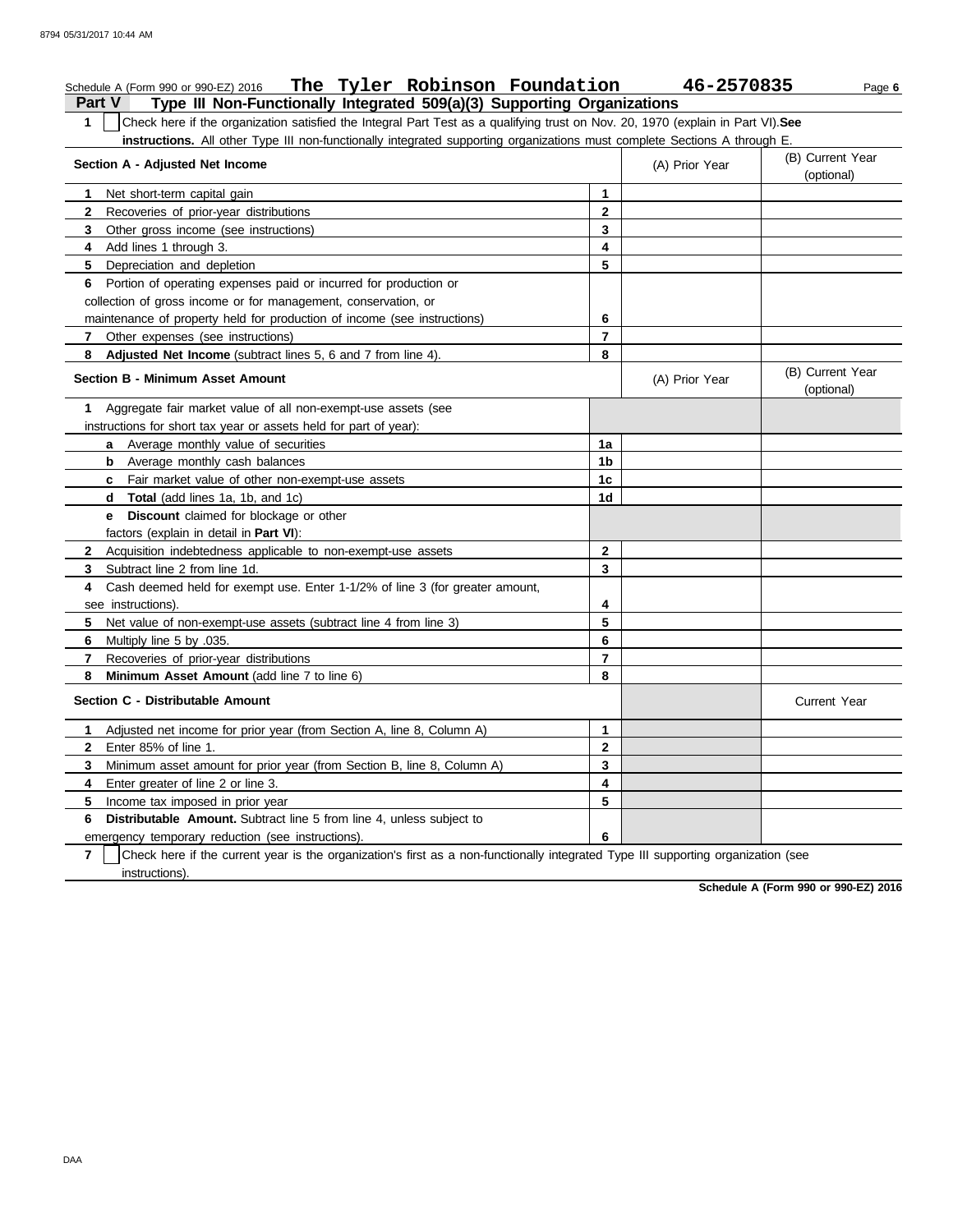| <b>Part V</b> | The Tyler Robinson Foundation<br>Schedule A (Form 990 or 990-EZ) 2016<br>Type III Non-Functionally Integrated 509(a)(3) Supporting Organizations (continued) |                             | 46-2570835                | Page 7               |
|---------------|--------------------------------------------------------------------------------------------------------------------------------------------------------------|-----------------------------|---------------------------|----------------------|
|               | <b>Section D - Distributions</b>                                                                                                                             |                             |                           | <b>Current Year</b>  |
| 1             | Amounts paid to supported organizations to accomplish exempt purposes                                                                                        |                             |                           |                      |
| $\mathbf{2}$  | Amounts paid to perform activity that directly furthers exempt purposes of supported                                                                         |                             |                           |                      |
|               | organizations, in excess of income from activity                                                                                                             |                             |                           |                      |
| 3             | Administrative expenses paid to accomplish exempt purposes of supported organizations                                                                        |                             |                           |                      |
| 4             | Amounts paid to acquire exempt-use assets                                                                                                                    |                             |                           |                      |
| 5             | Qualified set-aside amounts (prior IRS approval required)                                                                                                    |                             |                           |                      |
| 6             | Other distributions (describe in Part VI). See instructions.                                                                                                 |                             |                           |                      |
| 7             | Total annual distributions. Add lines 1 through 6.                                                                                                           |                             |                           |                      |
| 8             | Distributions to attentive supported organizations to which the organization is responsive                                                                   |                             |                           |                      |
|               | (provide details in Part VI). See instructions.                                                                                                              |                             |                           |                      |
| 9             | Distributable amount for 2016 from Section C, line 6                                                                                                         |                             |                           |                      |
| 10            | Line 8 amount divided by Line 9 amount                                                                                                                       |                             |                           |                      |
|               |                                                                                                                                                              | (i)                         | (ii)                      | (iii)                |
|               | Section E - Distribution Allocations (see instructions)                                                                                                      | <b>Excess Distributions</b> | <b>Underdistributions</b> | <b>Distributable</b> |
|               |                                                                                                                                                              |                             | Pre-2016                  | Amount for 2016      |
| $\mathbf 1$   | Distributable amount for 2016 from Section C, line 6                                                                                                         |                             |                           |                      |
|               | Underdistributions, if any, for years prior to 2016                                                                                                          |                             |                           |                      |
| $\mathbf{2}$  | (reasonable cause required-explain in Part VI). See                                                                                                          |                             |                           |                      |
|               | instructions.                                                                                                                                                |                             |                           |                      |
| 3             | Excess distributions carryover, if any, to 2016:                                                                                                             |                             |                           |                      |
| а             |                                                                                                                                                              |                             |                           |                      |
| b             |                                                                                                                                                              |                             |                           |                      |
|               | <b>c</b> From 2013                                                                                                                                           |                             |                           |                      |
|               |                                                                                                                                                              |                             |                           |                      |
|               |                                                                                                                                                              |                             |                           |                      |
|               | f Total of lines 3a through e                                                                                                                                |                             |                           |                      |
|               | g Applied to underdistributions of prior years                                                                                                               |                             |                           |                      |
|               | h Applied to 2016 distributable amount<br>i Carryover from 2011 not applied (see instructions)                                                               |                             |                           |                      |
|               | Remainder. Subtract lines 3g, 3h, and 3i from 3f.                                                                                                            |                             |                           |                      |
| 4             | Distributions for 2016 from                                                                                                                                  |                             |                           |                      |
|               | Section D, line 7:<br>\$                                                                                                                                     |                             |                           |                      |
|               | a Applied to underdistributions of prior years                                                                                                               |                             |                           |                      |
|               | <b>b</b> Applied to 2016 distributable amount                                                                                                                |                             |                           |                      |
|               | c Remainder. Subtract lines 4a and 4b from 4.                                                                                                                |                             |                           |                      |
| 5             | Remaining underdistributions for years prior to 2016, if                                                                                                     |                             |                           |                      |
|               | any. Subtract lines 3g and 4a from line 2. For result                                                                                                        |                             |                           |                      |
|               | greater than zero, explain in Part VI. See instructions.                                                                                                     |                             |                           |                      |
| 6             | Remaining underdistributions for 2016. Subtract lines 3h                                                                                                     |                             |                           |                      |
|               | and 4b from line 1. For result greater than zero, explain in                                                                                                 |                             |                           |                      |
|               | Part VI. See instructions.                                                                                                                                   |                             |                           |                      |
| 7             | Excess distributions carryover to 2017. Add lines 3j                                                                                                         |                             |                           |                      |
|               | and 4c.                                                                                                                                                      |                             |                           |                      |
| 8             | Breakdown of line 7:                                                                                                                                         |                             |                           |                      |
| а             |                                                                                                                                                              |                             |                           |                      |
|               |                                                                                                                                                              |                             |                           |                      |
|               | <b>c</b> Excess from 2014                                                                                                                                    |                             |                           |                      |
|               | d Excess from 2015.                                                                                                                                          |                             |                           |                      |
|               | e Excess from 2016<br>.                                                                                                                                      |                             |                           |                      |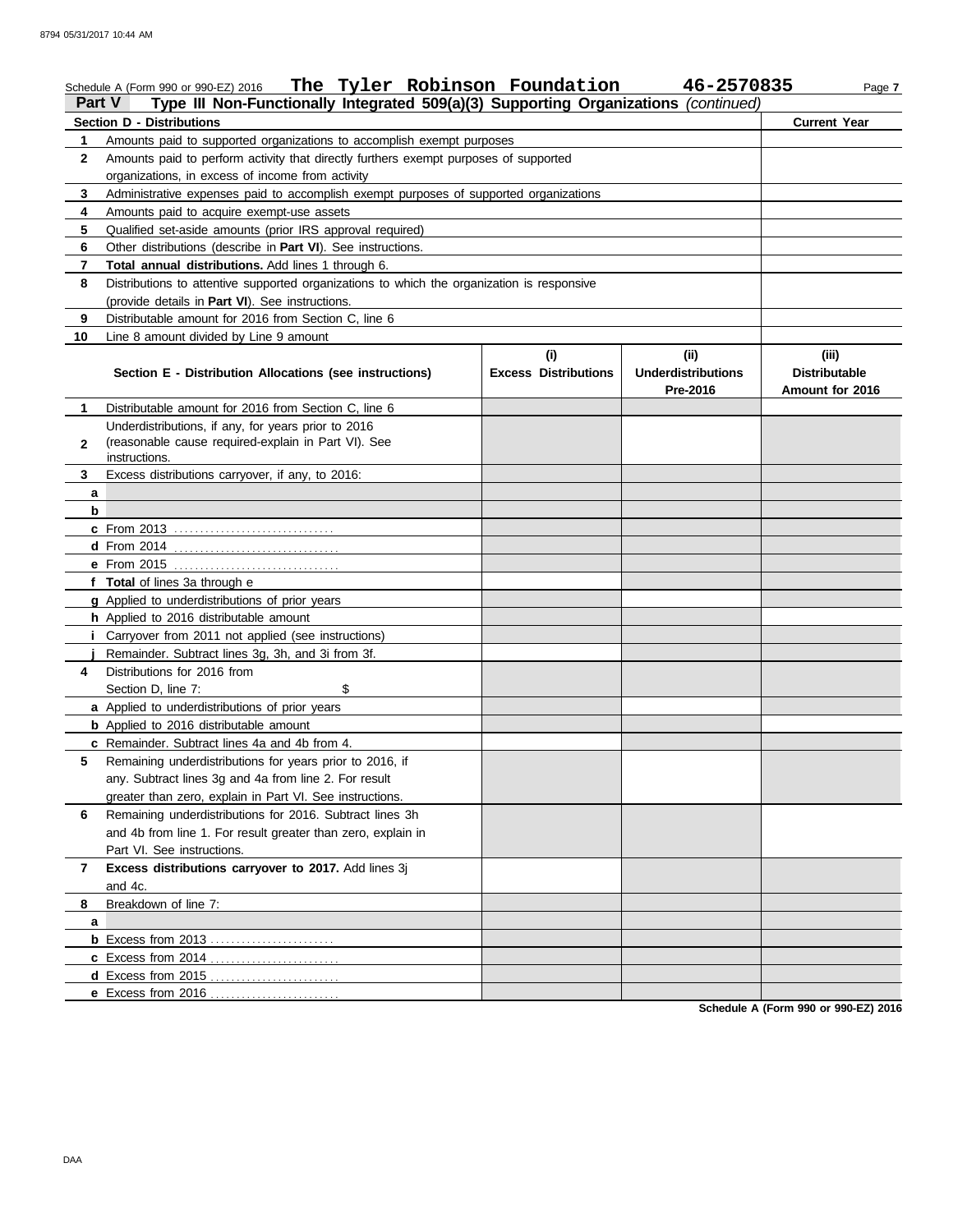|         | Schedule A (Form 990 or 990-EZ) 2016 | The Tyler Robinson Foundation |                                                                                                | 46-2570835                                                                                                                                                                                                                                                                                                                                                        | Page 8 |
|---------|--------------------------------------|-------------------------------|------------------------------------------------------------------------------------------------|-------------------------------------------------------------------------------------------------------------------------------------------------------------------------------------------------------------------------------------------------------------------------------------------------------------------------------------------------------------------|--------|
| Part VI |                                      |                               |                                                                                                | Supplemental Information. Provide the explanations required by Part II, line 10; Part II, line 17a or 17b; Part<br>III, line 12; Part IV, Section A, lines 1, 2, 3b, 3c, 4b, 4c, 5a, 6, 9a, 9b, 9c, 11a, 11b, and 11c; Part IV, Section<br>B, lines 1 and 2; Part IV, Section C, line 1; Part IV, Section D, lines 2 and 3; Part IV, Section E, lines 1c, 2a, 2b, |        |
|         |                                      |                               | lines 2, 5, and 6. Also complete this part for any additional information. (See instructions.) | 3a and 3b; Part V, line 1; Part V, Section B, line 1e; Part V, Section D, lines 5, 6, and 8; and Part V, Section E,                                                                                                                                                                                                                                               |        |
|         |                                      |                               |                                                                                                |                                                                                                                                                                                                                                                                                                                                                                   |        |
|         |                                      |                               |                                                                                                |                                                                                                                                                                                                                                                                                                                                                                   |        |
|         |                                      |                               |                                                                                                |                                                                                                                                                                                                                                                                                                                                                                   |        |
|         |                                      |                               |                                                                                                |                                                                                                                                                                                                                                                                                                                                                                   |        |
|         |                                      |                               |                                                                                                |                                                                                                                                                                                                                                                                                                                                                                   |        |
|         |                                      |                               |                                                                                                |                                                                                                                                                                                                                                                                                                                                                                   |        |
|         |                                      |                               |                                                                                                |                                                                                                                                                                                                                                                                                                                                                                   |        |
|         |                                      |                               |                                                                                                |                                                                                                                                                                                                                                                                                                                                                                   |        |
|         |                                      |                               |                                                                                                |                                                                                                                                                                                                                                                                                                                                                                   |        |
|         |                                      |                               |                                                                                                |                                                                                                                                                                                                                                                                                                                                                                   |        |
|         |                                      |                               |                                                                                                |                                                                                                                                                                                                                                                                                                                                                                   |        |
|         |                                      |                               |                                                                                                |                                                                                                                                                                                                                                                                                                                                                                   |        |
|         |                                      |                               |                                                                                                |                                                                                                                                                                                                                                                                                                                                                                   |        |
|         |                                      |                               |                                                                                                |                                                                                                                                                                                                                                                                                                                                                                   |        |
|         |                                      |                               |                                                                                                |                                                                                                                                                                                                                                                                                                                                                                   |        |
|         |                                      |                               |                                                                                                |                                                                                                                                                                                                                                                                                                                                                                   |        |
|         |                                      |                               |                                                                                                |                                                                                                                                                                                                                                                                                                                                                                   |        |
|         |                                      |                               |                                                                                                |                                                                                                                                                                                                                                                                                                                                                                   |        |
|         |                                      |                               |                                                                                                |                                                                                                                                                                                                                                                                                                                                                                   |        |
|         |                                      |                               |                                                                                                |                                                                                                                                                                                                                                                                                                                                                                   |        |
|         |                                      |                               |                                                                                                |                                                                                                                                                                                                                                                                                                                                                                   |        |
|         |                                      |                               |                                                                                                |                                                                                                                                                                                                                                                                                                                                                                   |        |
|         |                                      |                               |                                                                                                |                                                                                                                                                                                                                                                                                                                                                                   |        |
|         |                                      |                               |                                                                                                |                                                                                                                                                                                                                                                                                                                                                                   |        |
|         |                                      |                               |                                                                                                |                                                                                                                                                                                                                                                                                                                                                                   |        |
|         |                                      |                               |                                                                                                |                                                                                                                                                                                                                                                                                                                                                                   |        |
|         |                                      |                               |                                                                                                |                                                                                                                                                                                                                                                                                                                                                                   |        |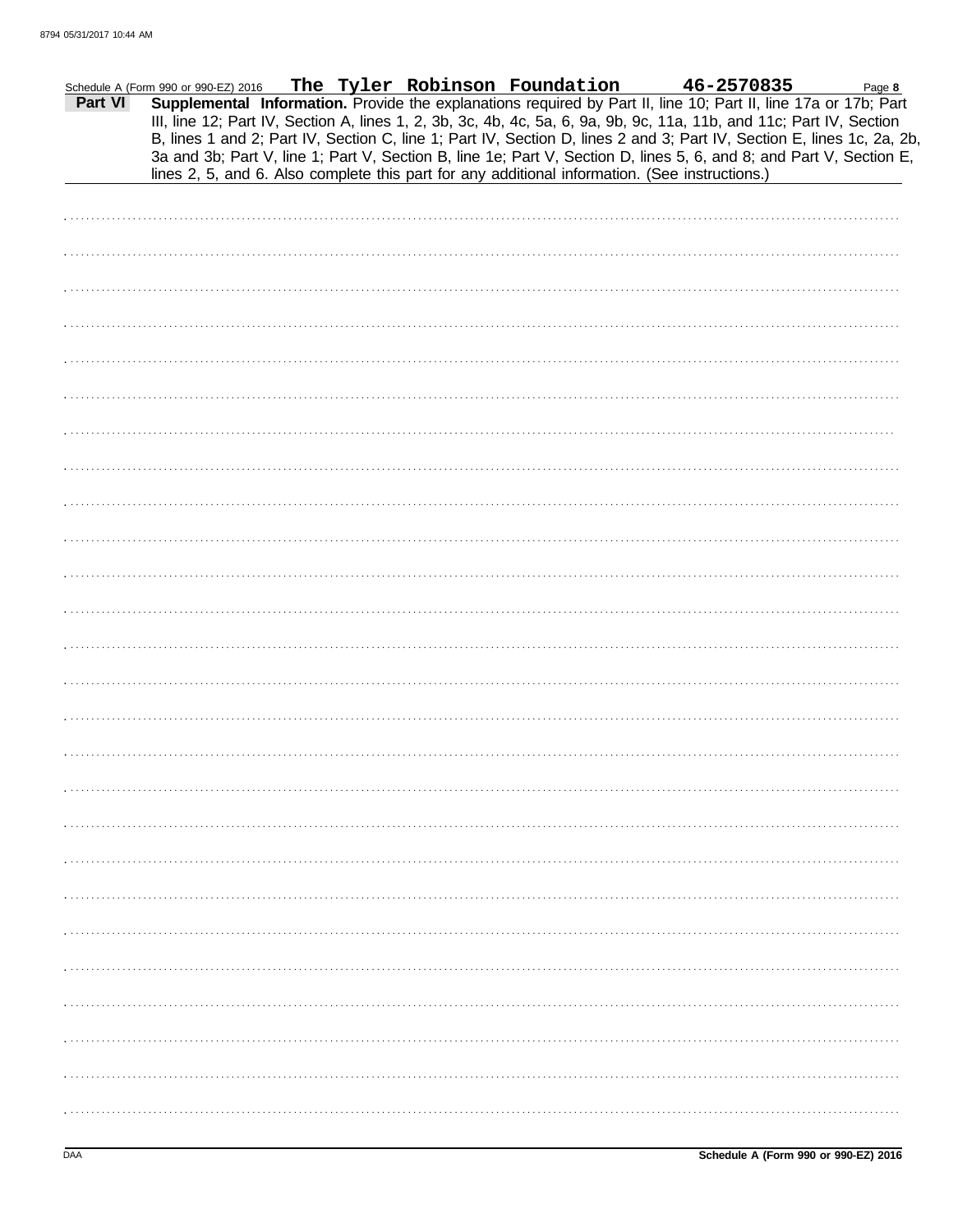| <b>Schedule B</b><br>(Form 990, 990-EZ,<br>or 990-PF)  | <b>Schedule of Contributors</b><br>L Attach to Form 990, Form 990-EZ, or Form 990-PF.                        | OMB No. 1545-0047<br>2016      |  |  |  |
|--------------------------------------------------------|--------------------------------------------------------------------------------------------------------------|--------------------------------|--|--|--|
| Department of the Treasury<br>Internal Revenue Service | La Information about Schedule B (Form 990, 990-EZ, or 990-PF) and its instructions is at www.irs.gov/form990 |                                |  |  |  |
| Name of the organization                               |                                                                                                              | Employer identification number |  |  |  |
|                                                        | The Tyler Robinson Foundation                                                                                | 46-2570835                     |  |  |  |
| Organization type (check one):                         |                                                                                                              |                                |  |  |  |
| Filers of:                                             | Section:                                                                                                     |                                |  |  |  |
| Form 990 or 990-EZ                                     | $ \mathbf{X} $ 501(c)(<br>3 ) (enter number) organization                                                    |                                |  |  |  |
|                                                        | $4947(a)(1)$ nonexempt charitable trust <b>not</b> treated as a private foundation                           |                                |  |  |  |
|                                                        | 527 political organization                                                                                   |                                |  |  |  |
| Form 990-PF                                            | $501(c)(3)$ exempt private foundation                                                                        |                                |  |  |  |
|                                                        | $4947(a)(1)$ nonexempt charitable trust treated as a private foundation                                      |                                |  |  |  |
|                                                        | $501(c)(3)$ taxable private foundation                                                                       |                                |  |  |  |
|                                                        |                                                                                                              |                                |  |  |  |

Check if your organization is covered by the **General Rule** or a **Special Rule. Note:** Only a section 501(c)(7), (8), or (10) organization can check boxes for both the General Rule and a Special Rule. See instructions.

#### **General Rule**

For an organization filing Form 990, 990-EZ, or 990-PF that received, during the year, contributions totaling \$5,000 **X** or more (in money or property) from any one contributor. Complete Parts I and II. See instructions for determining a contributor's total contributions.

#### **Special Rules**

For an organization described in section 501(c)(3) filing Form 990 or 990-EZ that met the 33<sup>1</sup>/<sub>3</sub> % support test of the regulations under sections 509(a)(1) and 170(b)(1)(A)(vi), that checked Schedule A (Form 990 or 990-EZ), Part II, line 13, 16a, or 16b, and that received from any one contributor, during the year, total contributions of the greater of **(1)** \$5,000 or **(2)** 2% of the amount on (i) Form 990, Part VIII, line 1h, or (ii) Form 990-EZ, line 1. Complete Parts I and II.

literary, or educational purposes, or for the prevention of cruelty to children or animals. Complete Parts I, II, and III. For an organization described in section 501(c)(7), (8), or (10) filing Form 990 or 990-EZ that received from any one contributor, during the year, total contributions of more than \$1,000 exclusively for religious, charitable, scientific,

For an organization described in section 501(c)(7), (8), or (10) filing Form 990 or 990-EZ that received from any one contributor, during the year, contributions *exclusively* for religious, charitable, etc., purposes, but no such contributions totaled more than \$1,000. If this box is checked, enter here the total contributions that were received during the year for an *exclusively* religious, charitable, etc., purpose. Don't complete any of the parts unless the **General Rule** applies to this organization because it received *nonexclusively* religious, charitable, etc., contributions totaling \$5,000 or more during the year . . . . . . . . . . . . . . . . . . . . . . . . . . . . . . . . . . . . . . . . . . . . . . . . . . . . . . . . . . . . . . . . . . . . . . . . . . . . \$ . . . . . . . . . . . . . . . . . . . . . . . . . . .

990-EZ, or 990-PF), but it **must** answer "No" on Part IV, line 2, of its Form 990; or check the box on line H of its Form 990-EZ or on its Form 990-PF, Part I, line 2, to certify that it doesn't meet the filing requirements of Schedule B (Form 990, 990-EZ, or 990-PF). **Caution:** An organization that isn't covered by the General Rule and/or the Special Rules doesn't file Schedule B (Form 990,

**For Paperwork Reduction Act Notice, see the Instructions for Form 990, 990-EZ, or 990-PF.**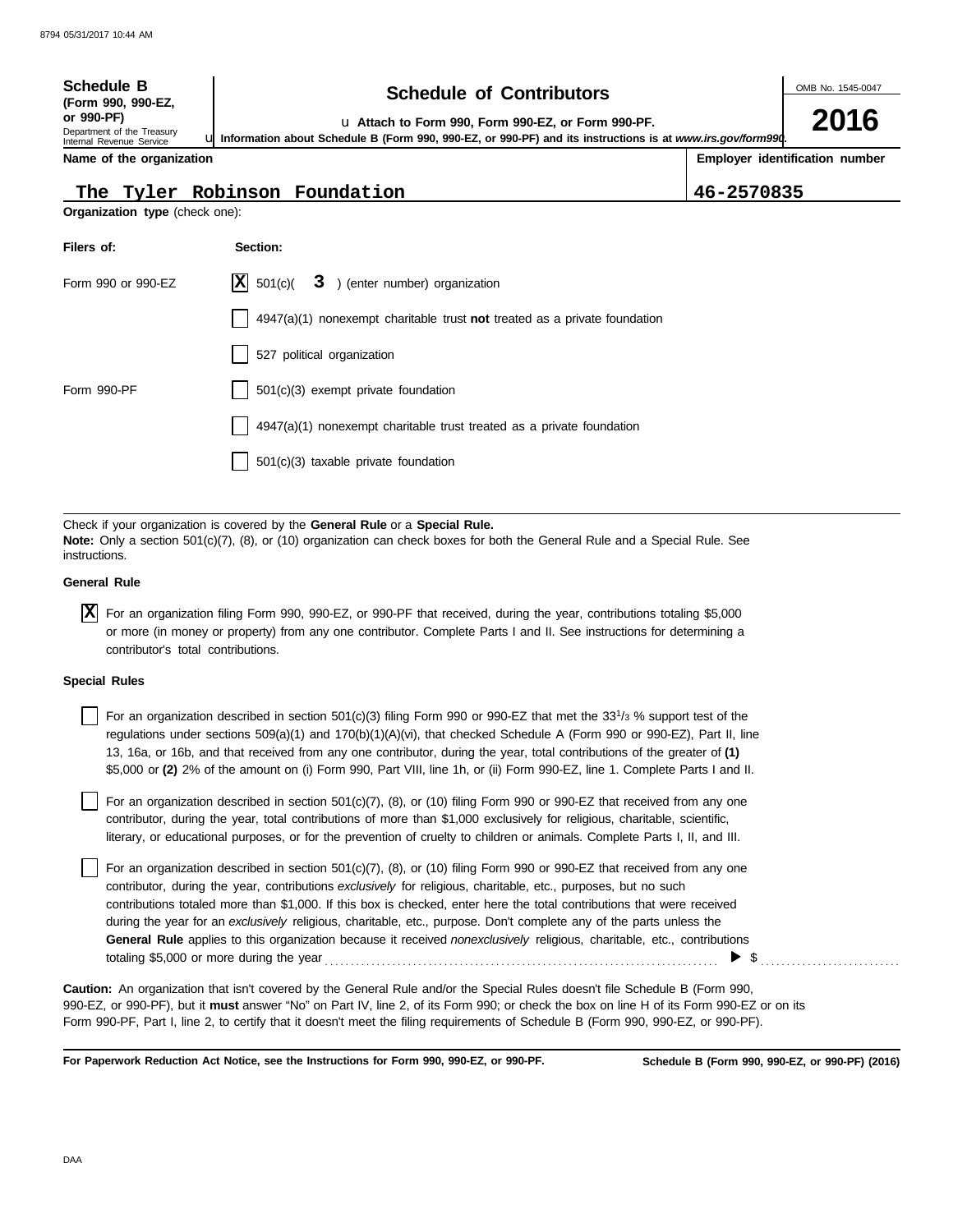|                | Schedule B (Form 990, 990-EZ, or 990-PF) (2016)<br>Name of organization<br>The Tyler Robinson Foundation |                                         | Page 1 of 5<br>Page 2<br>Employer identification number<br>46-2570835                               |
|----------------|----------------------------------------------------------------------------------------------------------|-----------------------------------------|-----------------------------------------------------------------------------------------------------|
| Part I         | <b>Contributors</b> (See instructions). Use duplicate copies of Part I if additional space is needed.    |                                         |                                                                                                     |
| (a)<br>No.     | (b)<br>Name, address, and ZIP + 4                                                                        | (c)<br><b>Total contributions</b>       | (d)<br>Type of contribution                                                                         |
| $1$            | Hard Rock<br>6100 Old Park Lane<br>FL 32835<br>Orlando                                                   | 76,048<br>$\mathcal{S}$                 | Χ<br>Person<br><b>Payroll</b><br><b>Noncash</b><br>(Complete Part II for<br>noncash contributions.) |
| (a)<br>No.     | (b)<br>Name, address, and ZIP + 4                                                                        | (c)<br><b>Total contributions</b>       | (d)<br>Type of contribution                                                                         |
| 2 <sub>2</sub> | <b>SAP</b><br>3999 West Cheater Pke<br>PA 19073<br>Newtown                                               | 50,000<br>$\mathbb{S}$ and $\mathbb{S}$ | Х<br><b>Person</b><br>Payroll<br><b>Noncash</b><br>(Complete Part II for<br>noncash contributions.) |
| (a)<br>No.     | (b)<br>Name, address, and ZIP + 4                                                                        | (c)<br><b>Total contributions</b>       | (d)<br>Type of contribution                                                                         |
| 3 <sub>1</sub> | Zappos<br>400 Stewart Ave.<br>NV 89101<br>Las Vegas                                                      | 25,000<br>\$                            | X<br><b>Person</b><br>Payroll<br><b>Noncash</b><br>(Complete Part II for<br>noncash contributions.) |
| (a)<br>No.     | (b)<br>Name, address, and ZIP + 4                                                                        | (c)<br><b>Total contributions</b>       | (d)<br>Type of contribution                                                                         |
| 4              | Tribecca<br>420 Lesington Ave, Room 1756<br>NY 10170<br>New York                                         | 25,000<br>\$                            | X<br>Person<br>Payroll<br>Noncash<br>(Complete Part II for<br>noncash contributions.)               |
| (a)<br>No.     | (b)<br>Name, address, and ZIP + 4                                                                        | (c)<br><b>Total contributions</b>       | (d)<br>Type of contribution                                                                         |
| $\overline{5}$ | Brownstein Hyatt Farber Schreck<br>1020 State St<br>Santa Barbara<br>CA 93101                            | 15,000<br>$\mathsf{\$}$                 | X<br>Person<br>Payroll<br><b>Noncash</b><br>(Complete Part II for<br>noncash contributions.)        |
| (a)<br>No.     | (b)<br>Name, address, and ZIP + 4                                                                        | (c)<br><b>Total contributions</b>       | (d)<br>Type of contribution                                                                         |
| 6 <sub>1</sub> | Sarenson Legacy Foundation<br>PO Box 65912<br>Salt Lake City UT 84165                                    | 15,000<br>$\mathsf{\$}$                 | x<br>Person<br>Payroll<br><b>Noncash</b><br>(Complete Part II for<br>noncash contributions.)        |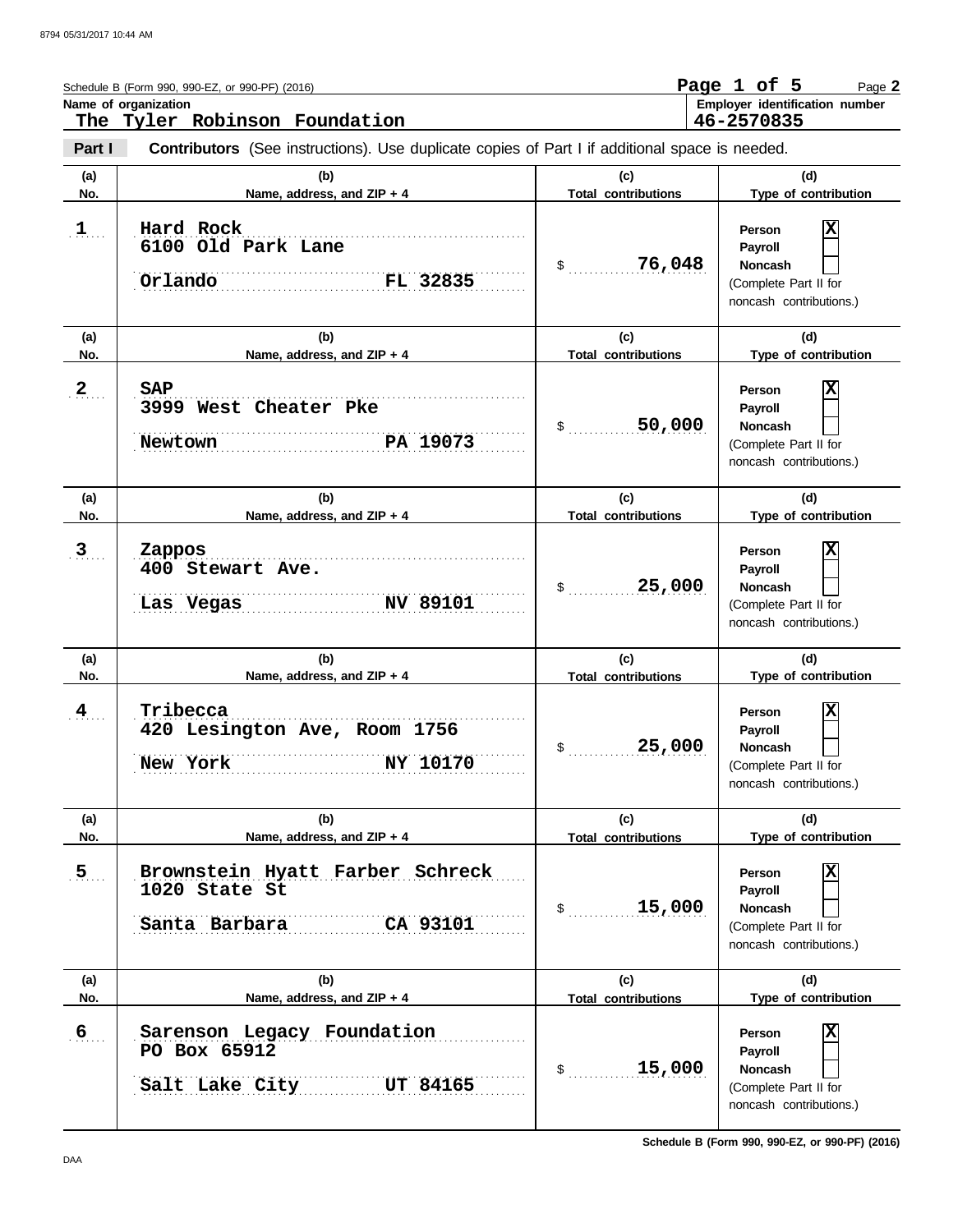|                | Schedule B (Form 990, 990-EZ, or 990-PF) (2016)                                                       |                                                | Page 2 of 5<br>Page 2<br>Employer identification number                                                    |
|----------------|-------------------------------------------------------------------------------------------------------|------------------------------------------------|------------------------------------------------------------------------------------------------------------|
|                | Name of organization<br>The Tyler Robinson Foundation                                                 |                                                | 46-2570835                                                                                                 |
| Part I         | <b>Contributors</b> (See instructions). Use duplicate copies of Part I if additional space is needed. |                                                |                                                                                                            |
| (a)<br>No.     | (b)<br>Name, address, and ZIP + 4                                                                     | (c)<br><b>Total contributions</b>              | (d)<br>Type of contribution                                                                                |
| 7 <sub>1</sub> | The O'Kelly Hemminghaus Foundation<br>18756 Starte Oak Pkwy, Ste 1022<br>TX 78258<br>San Antonio      | 10,000<br>$\mathcal{S}$                        | X<br><b>Person</b><br><b>Payroll</b><br><b>Noncash</b><br>(Complete Part II for<br>noncash contributions.) |
| (a)<br>No.     | (b)<br>Name, address, and ZIP + 4                                                                     | (c)<br><b>Total contributions</b>              | (d)<br>Type of contribution                                                                                |
| 8 <sub>1</sub> | The Dore Family Foundation<br>PMB# 623321 High School Rd NE,, Ste<br>Bainbridge Island<br>WA 98110    | 10,000<br>$\mathsf{\$}$                        | Χ<br>Person<br>Payroll<br><b>Noncash</b><br>(Complete Part II for<br>noncash contributions.)               |
| (a)<br>No.     | (b)<br>Name, address, and ZIP + 4                                                                     | (c)<br><b>Total contributions</b>              | (d)<br>Type of contribution                                                                                |
| 9 <sub>1</sub> | Riot Games<br>10233 W Olympic Blvd.<br>CA 90064<br>Los Angeles                                        | 10,000<br>$\sim$                               | Χ<br>Person<br>Payroll<br><b>Noncash</b><br>(Complete Part II for<br>noncash contributions.)               |
| (a)<br>No.     | (b)<br>Name, address, and ZIP + 4                                                                     | (c)<br><b>Total contributions</b>              | (d)<br>Type of contribution                                                                                |
| 10             | Live Nation Worldwide<br>9348 Crue Center Dr.<br>CA 90215<br>Beverly Hills                            | 10,000<br>$\sim$                               | X<br>Person<br>Payroll<br>Noncash<br>(Complete Part II for<br>noncash contributions.)                      |
| (a)            | (b)<br>Name, address, and ZIP + 4                                                                     | (c)                                            | (d)<br>Type of contribution                                                                                |
| No.<br>11      | Northwestern Mutual Foundation<br>720 East Wisconsin Ave<br>Milwaukee<br>WI 53202                     | <b>Total contributions</b><br>10,000<br>$\sim$ | X<br>Person<br>Payroll<br><b>Noncash</b><br>(Complete Part II for<br>noncash contributions.)               |
| (a)<br>No.     | (b)<br>Name, address, and ZIP + 4                                                                     | (c)<br><b>Total contributions</b>              | (d)<br>Type of contribution                                                                                |
| 12             | Dignity Health<br>3001 St. Rose Parkway<br>Henderson<br>NV 89052                                      | 10,000<br>$\sim$                               | x<br>Person<br>Payroll<br><b>Noncash</b><br>(Complete Part II for<br>noncash contributions.)               |

**Schedule B (Form 990, 990-EZ, or 990-PF) (2016)**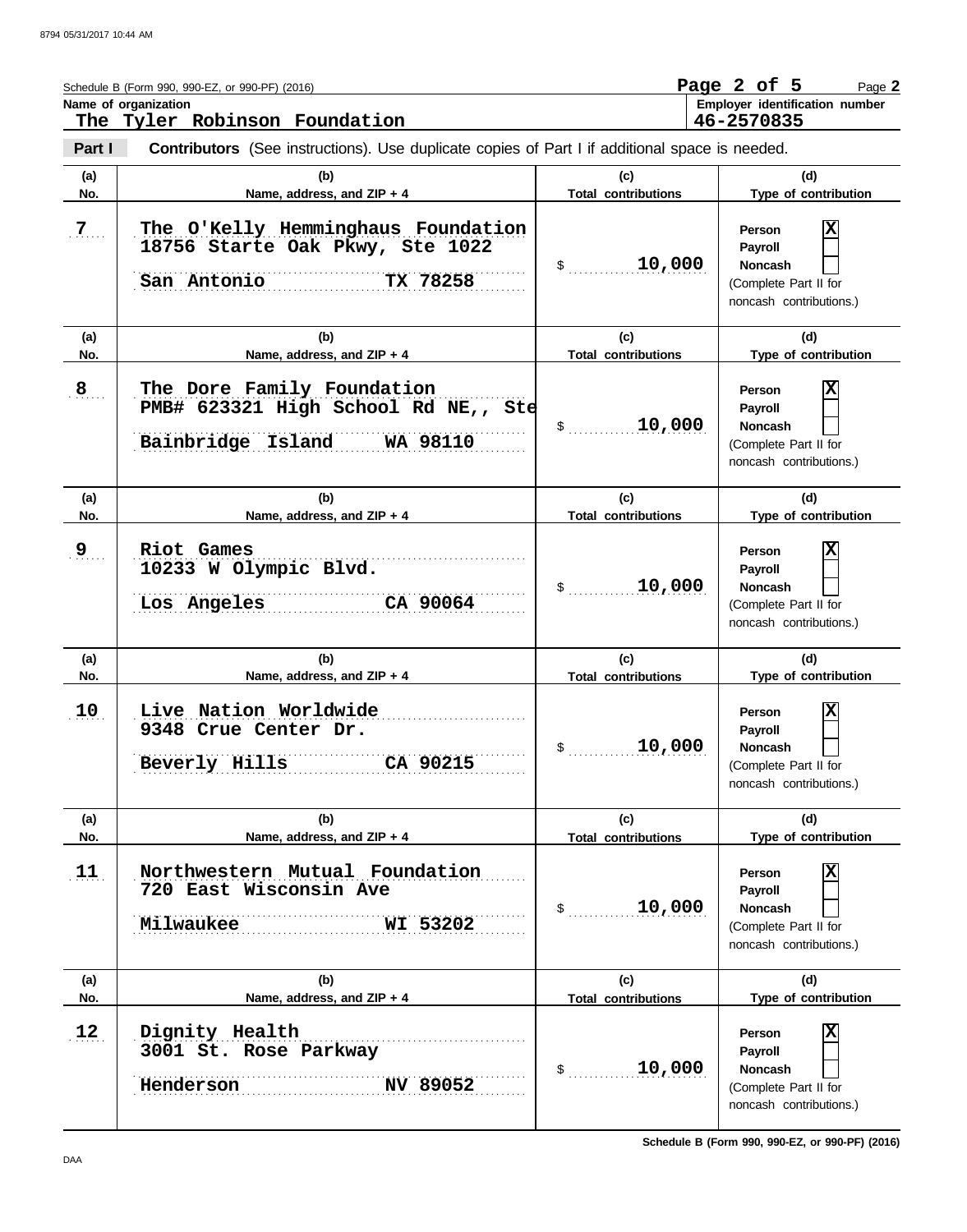|                        | Schedule B (Form 990, 990-EZ, or 990-PF) (2016)<br>Name of organization<br>The Tyler Robinson Foundation |                                                                                                                                                                                                                                                                                                                                                           | Page 3 of 5<br>Page 2<br>Employer identification number<br>46-2570835                                                |
|------------------------|----------------------------------------------------------------------------------------------------------|-----------------------------------------------------------------------------------------------------------------------------------------------------------------------------------------------------------------------------------------------------------------------------------------------------------------------------------------------------------|----------------------------------------------------------------------------------------------------------------------|
| Part I                 | <b>Contributors</b> (See instructions). Use duplicate copies of Part I if additional space is needed.    |                                                                                                                                                                                                                                                                                                                                                           |                                                                                                                      |
| (a)<br>No.             | (b)<br>Name, address, and ZIP + 4                                                                        | (c)<br><b>Total contributions</b>                                                                                                                                                                                                                                                                                                                         | (d)<br>Type of contribution                                                                                          |
| 13 <sub>1</sub>        | Paradigm<br>360 N CrescentDr.<br>Beverly Hills<br>CA 90210                                               | 10,000<br>$\sim$                                                                                                                                                                                                                                                                                                                                          | X<br>Person<br><b>Payroll</b><br><b>Noncash</b><br>(Complete Part II for<br>noncash contributions.)                  |
| (a)<br>No.             | (b)<br>Name, address, and ZIP + 4                                                                        | (c)<br><b>Total contributions</b>                                                                                                                                                                                                                                                                                                                         | (d)<br>Type of contribution                                                                                          |
| 14                     | Signature Travel<br>4640 Admiralty Way<br>Marina El Rey<br>CA 90292                                      | 10,000<br>$\sim$                                                                                                                                                                                                                                                                                                                                          |                                                                                                                      |
| (a)<br>No.             | (b)<br>Name, address, and ZIP + 4                                                                        | (c)<br><b>Total contributions</b>                                                                                                                                                                                                                                                                                                                         | (d)<br>Type of contribution                                                                                          |
| 15 <sub>1</sub>        | Supernap<br>7135 S Decatur Blvd<br>NV 89118<br>Las Vegas                                                 | 10,000<br>$\sim$                                                                                                                                                                                                                                                                                                                                          | X<br>Person<br>Payroll<br><b>Noncash</b><br>(Complete Part II for<br>noncash contributions.)                         |
| (a)<br>No.             | (b)<br>Name, address, and ZIP + 4                                                                        | (c)<br><b>Total contributions</b>                                                                                                                                                                                                                                                                                                                         | (d)<br>Type of contribution                                                                                          |
| 16                     | Elaine Wynn Foundation<br>3131 Las Vegas Blvd South<br>NV 89109<br>Las Vegas                             | 10,000<br>$\mathfrak s$ and $\mathfrak s$ and $\mathfrak s$ and $\mathfrak s$ and $\mathfrak s$ and $\mathfrak s$ and $\mathfrak s$ and $\mathfrak s$ and $\mathfrak s$ and $\mathfrak s$ and $\mathfrak s$ and $\mathfrak s$ and $\mathfrak s$ and $\mathfrak s$ and $\mathfrak s$ and $\mathfrak s$ and $\mathfrak s$ and $\mathfrak s$ and $\mathfrak$ | $\overline{\textbf{x}}$<br>Person<br>Payroll<br>Noncash<br>(Complete Part II for<br>noncash contributions.)          |
| (a)                    | (b)                                                                                                      | (c)                                                                                                                                                                                                                                                                                                                                                       | (d)                                                                                                                  |
| No.<br>17 <sub>1</sub> | Name, address, and ZIP + 4<br><b>AEG</b><br>3773 Howard Hughes Pkwy, Suite 100N<br>NV 89169<br>Las Vegas | <b>Total contributions</b><br>10,000<br>$\mathsf{\$}$                                                                                                                                                                                                                                                                                                     | Type of contribution<br>X<br>Person<br>Payroll<br><b>Noncash</b><br>(Complete Part II for<br>noncash contributions.) |
| (a)<br>No.             | (b)<br>Name, address, and ZIP + 4                                                                        | (c)<br><b>Total contributions</b>                                                                                                                                                                                                                                                                                                                         | (d)<br>Type of contribution                                                                                          |
| 18                     | Genentech<br>1 DNA Way<br>So San Francisco<br>CA 94080                                                   | 10,000<br>$\frac{1}{2}$                                                                                                                                                                                                                                                                                                                                   | X<br>Person<br>Payroll<br><b>Noncash</b><br>(Complete Part II for<br>noncash contributions.)                         |

**Schedule B (Form 990, 990-EZ, or 990-PF) (2016)**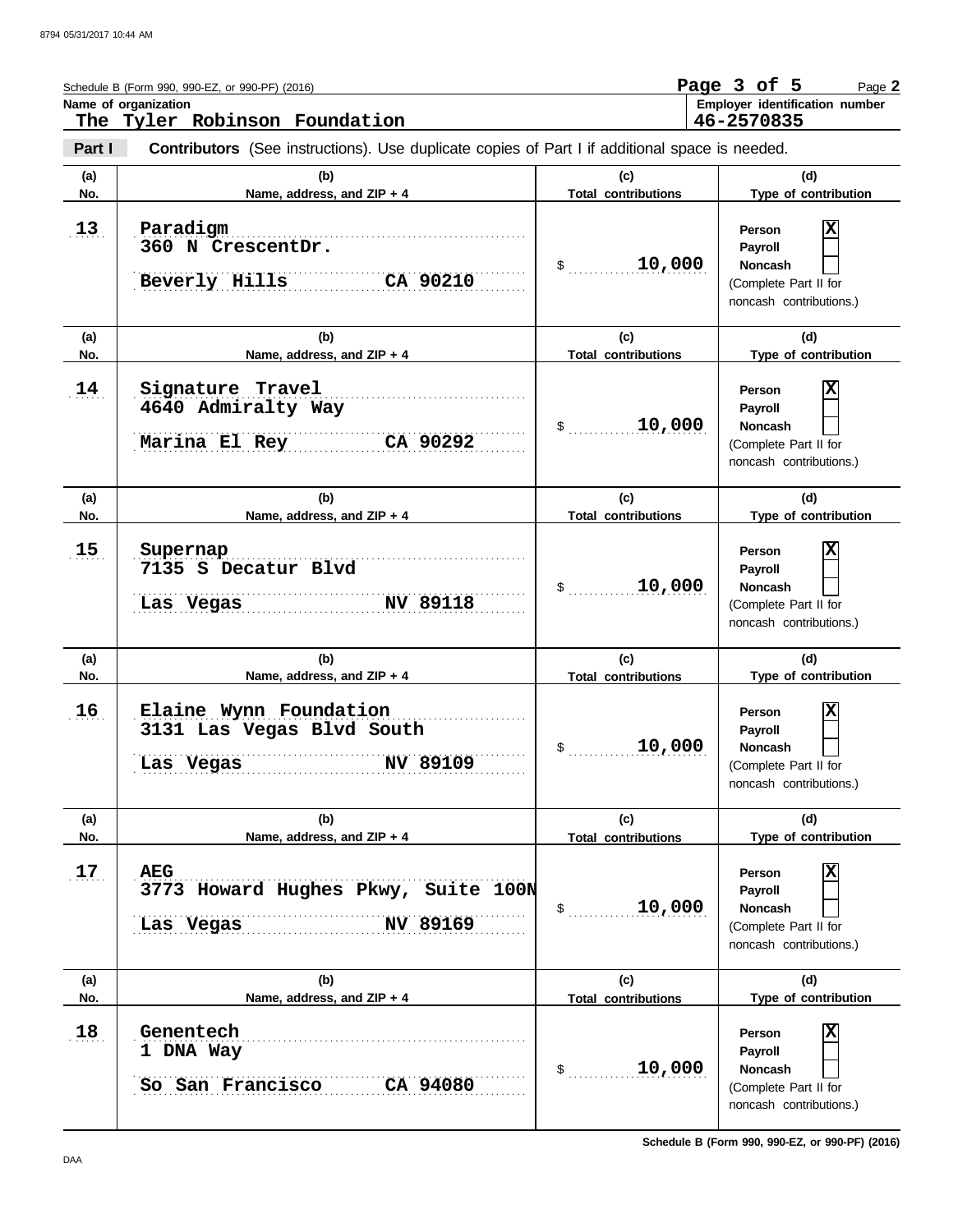|            | Schedule B (Form 990, 990-EZ, or 990-PF) (2016)<br>Name of organization<br>The Tyler Robinson Foundation |                                             | Page 4 of 5<br>Page 2<br>Employer identification number<br>46-2570835                               |  |
|------------|----------------------------------------------------------------------------------------------------------|---------------------------------------------|-----------------------------------------------------------------------------------------------------|--|
| Part I     | <b>Contributors</b> (See instructions). Use duplicate copies of Part I if additional space is needed.    |                                             |                                                                                                     |  |
| (a)<br>No. | (b)<br>Name, address, and ZIP + 4                                                                        | (c)<br><b>Total contributions</b>           | (d)<br>Type of contribution                                                                         |  |
| 19         | Matt Fraizer<br>7882 Warwickshire Way<br>NV 89139<br>Las Vegas                                           | 5,000<br>$\sim$                             | X<br>Person<br>Payroll<br><b>Noncash</b><br>(Complete Part II for<br>noncash contributions.)        |  |
| (a)<br>No. | (b)<br>Name, address, and ZIP + 4                                                                        | (c)<br><b>Total contributions</b>           | (d)<br>Type of contribution                                                                         |  |
| 20         | Shannon Robinson<br>7995 Royal Lane<br>Sandy<br>UT 84093                                                 | 5,000<br>\$                                 | X<br><b>Person</b><br>Payroll<br><b>Noncash</b><br>(Complete Part II for<br>noncash contributions.) |  |
| (a)<br>No. | (b)<br>Name, address, and ZIP + 4                                                                        | (c)<br><b>Total contributions</b>           | (d)<br>Type of contribution                                                                         |  |
| 21         | KidFixers<br>10105 Banburry Cross Dr. #170<br>NV 89144<br>Las Vegas                                      | 5,000<br>$\sim$                             | X<br><b>Person</b><br>Payroll<br><b>Noncash</b><br>(Complete Part II for<br>noncash contributions.) |  |
| (a)<br>No. | (b)<br>Name, address, and ZIP + 4                                                                        | (c)<br><b>Total contributions</b>           | (d)<br>Type of contribution                                                                         |  |
| 22         | Industries<br>Lake<br>7735 Cammercial Way, Suite 100<br>Henderson<br>NV 89011                            | \$<br>5,000                                 | X<br>Person<br>Payroll<br>Noncash<br>(Complete Part II for<br>noncash contributions.)               |  |
| (a)<br>No. | (b)<br>Name, address, and ZIP + 4                                                                        | (c)<br><b>Total contributions</b>           | (d)<br>Type of contribution                                                                         |  |
| 23.        | Universal Music<br>2100 Colorado Ave.<br>Santa Monica<br>CA 90401                                        | 5,000<br>$\$\ldots\ldots\ldots\ldots\ldots$ | ΙX<br>Person<br>Payroll<br><b>Noncash</b><br>(Complete Part II for<br>noncash contributions.)       |  |
| (a)<br>No. | (b)<br>Name, address, and ZIP + 4                                                                        | (c)<br><b>Total contributions</b>           | (d)<br>Type of contribution                                                                         |  |
| 24         | American Wagering Inc.<br>6328 S rainbow Blvd, Ste 100<br>NV 89116<br>Las Vegas                          | 5,000<br>$\$\quad$                          | x<br>Person<br>Payroll<br><b>Noncash</b><br>(Complete Part II for<br>noncash contributions.)        |  |

**Schedule B (Form 990, 990-EZ, or 990-PF) (2016)**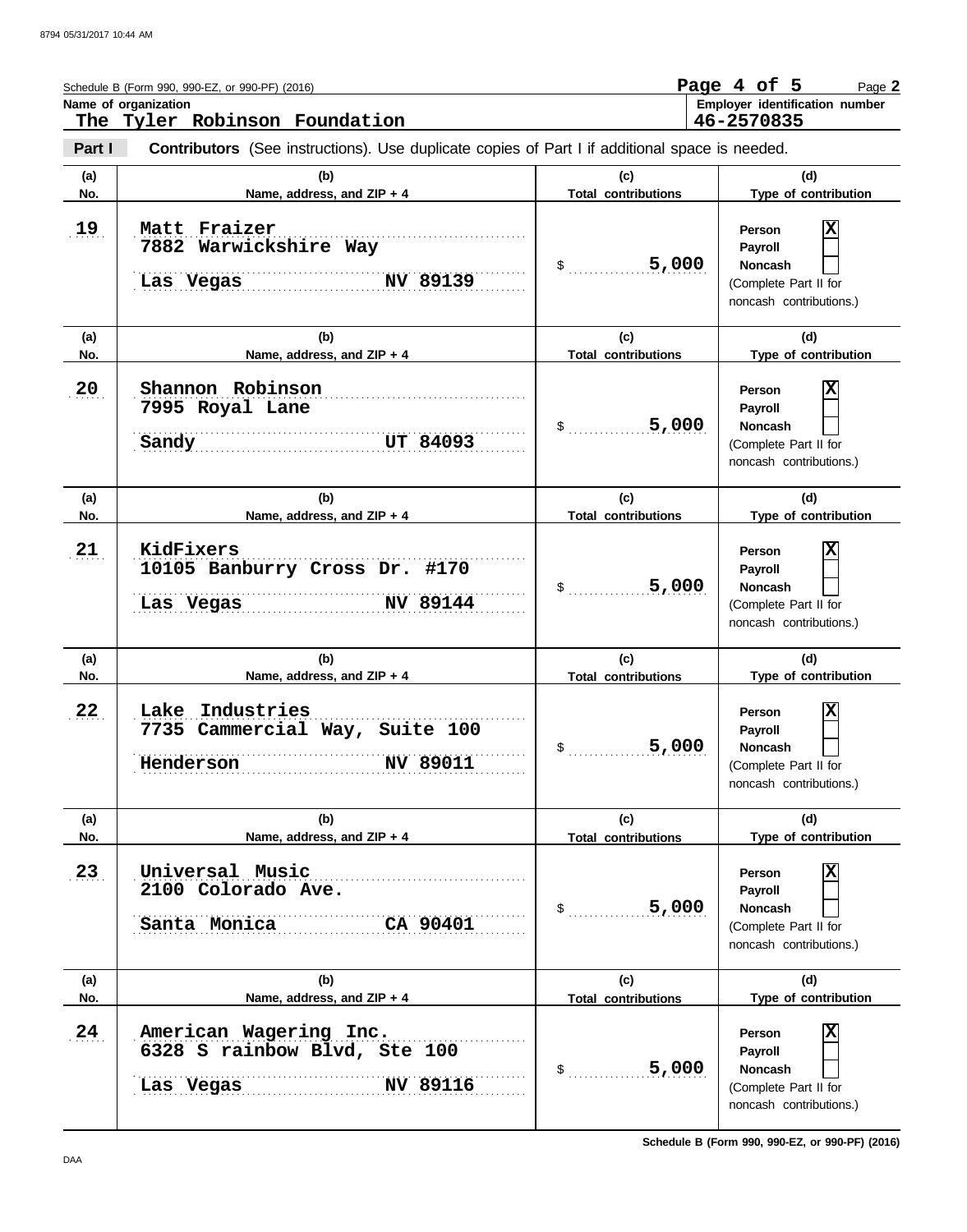|                 | Schedule B (Form 990, 990-EZ, or 990-PF) (2016)<br>Name of organization<br>The Tyler Robinson Foundation |                                   | Page 5 of 5<br>Page 2<br>Employer identification number<br>46-2570835                        |  |
|-----------------|----------------------------------------------------------------------------------------------------------|-----------------------------------|----------------------------------------------------------------------------------------------|--|
| Part I          | <b>Contributors</b> (See instructions). Use duplicate copies of Part I if additional space is needed.    |                                   |                                                                                              |  |
| (a)<br>No.      | (b)<br>Name, address, and ZIP + 4                                                                        | (c)<br><b>Total contributions</b> | (d)<br>Type of contribution                                                                  |  |
| 25 <sub>1</sub> | William Hill<br>6325 S. Rainbow Blvd. #100<br>NV 89118<br>Las Vegas                                      | 5,000<br>$\sim$                   | X<br>Person<br>Payroll<br><b>Noncash</b><br>(Complete Part II for<br>noncash contributions.) |  |
| (a)<br>No.      | (b)<br>Name, address, and ZIP + 4                                                                        | (c)<br><b>Total contributions</b> | (d)<br>Type of contribution                                                                  |  |
| 26              | Ma' ma Exams<br>2919 S Ellsworth Rd #125<br>5,000<br>$\sim$<br>AZ 85212<br>Mesa                          |                                   | Χ<br>Person<br>Payroll<br><b>Noncash</b><br>(Complete Part II for<br>noncash contributions.) |  |
| (a)<br>No.      | (b)<br>Name, address, and ZIP + 4                                                                        | (c)<br><b>Total contributions</b> | (d)<br>Type of contribution                                                                  |  |
| 27              | Life is Beautiful<br>302 Carson Ave, 2nd Floor<br>NV 89101<br>Las Vegas                                  | 5,000<br>$\sim$                   | X<br>Person<br>Payroll<br><b>Noncash</b><br>(Complete Part II for<br>noncash contributions.) |  |
| (a)<br>No.      | (b)<br>Name, address, and ZIP + 4                                                                        | (c)<br><b>Total contributions</b> | (d)<br>Type of contribution                                                                  |  |
| 28              | Element Design<br>6100 Mountain Vista St, Suite F150<br>Henderson<br>NV 89014                            | 5,000<br>\$                       | x<br>Person<br>Payroll<br>Noncash<br>(Complete Part II for<br>noncash contributions.)        |  |
| (a)<br>No.      | (b)<br>Name, address, and ZIP + 4                                                                        | (c)<br><b>Total contributions</b> | (d)<br>Type of contribution                                                                  |  |
| 29              | Studio G<br>2298 W Horizon Ridge Pkwy<br>Henderson<br>NV 89052                                           | 5,000                             | X<br>Person<br>Payroll<br><b>Noncash</b><br>(Complete Part II for<br>noncash contributions.) |  |
| (a)<br>No.      | (b)<br>Name, address, and ZIP + 4                                                                        | (c)<br><b>Total contributions</b> | (d)<br>Type of contribution                                                                  |  |
|                 |                                                                                                          | \$                                | Person<br>Payroll<br><b>Noncash</b><br>(Complete Part II for<br>noncash contributions.)      |  |

**Schedule B (Form 990, 990-EZ, or 990-PF) (2016)**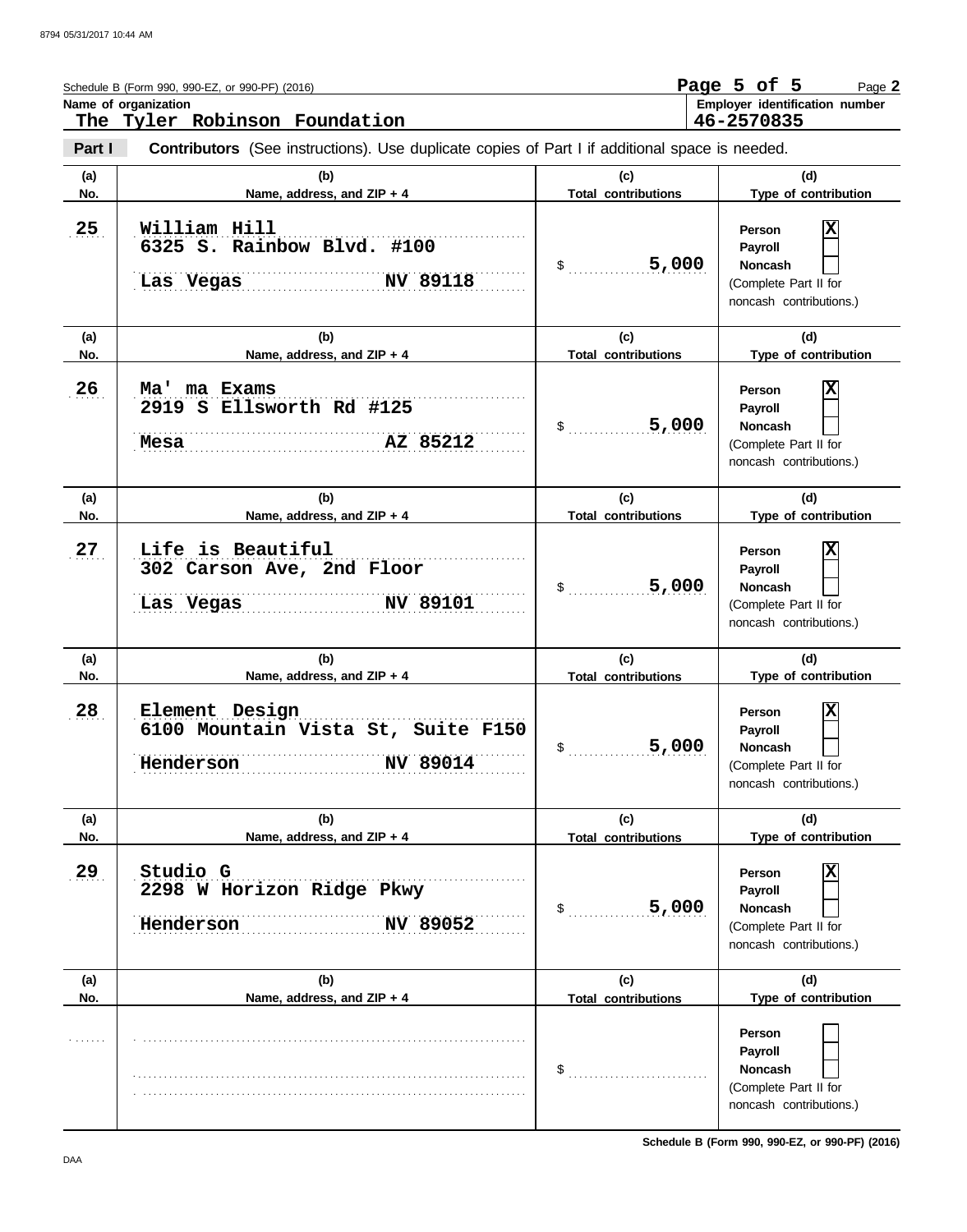|        | <b>SCHEDULE D</b>                         |                                                                                                                                                                                         | Supplemental Financial Statements                                                                                                      | OMB No. 1545-0047               |
|--------|-------------------------------------------|-----------------------------------------------------------------------------------------------------------------------------------------------------------------------------------------|----------------------------------------------------------------------------------------------------------------------------------------|---------------------------------|
|        | (Form 990)                                |                                                                                                                                                                                         | U Complete if the organization answered "Yes" on Form 990,<br>Part IV, line 6, 7, 8, 9, 10, 11a, 11b, 11c, 11d, 11e, 11f, 12a, or 12b. | 16                              |
|        | Department of the Treasury                |                                                                                                                                                                                         | U Attach to Form 990.                                                                                                                  | Open to Public                  |
|        | Internal Revenue Service                  | <b>La Information about Schedule D (Form 990) and its instructions is at www.irs.gov/form990.</b>                                                                                       |                                                                                                                                        | Inspection                      |
|        | Name of the organization                  |                                                                                                                                                                                         |                                                                                                                                        | Employer identification number  |
|        |                                           | The Tyler Robinson Foundation                                                                                                                                                           |                                                                                                                                        | 46-2570835                      |
|        | Part I                                    | Organizations Maintaining Donor Advised Funds or Other Similar Funds or Accounts.                                                                                                       |                                                                                                                                        |                                 |
|        |                                           | Complete if the organization answered "Yes" on Form 990, Part IV, line 6.                                                                                                               |                                                                                                                                        |                                 |
|        |                                           |                                                                                                                                                                                         | (a) Donor advised funds                                                                                                                | (b) Funds and other accounts    |
| 1.     | Total number at end of year               |                                                                                                                                                                                         |                                                                                                                                        |                                 |
| 2      |                                           |                                                                                                                                                                                         |                                                                                                                                        |                                 |
| 3<br>4 | Aggregate value at end of year            |                                                                                                                                                                                         |                                                                                                                                        |                                 |
| 5      |                                           | Did the organization inform all donors and donor advisors in writing that the assets held in donor advised                                                                              |                                                                                                                                        |                                 |
|        |                                           | funds are the organization's property, subject to the organization's exclusive legal control?                                                                                           |                                                                                                                                        | Yes<br>No                       |
| 6      |                                           | Did the organization inform all grantees, donors, and donor advisors in writing that grant funds can be used                                                                            |                                                                                                                                        |                                 |
|        |                                           | only for charitable purposes and not for the benefit of the donor or donor advisor, or for any other purpose                                                                            |                                                                                                                                        |                                 |
|        | conferring impermissible private benefit? |                                                                                                                                                                                         |                                                                                                                                        | <b>Yes</b><br>No                |
|        | Part II                                   | <b>Conservation Easements.</b>                                                                                                                                                          |                                                                                                                                        |                                 |
|        |                                           | Complete if the organization answered "Yes" on Form 990, Part IV, line 7.                                                                                                               |                                                                                                                                        |                                 |
|        |                                           | 1 Purpose(s) of conservation easements held by the organization (check all that apply).                                                                                                 |                                                                                                                                        |                                 |
|        | Protection of natural habitat             | Preservation of land for public use (e.g., recreation or education)                                                                                                                     | Preservation of a historically important land area<br>Preservation of a certified historic structure                                   |                                 |
|        | Preservation of open space                |                                                                                                                                                                                         |                                                                                                                                        |                                 |
| 2      |                                           | Complete lines 2a through 2d if the organization held a qualified conservation contribution in the form of a conservation                                                               |                                                                                                                                        |                                 |
|        | easement on the last day of the tax year. |                                                                                                                                                                                         |                                                                                                                                        | Held at the End of the Tax Year |
| а      | Total number of conservation easements    |                                                                                                                                                                                         |                                                                                                                                        | 2a                              |
|        |                                           |                                                                                                                                                                                         |                                                                                                                                        | 2 <sub>b</sub>                  |
|        |                                           | Number of conservation easements on a certified historic structure included in (a)                                                                                                      |                                                                                                                                        | 2c                              |
|        |                                           | Number of conservation easements included in (c) acquired after 8/17/06, and not on a                                                                                                   |                                                                                                                                        |                                 |
|        |                                           | historic structure listed in the National Register                                                                                                                                      |                                                                                                                                        | 2d                              |
| 3      |                                           | Number of conservation easements modified, transferred, released, extinguished, or terminated by the organization during the                                                            |                                                                                                                                        |                                 |
|        | tax year <b>u</b>                         |                                                                                                                                                                                         |                                                                                                                                        |                                 |
|        |                                           | Number of states where property subject to conservation easement is located U<br>Does the organization have a written policy regarding the periodic monitoring, inspection, handling of |                                                                                                                                        |                                 |
|        |                                           |                                                                                                                                                                                         |                                                                                                                                        |                                 |
| 6      |                                           | Staff and volunteer hours devoted to monitoring, inspecting, handling of violations, and enforcing conservation easements during the year                                               |                                                                                                                                        |                                 |
|        | u                                         |                                                                                                                                                                                         |                                                                                                                                        |                                 |
| 7      |                                           | Amount of expenses incurred in monitoring, inspecting, handling of violations, and enforcing conservation easements during the year                                                     |                                                                                                                                        |                                 |
|        | u\$                                       |                                                                                                                                                                                         |                                                                                                                                        |                                 |
| 8      |                                           | Does each conservation easement reported on line 2(d) above satisfy the requirements of section 170(h)(4)(B)(i)                                                                         |                                                                                                                                        |                                 |
|        |                                           |                                                                                                                                                                                         |                                                                                                                                        | Yes<br>No                       |
| 9      |                                           | In Part XIII, describe how the organization reports conservation easements in its revenue and expense statement, and                                                                    |                                                                                                                                        |                                 |
|        |                                           | balance sheet, and include, if applicable, the text of the footnote to the organization's financial statements that describes the                                                       |                                                                                                                                        |                                 |
|        | Part III                                  | organization's accounting for conservation easements.<br>Organizations Maintaining Collections of Art, Historical Treasures, or Other Similar Assets.                                   |                                                                                                                                        |                                 |
|        |                                           | Complete if the organization answered "Yes" on Form 990, Part IV, line 8.                                                                                                               |                                                                                                                                        |                                 |
|        |                                           | 1a If the organization elected, as permitted under SFAS 116 (ASC 958), not to report in its revenue statement and balance sheet                                                         |                                                                                                                                        |                                 |
|        |                                           | works of art, historical treasures, or other similar assets held for public exhibition, education, or research in furtherance of                                                        |                                                                                                                                        |                                 |
|        |                                           | public service, provide, in Part XIII, the text of the footnote to its financial statements that describes these items.                                                                 |                                                                                                                                        |                                 |
|        |                                           | <b>b</b> If the organization elected, as permitted under SFAS 116 (ASC 958), to report in its revenue statement and balance sheet                                                       |                                                                                                                                        |                                 |
|        |                                           | works of art, historical treasures, or other similar assets held for public exhibition, education, or research in furtherance of                                                        |                                                                                                                                        |                                 |
|        |                                           | public service, provide the following amounts relating to these items:                                                                                                                  |                                                                                                                                        |                                 |
|        |                                           |                                                                                                                                                                                         |                                                                                                                                        |                                 |
|        |                                           |                                                                                                                                                                                         |                                                                                                                                        |                                 |
| 2      |                                           | If the organization received or held works of art, historical treasures, or other similar assets for financial gain, provide the                                                        |                                                                                                                                        |                                 |
|        |                                           | following amounts required to be reported under SFAS 116 (ASC 958) relating to these items:<br>Revenue included on Form 990, Part VIII, line 1                                          |                                                                                                                                        |                                 |
| a      |                                           |                                                                                                                                                                                         |                                                                                                                                        |                                 |
|        |                                           |                                                                                                                                                                                         |                                                                                                                                        |                                 |

| For Paperwork Reduction Act Notice, see the Instructions for Form 990. |  |
|------------------------------------------------------------------------|--|
| DAA                                                                    |  |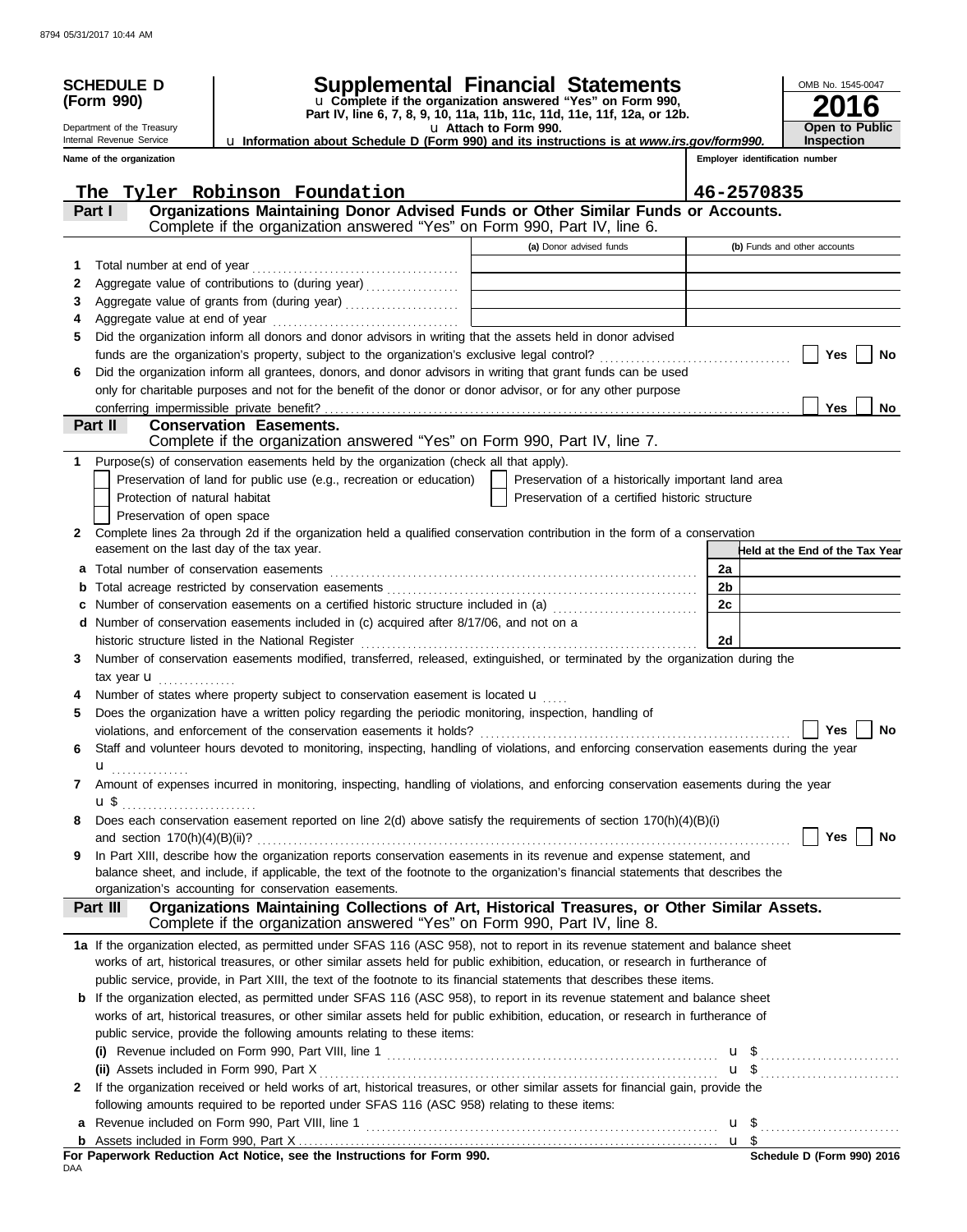|    | Schedule D (Form 990) 2016 The Tyler Robinson Foundation                                                                                                                     |                         |                         |                    | 46-2570835           | Page 2              |
|----|------------------------------------------------------------------------------------------------------------------------------------------------------------------------------|-------------------------|-------------------------|--------------------|----------------------|---------------------|
| 3. | Organizations Maintaining Collections of Art, Historical Treasures, or Other Similar Assets (continued)<br>Part III                                                          |                         |                         |                    |                      |                     |
|    | Using the organization's acquisition, accession, and other records, check any of the following that are a significant use of its<br>collection items (check all that apply): |                         |                         |                    |                      |                     |
| a  | Public exhibition<br>Loan or exchange programs<br>d                                                                                                                          |                         |                         |                    |                      |                     |
| b  | Scholarly research                                                                                                                                                           | е                       |                         |                    |                      |                     |
| С  | Preservation for future generations                                                                                                                                          |                         |                         |                    |                      |                     |
|    | Provide a description of the organization's collections and explain how they further the organization's exempt purpose in Part                                               |                         |                         |                    |                      |                     |
|    | XIII.                                                                                                                                                                        |                         |                         |                    |                      |                     |
| 5. | During the year, did the organization solicit or receive donations of art, historical treasures, or other similar                                                            |                         |                         |                    |                      |                     |
|    |                                                                                                                                                                              |                         |                         |                    |                      | Yes<br>No           |
|    | <b>Escrow and Custodial Arrangements.</b><br><b>Part IV</b>                                                                                                                  |                         |                         |                    |                      |                     |
|    | Complete if the organization answered "Yes" on Form 990, Part IV, line 9, or reported an amount on Form<br>990, Part X, line 21.                                             |                         |                         |                    |                      |                     |
|    | 1a Is the organization an agent, trustee, custodian or other intermediary for contributions or other assets not                                                              |                         |                         |                    |                      |                     |
|    |                                                                                                                                                                              |                         |                         |                    |                      | Yes<br>No           |
|    | <b>b</b> If "Yes," explain the arrangement in Part XIII and complete the following table:                                                                                    |                         |                         |                    |                      |                     |
|    |                                                                                                                                                                              |                         |                         |                    |                      | Amount              |
|    | c Beginning balance                                                                                                                                                          |                         |                         |                    | 1с.                  |                     |
|    |                                                                                                                                                                              |                         |                         |                    | 1d                   |                     |
|    |                                                                                                                                                                              |                         |                         |                    | 1е                   |                     |
| Ť. |                                                                                                                                                                              |                         |                         |                    | 1f                   |                     |
|    | 2a Did the organization include an amount on Form 990, Part X, line 21, for escrow or custodial account liability?                                                           |                         |                         |                    |                      | Yes<br>No           |
|    |                                                                                                                                                                              |                         |                         |                    |                      |                     |
|    | Part V<br><b>Endowment Funds.</b>                                                                                                                                            |                         |                         |                    |                      |                     |
|    | Complete if the organization answered "Yes" on Form 990, Part IV, line 10.                                                                                                   |                         |                         |                    |                      |                     |
|    |                                                                                                                                                                              | (a) Current year        | (b) Prior year          | (c) Two years back | (d) Three years back | (e) Four years back |
|    | 1a Beginning of year balance                                                                                                                                                 |                         |                         |                    |                      |                     |
|    | <b>b</b> Contributions                                                                                                                                                       |                         |                         |                    |                      |                     |
|    | c Net investment earnings, gains, and                                                                                                                                        |                         |                         |                    |                      |                     |
|    | d Grants or scholarships                                                                                                                                                     |                         |                         |                    |                      |                     |
|    | e Other expenditures for facilities and                                                                                                                                      |                         |                         |                    |                      |                     |
|    |                                                                                                                                                                              |                         |                         |                    |                      |                     |
|    | f Administrative expenses                                                                                                                                                    |                         |                         |                    |                      |                     |
| g  | End of year balance                                                                                                                                                          |                         |                         |                    |                      |                     |
|    | Provide the estimated percentage of the current year end balance (line 1g, column (a)) held as:                                                                              |                         |                         |                    |                      |                     |
|    | a Board designated or quasi-endowment u                                                                                                                                      |                         |                         |                    |                      |                     |
|    | <b>b</b> Permanent endowment <b>u</b> %                                                                                                                                      |                         |                         |                    |                      |                     |
|    | c Temporarily restricted endowment u                                                                                                                                         |                         |                         |                    |                      |                     |
|    | The percentages on lines 2a, 2b, and 2c should equal 100%.                                                                                                                   |                         |                         |                    |                      |                     |
|    | 3a Are there endowment funds not in the possession of the organization that are held and administered for the                                                                |                         |                         |                    |                      |                     |
|    | organization by:                                                                                                                                                             |                         |                         |                    |                      | Yes $ $<br>No       |
|    |                                                                                                                                                                              |                         |                         |                    |                      | 3a(i)               |
|    |                                                                                                                                                                              |                         |                         |                    |                      | 3a(ii)              |
|    |                                                                                                                                                                              |                         |                         |                    |                      | 3b                  |
|    | Describe in Part XIII the intended uses of the organization's endowment funds.                                                                                               |                         |                         |                    |                      |                     |
|    | Land, Buildings, and Equipment.<br><b>Part VI</b>                                                                                                                            |                         |                         |                    |                      |                     |
|    | Complete if the organization answered "Yes" on Form 990, Part IV, line 11a. See Form 990, Part X, line 10.                                                                   |                         |                         |                    |                      |                     |
|    | Description of property                                                                                                                                                      | (a) Cost or other basis | (b) Cost or other basis |                    | (c) Accumulated      | (d) Book value      |
|    |                                                                                                                                                                              | (investment)            | (other)                 |                    | depreciation         |                     |
|    |                                                                                                                                                                              |                         |                         |                    |                      |                     |
|    |                                                                                                                                                                              |                         |                         |                    |                      |                     |
|    | c Leasehold improvements                                                                                                                                                     |                         |                         |                    |                      |                     |
|    |                                                                                                                                                                              |                         |                         | 6,622              | 3,646                | 2,976               |
|    |                                                                                                                                                                              |                         |                         |                    |                      |                     |
|    | Total. Add lines 1a through 1e. (Column (d) must equal Form 990, Part X, column (B), line 10c.)                                                                              |                         |                         |                    | u                    | 2,976               |

**Schedule D (Form 990) 2016**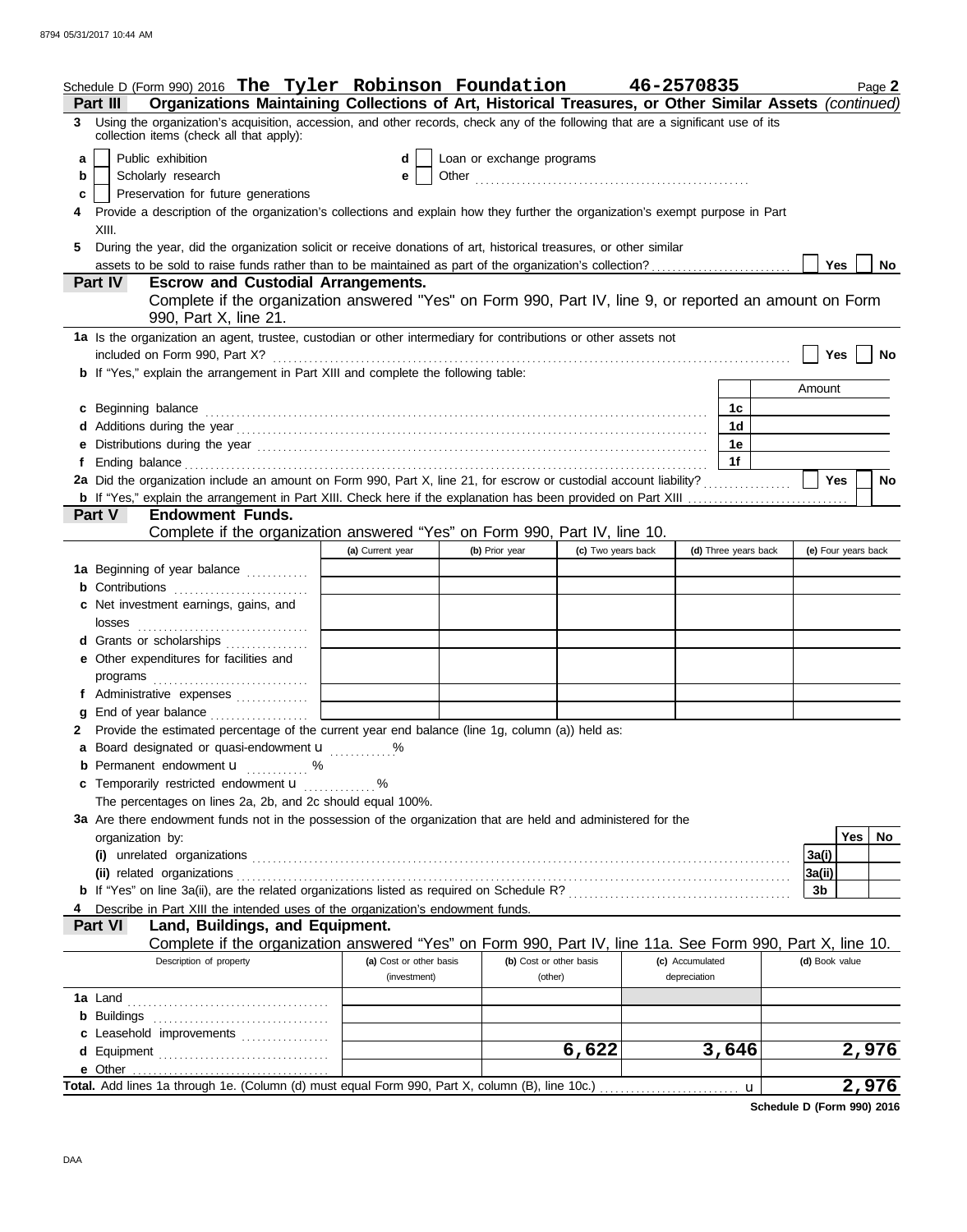|                           | Schedule D (Form 990) 2016 The Tyler Robinson Foundation                                                                |                | 46-2570835                                                   | Page 3         |
|---------------------------|-------------------------------------------------------------------------------------------------------------------------|----------------|--------------------------------------------------------------|----------------|
| Part VII                  | <b>Investments-Other Securities.</b>                                                                                    |                |                                                              |                |
|                           | Complete if the organization answered "Yes" on Form 990, Part IV, line 11b. See Form 990, Part X, line 12.              |                |                                                              |                |
|                           | (a) Description of security or category<br>(including name of security)                                                 | (b) Book value | (c) Method of valuation:<br>Cost or end-of-year market value |                |
| (1) Financial derivatives |                                                                                                                         |                |                                                              |                |
|                           |                                                                                                                         |                |                                                              |                |
|                           | $(3)$ Other $\ldots$ $\ldots$ $\ldots$ $\ldots$ $\ldots$ $\ldots$ $\ldots$ $\ldots$ $\ldots$ $\ldots$ $\ldots$ $\ldots$ |                |                                                              |                |
|                           |                                                                                                                         |                |                                                              |                |
|                           |                                                                                                                         |                |                                                              |                |
|                           |                                                                                                                         |                |                                                              |                |
| (D)                       |                                                                                                                         |                |                                                              |                |
| $\mathbf{E}(\mathsf{E})$  |                                                                                                                         |                |                                                              |                |
| (F)                       |                                                                                                                         |                |                                                              |                |
| (G)                       |                                                                                                                         |                |                                                              |                |
| (H)                       |                                                                                                                         |                |                                                              |                |
|                           | Total. (Column (b) must equal Form 990, Part X, col. (B) line 12.) u                                                    |                |                                                              |                |
| <b>Part VIII</b>          | Investments-Program Related.                                                                                            |                |                                                              |                |
|                           | Complete if the organization answered "Yes" on Form 990, Part IV, line 11c. See Form 990, Part X, line 13.              |                |                                                              |                |
|                           | (a) Description of investment                                                                                           | (b) Book value | (c) Method of valuation:                                     |                |
|                           |                                                                                                                         |                | Cost or end-of-year market value                             |                |
| (1)                       |                                                                                                                         |                |                                                              |                |
| (2)                       |                                                                                                                         |                |                                                              |                |
| (3)                       |                                                                                                                         |                |                                                              |                |
| (4)                       |                                                                                                                         |                |                                                              |                |
| (5)                       |                                                                                                                         |                |                                                              |                |
| (6)                       |                                                                                                                         |                |                                                              |                |
| (7)                       |                                                                                                                         |                |                                                              |                |
| (8)                       |                                                                                                                         |                |                                                              |                |
| (9)                       |                                                                                                                         |                |                                                              |                |
|                           | Total. (Column (b) must equal Form 990, Part X, col. (B) line 13.) u                                                    |                |                                                              |                |
| Part IX                   | <b>Other Assets.</b>                                                                                                    |                |                                                              |                |
|                           | Complete if the organization answered "Yes" on Form 990, Part IV, line 11d. See Form 990, Part X, line 15.              |                |                                                              |                |
|                           | (a) Description                                                                                                         |                |                                                              | (b) Book value |
| (1)                       |                                                                                                                         |                |                                                              |                |
| (2)                       |                                                                                                                         |                |                                                              |                |
| (3)                       |                                                                                                                         |                |                                                              |                |
| (4)                       |                                                                                                                         |                |                                                              |                |
| (5)                       |                                                                                                                         |                |                                                              |                |
|                           |                                                                                                                         |                |                                                              |                |
| (6)                       |                                                                                                                         |                |                                                              |                |
| (7)                       |                                                                                                                         |                |                                                              |                |
| (8)                       |                                                                                                                         |                |                                                              |                |
| (9)                       |                                                                                                                         |                |                                                              |                |
| Part X                    | Total. (Column (b) must equal Form 990, Part X, col. (B) line 15.)<br>Other Liabilities.                                |                | u                                                            |                |
|                           | Complete if the organization answered "Yes" on Form 990, Part IV, line 11e or 11f. See Form 990, Part X,                |                |                                                              |                |
|                           |                                                                                                                         |                |                                                              |                |
|                           | line $25$ .                                                                                                             | (b) Book value |                                                              |                |
| 1.                        | (a) Description of liability                                                                                            |                |                                                              |                |
| (1)                       | Federal income taxes                                                                                                    |                |                                                              |                |
| (2)                       |                                                                                                                         |                |                                                              |                |
| (3)                       |                                                                                                                         |                |                                                              |                |
| (4)                       |                                                                                                                         |                |                                                              |                |
| (5)                       |                                                                                                                         |                |                                                              |                |
| (6)                       |                                                                                                                         |                |                                                              |                |
| (7)                       |                                                                                                                         |                |                                                              |                |
| (8)                       |                                                                                                                         |                |                                                              |                |
| (9)                       |                                                                                                                         |                |                                                              |                |
|                           | Total. (Column (b) must equal Form 990, Part X, col. (B) line 25.) u                                                    |                |                                                              |                |

Liability for uncertain tax positions. In Part XIII, provide the text of the footnote to the organization's financial statements that reports the **2.** organization's liability for uncertain tax positions under FIN 48 (ASC 740). Check here if the text of the footnote has been provided in Part XIII ..

 $\Box$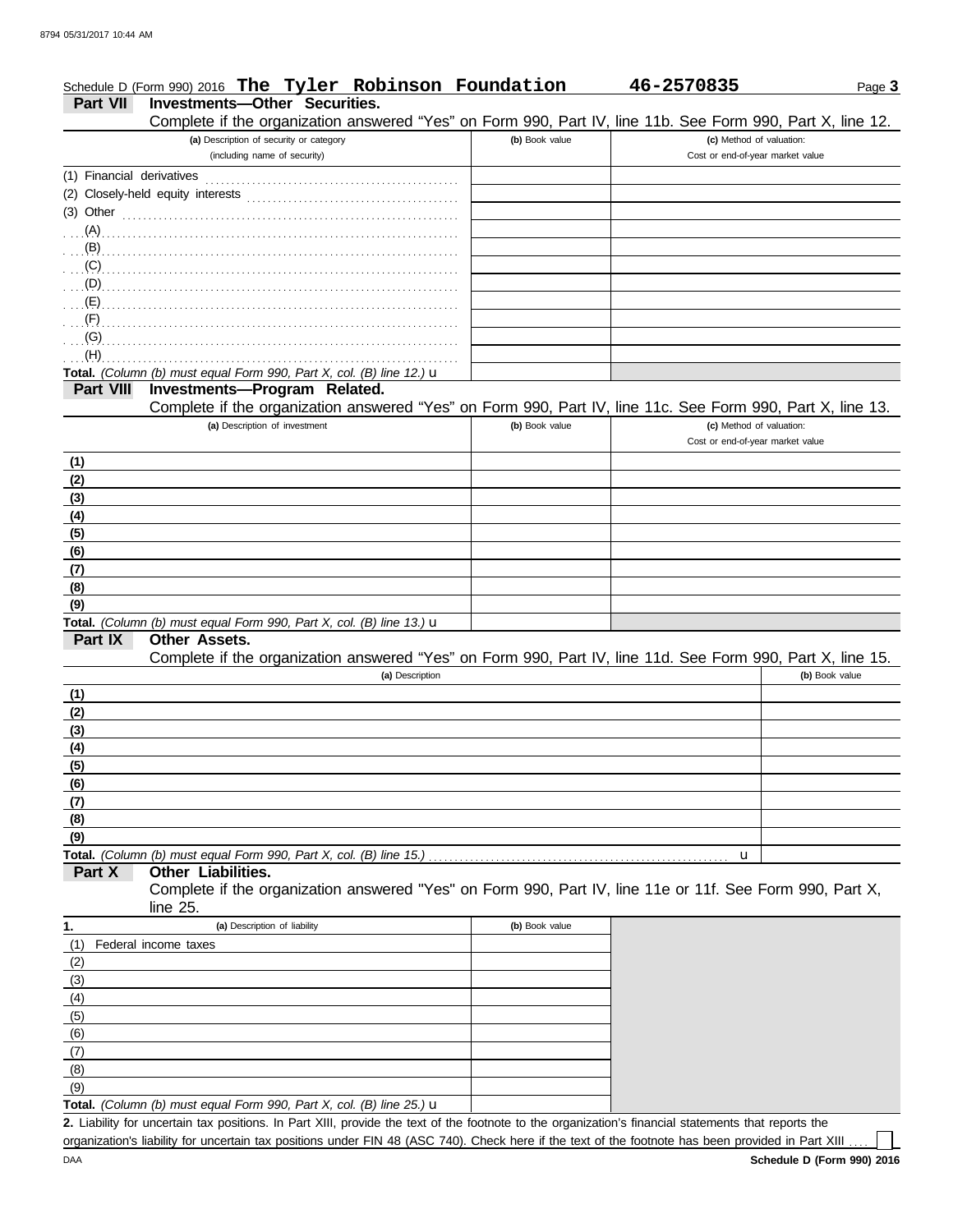|    | Schedule D (Form 990) 2016 The Tyler Robinson Foundation                                                                                                                                                                       | 46-2570835     | Page 4 |
|----|--------------------------------------------------------------------------------------------------------------------------------------------------------------------------------------------------------------------------------|----------------|--------|
|    | Reconciliation of Revenue per Audited Financial Statements With Revenue per Return.<br><b>Part XI</b>                                                                                                                          |                |        |
|    | Complete if the organization answered "Yes" on Form 990, Part IV, line 12a.                                                                                                                                                    |                |        |
| 1. |                                                                                                                                                                                                                                |                | 1      |
| 2  | Amounts included on line 1 but not on Form 990, Part VIII, line 12:                                                                                                                                                            |                |        |
| a  |                                                                                                                                                                                                                                | 2a             |        |
| b  |                                                                                                                                                                                                                                | 2 <sub>b</sub> |        |
| c  | Recoveries of prior year grants [11] respectively and the coveries of prior year grants [11] respectively and the cover of the cover of the cover of the cover of the cover of the cover of the cover of the cover of the cove | 2c             |        |
| d  |                                                                                                                                                                                                                                | 2d             |        |
| е  |                                                                                                                                                                                                                                |                | 2e     |
| З  |                                                                                                                                                                                                                                |                | 3      |
| 4  | Amounts included on Form 990, Part VIII, line 12, but not on line 1:                                                                                                                                                           |                |        |
| a  |                                                                                                                                                                                                                                | 4a             |        |
|    |                                                                                                                                                                                                                                | 4b             |        |
|    | c Add lines 4a and 4b                                                                                                                                                                                                          |                | 4c     |
| 5  |                                                                                                                                                                                                                                |                | 5      |
|    | Reconciliation of Expenses per Audited Financial Statements With Expenses per Return.<br><b>Part XII</b>                                                                                                                       |                |        |
|    | Complete if the organization answered "Yes" on Form 990, Part IV, line 12a.                                                                                                                                                    |                |        |
| 1. | Total expenses and losses per audited financial statements                                                                                                                                                                     |                | 1      |
| 2  | Amounts included on line 1 but not on Form 990, Part IX, line 25:                                                                                                                                                              |                |        |
| a  |                                                                                                                                                                                                                                | 2a             |        |
|    |                                                                                                                                                                                                                                | 2 <sub>b</sub> |        |
|    | Other losses                                                                                                                                                                                                                   | 2c             |        |
|    |                                                                                                                                                                                                                                | 2d             |        |
| е  |                                                                                                                                                                                                                                |                | 2e     |
| 3  |                                                                                                                                                                                                                                |                | 3      |
| 4  | Amounts included on Form 990, Part IX, line 25, but not on line 1:                                                                                                                                                             |                |        |
| a  | Investment expenses not included on Form 990, Part VIII, line 7b                                                                                                                                                               | 4a             |        |
|    |                                                                                                                                                                                                                                | 4 <sub>b</sub> |        |
|    | c Add lines 4a and 4b                                                                                                                                                                                                          |                | 4c     |
|    |                                                                                                                                                                                                                                |                |        |
|    |                                                                                                                                                                                                                                |                | 5      |
|    | Part XIII Supplemental Information.                                                                                                                                                                                            |                |        |
|    | Provide the descriptions required for Part II, lines 3, 5, and 9; Part III, lines 1a and 4; Part IV, lines 1b and 2b; Part V, line 4; Part X, line                                                                             |                |        |
|    | 2; Part XI, lines 2d and 4b; and Part XII, lines 2d and 4b. Also complete this part to provide any additional information.                                                                                                     |                |        |
|    |                                                                                                                                                                                                                                |                |        |
|    |                                                                                                                                                                                                                                |                |        |
|    |                                                                                                                                                                                                                                |                |        |
|    |                                                                                                                                                                                                                                |                |        |
|    |                                                                                                                                                                                                                                |                |        |
|    |                                                                                                                                                                                                                                |                |        |
|    |                                                                                                                                                                                                                                |                |        |
|    |                                                                                                                                                                                                                                |                |        |
|    |                                                                                                                                                                                                                                |                |        |
|    |                                                                                                                                                                                                                                |                |        |
|    |                                                                                                                                                                                                                                |                |        |
|    |                                                                                                                                                                                                                                |                |        |
|    |                                                                                                                                                                                                                                |                |        |
|    |                                                                                                                                                                                                                                |                |        |
|    |                                                                                                                                                                                                                                |                |        |
|    |                                                                                                                                                                                                                                |                |        |
|    |                                                                                                                                                                                                                                |                |        |
|    |                                                                                                                                                                                                                                |                |        |
|    |                                                                                                                                                                                                                                |                |        |
|    |                                                                                                                                                                                                                                |                |        |
|    |                                                                                                                                                                                                                                |                |        |
|    |                                                                                                                                                                                                                                |                |        |
|    |                                                                                                                                                                                                                                |                |        |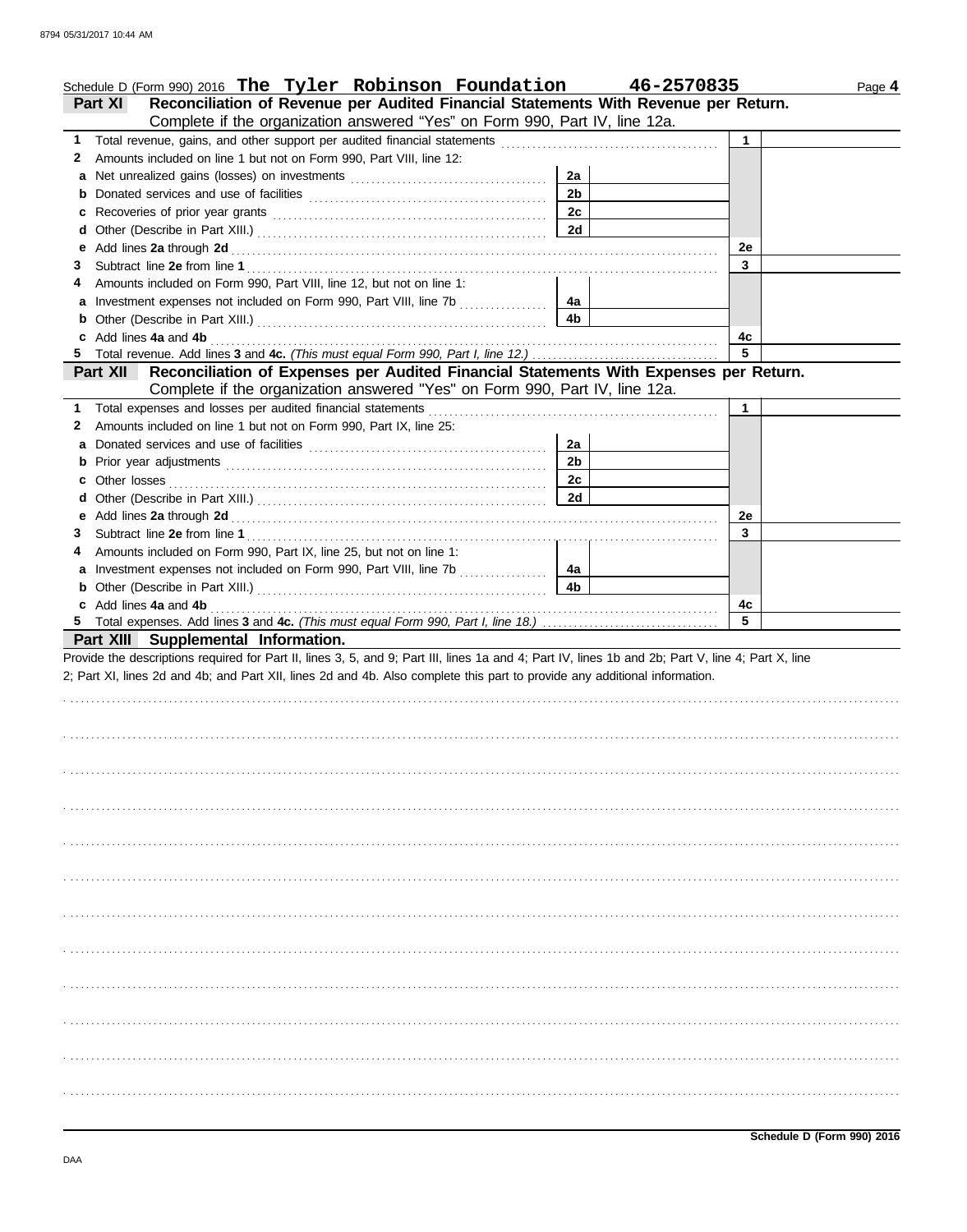|   |  |  |                                                                                                            | 46-2570835 | Page 5 |
|---|--|--|------------------------------------------------------------------------------------------------------------|------------|--------|
|   |  |  | Schedule D (Form 990) 2016 The Tyler Robinson Foundation<br>Part XIII Supplemental Information (continued) |            |        |
|   |  |  |                                                                                                            |            |        |
|   |  |  |                                                                                                            |            |        |
|   |  |  |                                                                                                            |            |        |
|   |  |  |                                                                                                            |            |        |
|   |  |  |                                                                                                            |            |        |
|   |  |  |                                                                                                            |            |        |
|   |  |  |                                                                                                            |            |        |
|   |  |  |                                                                                                            |            |        |
|   |  |  |                                                                                                            |            |        |
|   |  |  |                                                                                                            |            |        |
|   |  |  |                                                                                                            |            |        |
|   |  |  |                                                                                                            |            |        |
|   |  |  |                                                                                                            |            |        |
|   |  |  |                                                                                                            |            |        |
|   |  |  |                                                                                                            |            |        |
|   |  |  |                                                                                                            |            |        |
|   |  |  |                                                                                                            |            |        |
|   |  |  |                                                                                                            |            |        |
|   |  |  |                                                                                                            |            |        |
|   |  |  |                                                                                                            |            |        |
|   |  |  |                                                                                                            |            |        |
|   |  |  |                                                                                                            |            |        |
|   |  |  |                                                                                                            |            |        |
|   |  |  |                                                                                                            |            |        |
|   |  |  |                                                                                                            |            |        |
|   |  |  |                                                                                                            |            |        |
|   |  |  |                                                                                                            |            |        |
|   |  |  |                                                                                                            |            |        |
|   |  |  |                                                                                                            |            |        |
|   |  |  |                                                                                                            |            |        |
|   |  |  |                                                                                                            |            |        |
|   |  |  |                                                                                                            |            |        |
|   |  |  |                                                                                                            |            |        |
|   |  |  |                                                                                                            |            |        |
|   |  |  |                                                                                                            |            |        |
| . |  |  |                                                                                                            |            |        |
|   |  |  |                                                                                                            |            |        |
|   |  |  |                                                                                                            |            |        |
| . |  |  |                                                                                                            |            |        |
|   |  |  |                                                                                                            |            |        |
|   |  |  |                                                                                                            |            |        |
|   |  |  |                                                                                                            |            |        |
|   |  |  |                                                                                                            |            |        |
|   |  |  |                                                                                                            |            |        |
|   |  |  |                                                                                                            |            |        |
|   |  |  |                                                                                                            |            |        |
|   |  |  |                                                                                                            |            |        |
|   |  |  |                                                                                                            |            |        |
|   |  |  |                                                                                                            |            |        |
|   |  |  |                                                                                                            |            |        |
|   |  |  |                                                                                                            |            |        |
|   |  |  |                                                                                                            |            |        |

Schedule D (Form 990) 2016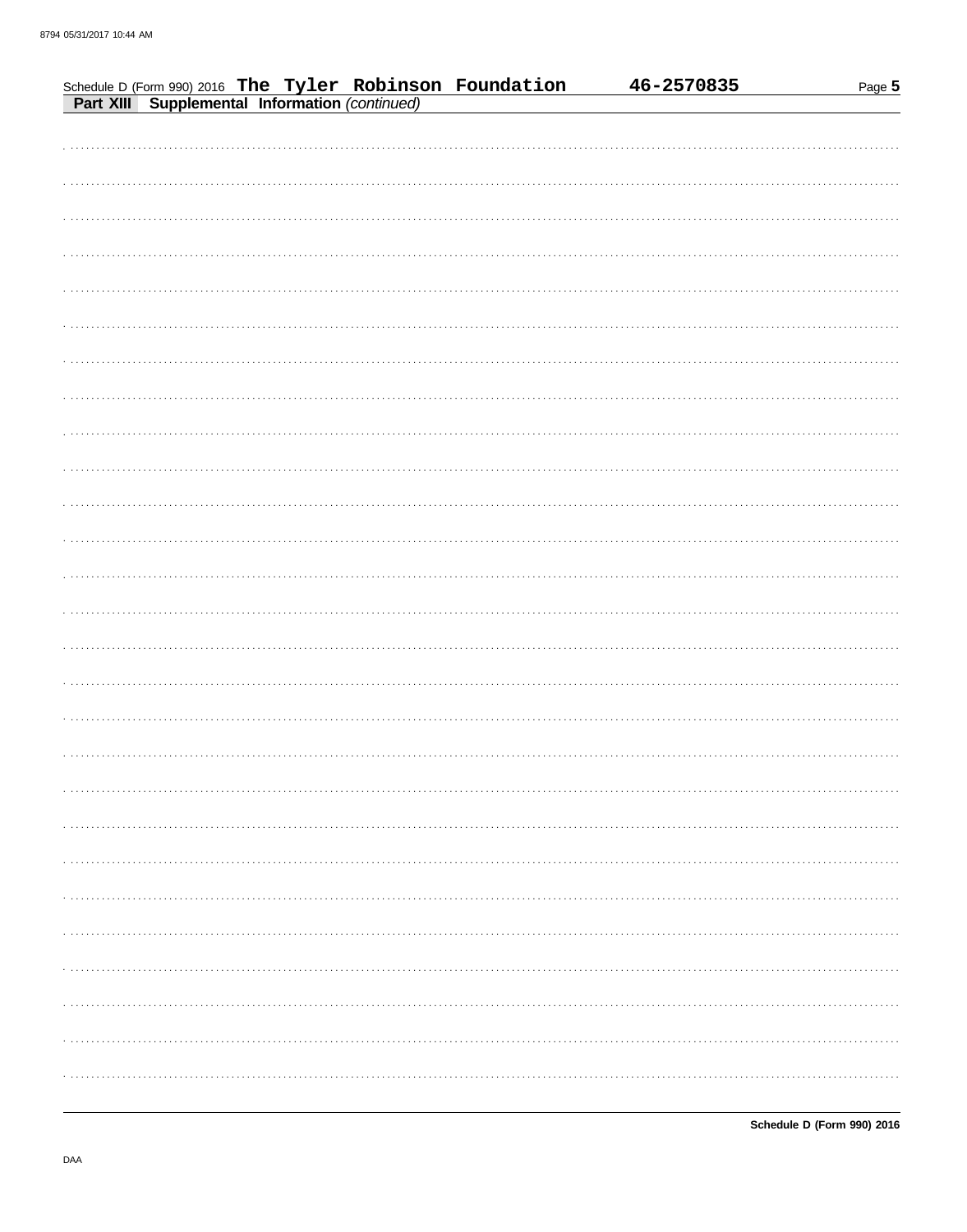| <b>SCHEDULE G</b><br>Supplemental Information Regarding Fundraising or Gaming Activities<br>Complete if the organization answered "Yes" on Form 990, Part IV, line 17, 18, or 19, or if the<br>(Form 990 or 990-EZ) |                                                                  |                 |                          | OMB No. 1545-0047                                                                                   |                                          |                                  |
|---------------------------------------------------------------------------------------------------------------------------------------------------------------------------------------------------------------------|------------------------------------------------------------------|-----------------|--------------------------|-----------------------------------------------------------------------------------------------------|------------------------------------------|----------------------------------|
|                                                                                                                                                                                                                     | organization entered more than \$15,000 on Form 990-EZ, line 6a. |                 |                          |                                                                                                     |                                          |                                  |
| Department of the Treasury<br>Internal Revenue Service                                                                                                                                                              | U Attach to Form 990 or Form 990-EZ.                             |                 |                          | U Information about Schedule G (Form 990 or 990-EZ) and its instructions is at www.irs.gov/form990. |                                          | Open to Public<br>Inspection     |
| Name of the organization                                                                                                                                                                                            |                                                                  |                 |                          |                                                                                                     | Employer identification number           |                                  |
| The Tyler Robinson Foundation                                                                                                                                                                                       |                                                                  |                 |                          |                                                                                                     | 46-2570835                               |                                  |
| Fundraising Activities. Complete if the organization answered "Yes" on Form 990, Part IV, line 17.<br>Part I<br>Form 990-EZ filers are not required to complete this part.                                          |                                                                  |                 |                          |                                                                                                     |                                          |                                  |
| 1 Indicate whether the organization raised funds through any of the following activities. Check all that apply.                                                                                                     |                                                                  |                 |                          |                                                                                                     |                                          |                                  |
| Mail solicitations<br>a                                                                                                                                                                                             | e                                                                |                 |                          | Solicitation of non-government grants                                                               |                                          |                                  |
| Internet and email solicitations<br>b                                                                                                                                                                               | f                                                                |                 |                          | Solicitation of government grants                                                                   |                                          |                                  |
| Phone solicitations<br>c                                                                                                                                                                                            | Special fundraising events<br>a                                  |                 |                          |                                                                                                     |                                          |                                  |
| In-person solicitations<br>d                                                                                                                                                                                        |                                                                  |                 |                          |                                                                                                     |                                          |                                  |
| 2a Did the organization have a written or oral agreement with any individual (including officers, directors, trustees,                                                                                              |                                                                  |                 |                          |                                                                                                     |                                          |                                  |
| or key employees listed in Form 990, Part VII) or entity in connection with professional fundraising services?                                                                                                      |                                                                  |                 |                          |                                                                                                     |                                          | Yes<br>No                        |
| b If "Yes," list the 10 highest paid individuals or entities (fundraisers) pursuant to agreements under which the fundraiser is to be<br>compensated at least \$5,000 by the organization.                          |                                                                  |                 |                          |                                                                                                     |                                          |                                  |
|                                                                                                                                                                                                                     |                                                                  | (iii) Did fund- | raiser have              |                                                                                                     | (v) Amount paid to                       | (vi) Amount paid to              |
| (i) Name and address of individual<br>or entity (fundraiser)                                                                                                                                                        | (ii) Activity                                                    |                 | custody or<br>control of | (iv) Gross receipts<br>from activity                                                                | (or retained by)<br>fundraiser listed in | (or retained by)<br>organization |
|                                                                                                                                                                                                                     |                                                                  |                 | contributions?           |                                                                                                     | col. (i)                                 |                                  |
|                                                                                                                                                                                                                     |                                                                  | Yesl No         |                          |                                                                                                     |                                          |                                  |
| 1                                                                                                                                                                                                                   |                                                                  |                 |                          |                                                                                                     |                                          |                                  |
| $\mathbf{2}$                                                                                                                                                                                                        |                                                                  |                 |                          |                                                                                                     |                                          |                                  |
|                                                                                                                                                                                                                     |                                                                  |                 |                          |                                                                                                     |                                          |                                  |
| 3                                                                                                                                                                                                                   |                                                                  |                 |                          |                                                                                                     |                                          |                                  |
|                                                                                                                                                                                                                     |                                                                  |                 |                          |                                                                                                     |                                          |                                  |
|                                                                                                                                                                                                                     |                                                                  |                 |                          |                                                                                                     |                                          |                                  |
| 4                                                                                                                                                                                                                   |                                                                  |                 |                          |                                                                                                     |                                          |                                  |
|                                                                                                                                                                                                                     |                                                                  |                 |                          |                                                                                                     |                                          |                                  |
| 5                                                                                                                                                                                                                   |                                                                  |                 |                          |                                                                                                     |                                          |                                  |
|                                                                                                                                                                                                                     |                                                                  |                 |                          |                                                                                                     |                                          |                                  |
|                                                                                                                                                                                                                     |                                                                  |                 |                          |                                                                                                     |                                          |                                  |
| 6                                                                                                                                                                                                                   |                                                                  |                 |                          |                                                                                                     |                                          |                                  |
|                                                                                                                                                                                                                     |                                                                  |                 |                          |                                                                                                     |                                          |                                  |
| 7                                                                                                                                                                                                                   |                                                                  |                 |                          |                                                                                                     |                                          |                                  |
|                                                                                                                                                                                                                     |                                                                  |                 |                          |                                                                                                     |                                          |                                  |
| 8                                                                                                                                                                                                                   |                                                                  |                 |                          |                                                                                                     |                                          |                                  |
|                                                                                                                                                                                                                     |                                                                  |                 |                          |                                                                                                     |                                          |                                  |
|                                                                                                                                                                                                                     |                                                                  |                 |                          |                                                                                                     |                                          |                                  |
| 9                                                                                                                                                                                                                   |                                                                  |                 |                          |                                                                                                     |                                          |                                  |
|                                                                                                                                                                                                                     |                                                                  |                 |                          |                                                                                                     |                                          |                                  |
| 10                                                                                                                                                                                                                  |                                                                  |                 |                          |                                                                                                     |                                          |                                  |
|                                                                                                                                                                                                                     |                                                                  |                 |                          |                                                                                                     |                                          |                                  |
| Total                                                                                                                                                                                                               |                                                                  |                 |                          |                                                                                                     |                                          |                                  |
| List all states in which the organization is registered or licensed to solicit contributions or has been notified it is exempt from<br>3<br>registration or licensing.                                              |                                                                  |                 |                          |                                                                                                     |                                          |                                  |
|                                                                                                                                                                                                                     |                                                                  |                 |                          |                                                                                                     |                                          |                                  |
|                                                                                                                                                                                                                     |                                                                  |                 |                          |                                                                                                     |                                          |                                  |
|                                                                                                                                                                                                                     |                                                                  |                 |                          |                                                                                                     |                                          |                                  |
|                                                                                                                                                                                                                     |                                                                  |                 |                          |                                                                                                     |                                          |                                  |
|                                                                                                                                                                                                                     |                                                                  |                 |                          |                                                                                                     |                                          |                                  |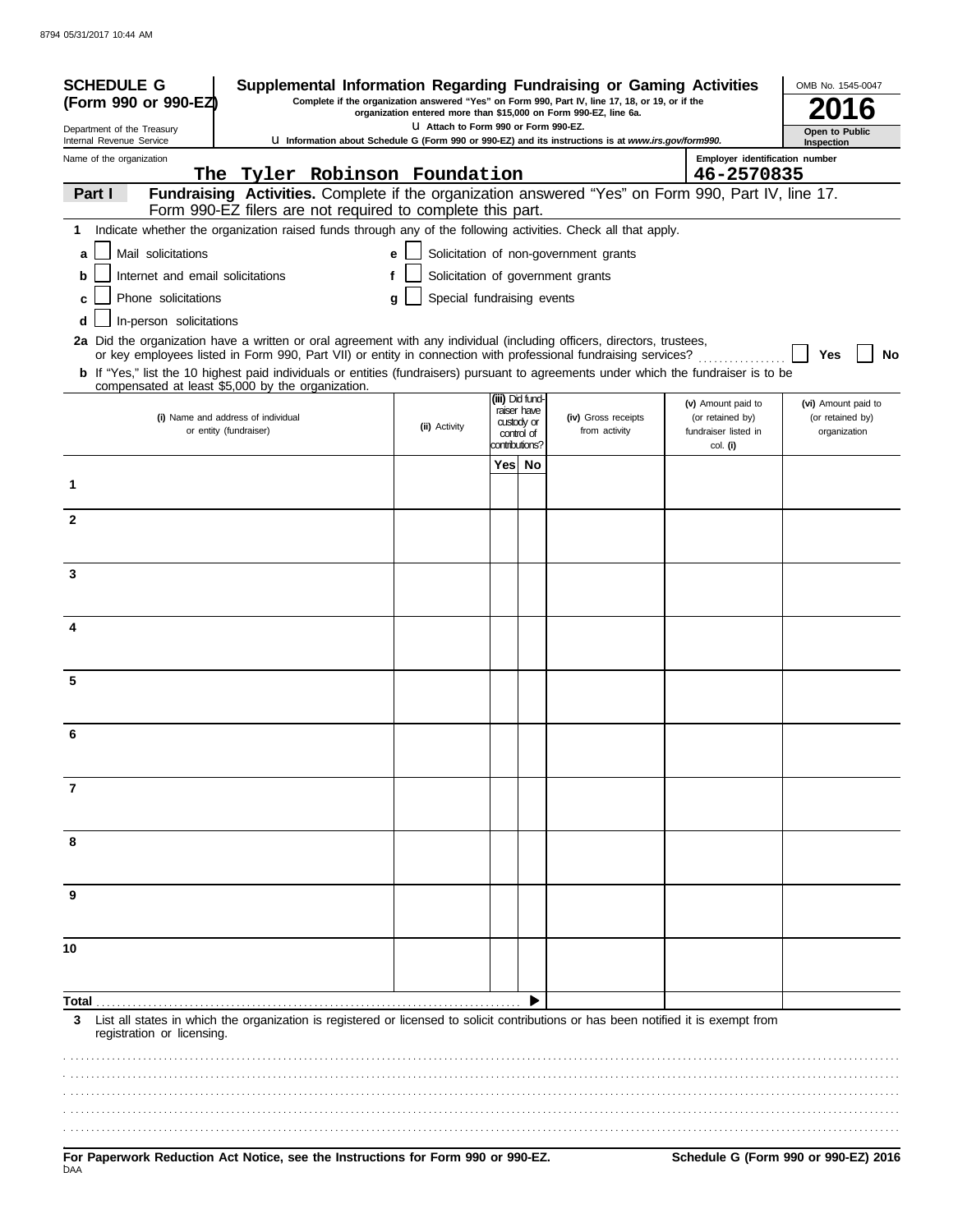Schedule G (Form 990 or 990-EZ) 2016 **The Tyler Robinson Foundation 46-2570835** Page **2 Part II Fundraising Events.** Complete if the organization answered "Yes" on Form 990, Part IV, line 18, or reported more gross receipts greater than \$5,000. than \$15,000 of fundraising event contributions and gross income on Form 990-EZ, lines 1 and 6b. List events with

|                 |                                | (a) Event #1                                                                                              | (b) Event $#2$          | (c) Other events       |                                   |
|-----------------|--------------------------------|-----------------------------------------------------------------------------------------------------------|-------------------------|------------------------|-----------------------------------|
|                 |                                |                                                                                                           |                         |                        | (d) Total events                  |
|                 |                                | Concert Gala<br>(event type)                                                                              | (event type)            | None<br>(total number) | (add col. (a) through<br>col. (c) |
|                 |                                |                                                                                                           |                         |                        |                                   |
| Revenue         | 1 Gross receipts               | 528,702                                                                                                   |                         |                        | 528,702                           |
|                 | 2 Less: Contributions          | 335,234                                                                                                   |                         |                        | 335,234                           |
|                 | 3 Gross income (line 1 minus   | 193,468                                                                                                   |                         |                        | 193,468                           |
|                 |                                |                                                                                                           |                         |                        |                                   |
|                 | 4 Cash prizes                  |                                                                                                           |                         |                        |                                   |
|                 | 5 Noncash prizes               |                                                                                                           |                         |                        |                                   |
|                 | 6 Rent/facility costs          | 132,136                                                                                                   |                         |                        | 132,136                           |
| Direct Expenses | 7 Food and beverages           |                                                                                                           |                         |                        |                                   |
|                 |                                |                                                                                                           |                         |                        |                                   |
|                 | 8 Entertainment                | 55,035                                                                                                    |                         |                        | 55,035                            |
|                 | <b>9</b> Other direct expenses | 6,297                                                                                                     |                         |                        | 6,297                             |
|                 |                                |                                                                                                           |                         |                        | 193,468                           |
|                 |                                |                                                                                                           |                         |                        |                                   |
|                 | Part III                       | Gaming. Complete if the organization answered "Yes" on Form 990, Part IV, line 19, or reported more       |                         |                        |                                   |
|                 |                                | than \$15,000 on Form 990-EZ, line 6a.                                                                    | (b) Pull tabs/instant   |                        | (d) Total gaming (add             |
| Revenue         |                                | (a) Bingo                                                                                                 | bingo/progressive bingo | (c) Other gaming       | col. (a) through col. (c))        |
|                 |                                |                                                                                                           |                         |                        |                                   |
|                 | 1 Gross revenue                |                                                                                                           |                         |                        |                                   |
|                 | 2 Cash prizes                  |                                                                                                           |                         |                        |                                   |
| Expenses        | 3 Noncash prizes               |                                                                                                           |                         |                        |                                   |
| Direct          |                                |                                                                                                           |                         |                        |                                   |
|                 | 4 Rent/facility costs          |                                                                                                           |                         |                        |                                   |
|                 | 5 Other direct expenses        |                                                                                                           |                         |                        |                                   |
|                 | 6 Volunteer labor              | $\%$<br>Yes<br>No                                                                                         | $\%$<br>Yes<br>No.      | %<br>Yes<br><b>No</b>  |                                   |
|                 |                                |                                                                                                           |                         |                        |                                   |
|                 |                                |                                                                                                           |                         |                        |                                   |
|                 |                                |                                                                                                           |                         |                        |                                   |
| 9               |                                |                                                                                                           |                         |                        |                                   |
|                 |                                | a Is the organization licensed to conduct gaming activities in each of these states?                      |                         |                        | Yes<br>No                         |
|                 | b If "No," explain:            |                                                                                                           |                         |                        |                                   |
|                 |                                |                                                                                                           |                         |                        |                                   |
|                 |                                | 10a Were any of the organization's gaming licenses revoked, suspended, or terminated during the tax year? |                         |                        | Yes<br>No                         |
|                 | <b>b</b> If "Yes," explain:    |                                                                                                           |                         |                        |                                   |
|                 |                                |                                                                                                           |                         |                        |                                   |
|                 |                                |                                                                                                           |                         |                        |                                   |
|                 |                                |                                                                                                           |                         |                        |                                   |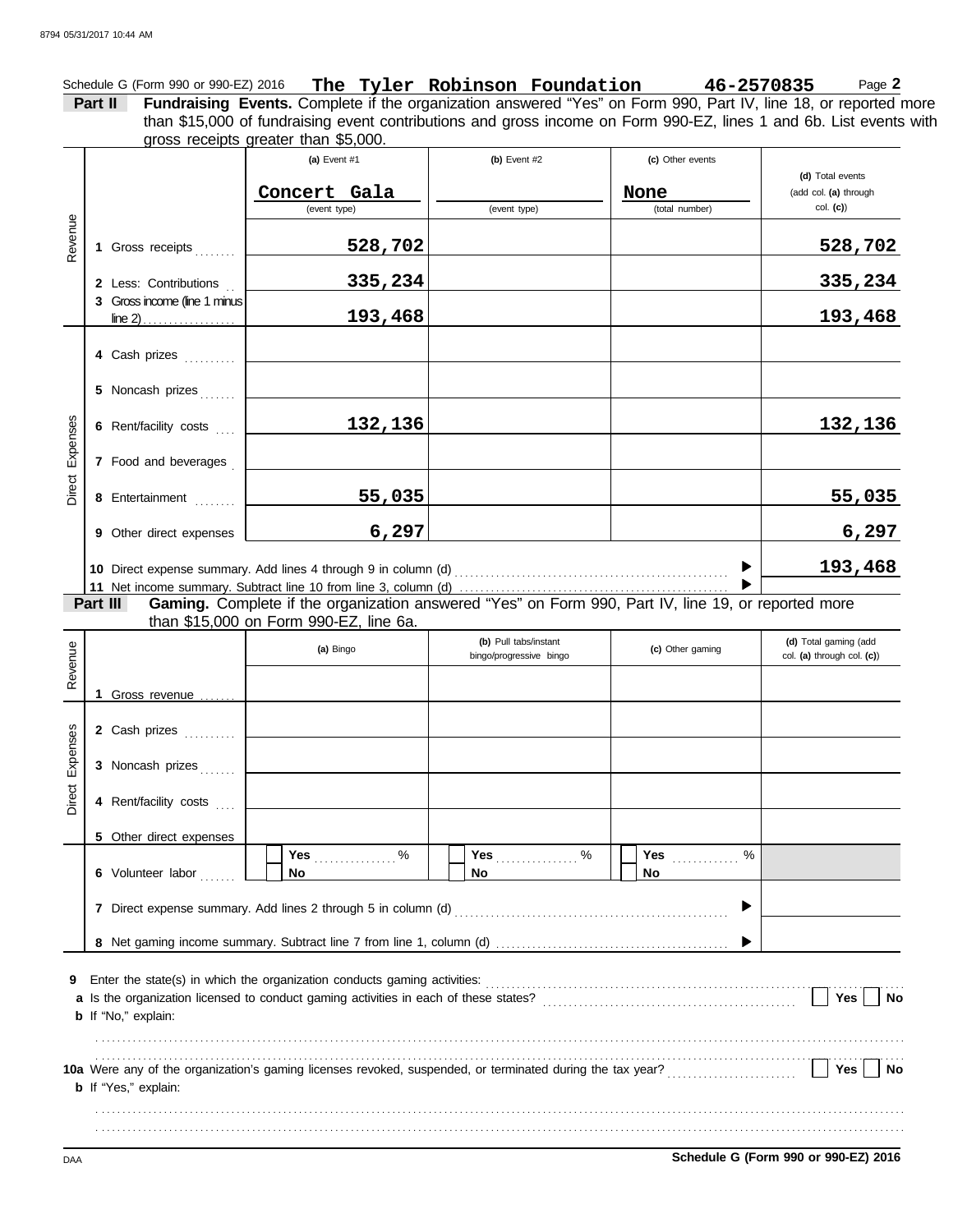|    | Schedule G (Form 990 or 990-EZ) 2016 The Tyler Robinson Foundation 46-2570835                                                                              |                                      |                 |            | Page 3 |
|----|------------------------------------------------------------------------------------------------------------------------------------------------------------|--------------------------------------|-----------------|------------|--------|
| 11 |                                                                                                                                                            |                                      |                 | Yes        | No     |
| 12 | Is the organization a grantor, beneficiary or trustee of a trust, or a member of a partnership or other entity                                             |                                      |                 |            |        |
|    |                                                                                                                                                            |                                      |                 | <b>Yes</b> | No     |
| 13 | Indicate the percentage of gaming activity conducted in:                                                                                                   |                                      |                 |            |        |
| a  |                                                                                                                                                            |                                      | 13a             |            | %      |
| b  |                                                                                                                                                            |                                      | 13 <sub>b</sub> |            | %      |
| 14 | Enter the name and address of the person who prepares the organization's gaming/special events books and<br>records:                                       |                                      |                 |            |        |
|    |                                                                                                                                                            |                                      |                 |            |        |
|    | Address <b>u</b>                                                                                                                                           |                                      |                 |            |        |
|    | 15a Does the organization have a contract with a third party from whom the organization receives gaming                                                    |                                      |                 | Yes        | No     |
| b  |                                                                                                                                                            |                                      |                 |            |        |
|    | amount of gaming revenue retained by the third party <b>u</b> \$                                                                                           |                                      |                 |            |        |
| C  | If "Yes," enter name and address of the third party:                                                                                                       |                                      |                 |            |        |
|    |                                                                                                                                                            |                                      |                 |            |        |
|    |                                                                                                                                                            |                                      |                 |            |        |
|    |                                                                                                                                                            |                                      |                 |            |        |
|    | Address <b>u</b>                                                                                                                                           |                                      |                 |            |        |
| 16 | Gaming manager information:                                                                                                                                |                                      |                 |            |        |
|    |                                                                                                                                                            |                                      |                 |            |        |
|    |                                                                                                                                                            |                                      |                 |            |        |
|    |                                                                                                                                                            |                                      |                 |            |        |
|    |                                                                                                                                                            |                                      |                 |            |        |
|    | Director/officer<br>Employee<br>    Independent contractor                                                                                                 |                                      |                 |            |        |
|    |                                                                                                                                                            |                                      |                 |            |        |
| 17 | Mandatory distributions:                                                                                                                                   |                                      |                 |            |        |
| a  | Is the organization required under state law to make charitable distributions from the gaming proceeds to                                                  |                                      |                 |            |        |
|    | retain the state gaming license?<br><b>b</b> Enter the amount of distributions required under state law to be distributed to other exempt organizations or |                                      |                 | Yes        | No     |
|    | spent in the organization's own exempt activities during the tax year $\mathcal{L}$                                                                        |                                      |                 |            |        |
|    | Supplemental Information. Provide the explanations required by Part I, line 2b, columns (iii) and (v); and<br>Part IV                                      |                                      |                 |            |        |
|    | Part III, lines 9, 9b, 10b, 15b, 15c, 16, and 17b, as applicable. Also provide any additional information.<br>See instructions                             |                                      |                 |            |        |
|    |                                                                                                                                                            |                                      |                 |            |        |
|    |                                                                                                                                                            |                                      |                 |            |        |
|    |                                                                                                                                                            |                                      |                 |            |        |
|    |                                                                                                                                                            |                                      |                 |            |        |
|    |                                                                                                                                                            |                                      |                 |            |        |
|    |                                                                                                                                                            |                                      |                 |            |        |
|    |                                                                                                                                                            |                                      |                 |            |        |
|    |                                                                                                                                                            |                                      |                 |            |        |
|    |                                                                                                                                                            |                                      |                 |            |        |
|    |                                                                                                                                                            |                                      |                 |            |        |
|    |                                                                                                                                                            |                                      |                 |            |        |
|    |                                                                                                                                                            |                                      |                 |            |        |
|    |                                                                                                                                                            | Schedule G (Form 990 or 990-EZ) 2016 |                 |            |        |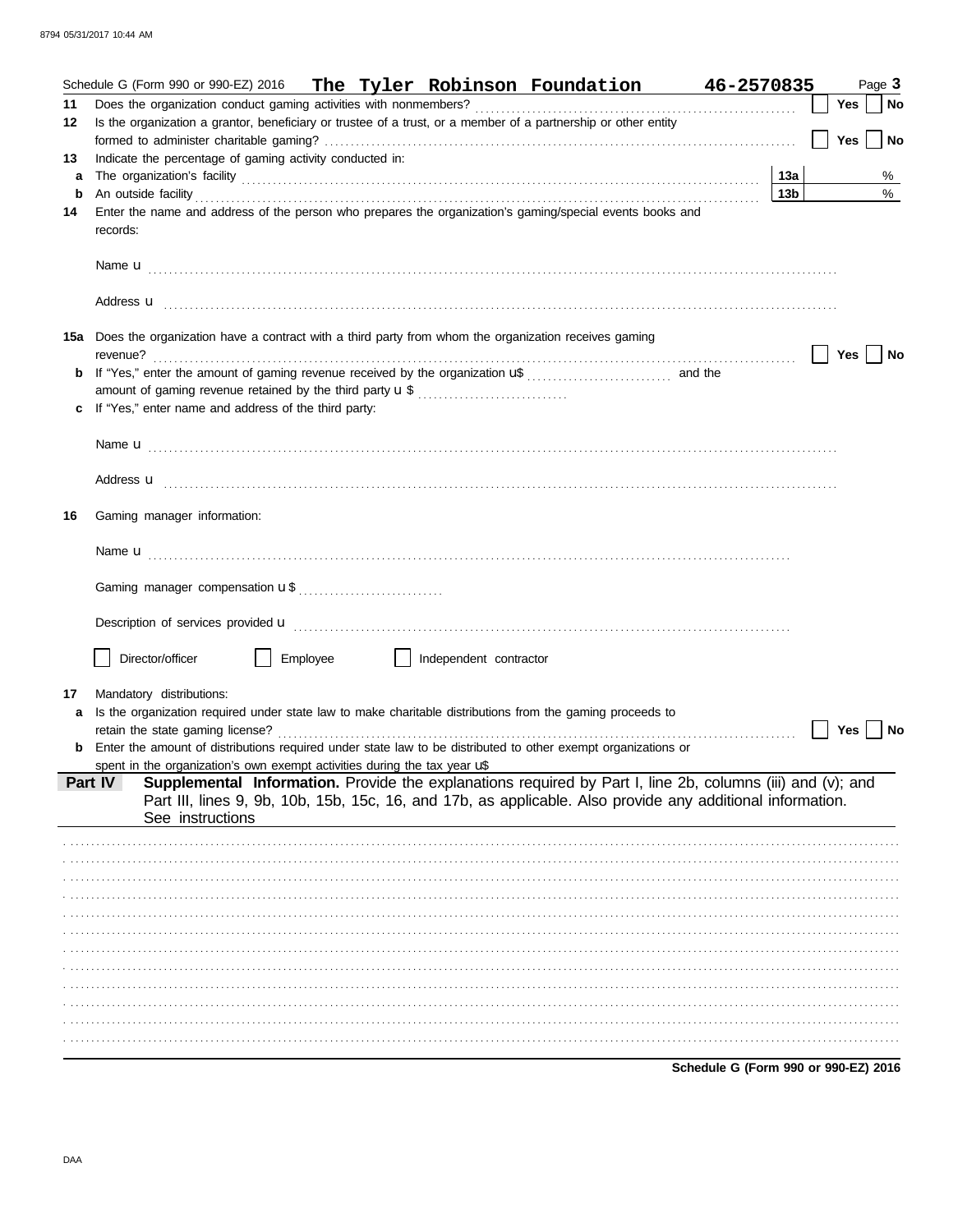| <b>SCHEDULE I</b>                                      |                                                                                                                                                                                                                                                                               |                                                                                                                                       |                                         | Grants and Other Assistance to Organizations,                                                                              |                                       |                                                             |                                          | OMB No. 1545-0047                                                                                                                   |
|--------------------------------------------------------|-------------------------------------------------------------------------------------------------------------------------------------------------------------------------------------------------------------------------------------------------------------------------------|---------------------------------------------------------------------------------------------------------------------------------------|-----------------------------------------|----------------------------------------------------------------------------------------------------------------------------|---------------------------------------|-------------------------------------------------------------|------------------------------------------|-------------------------------------------------------------------------------------------------------------------------------------|
| (Form 990)                                             |                                                                                                                                                                                                                                                                               | Governments, and Individuals in the United States<br>Complete if the organization answered "Yes" on Form 990, Part IV, line 21 or 22. |                                         |                                                                                                                            |                                       |                                                             |                                          |                                                                                                                                     |
| Department of the Treasury<br>Internal Revenue Service |                                                                                                                                                                                                                                                                               |                                                                                                                                       |                                         | La Attach to Form 990.<br><b>u Information about Schedule I (Form 990) and its instructions is at www.irs.gov/form990.</b> |                                       |                                                             |                                          | <b>Open to Public</b><br>Inspection                                                                                                 |
| Name of the organization                               | The Tyler Robinson Foundation                                                                                                                                                                                                                                                 |                                                                                                                                       |                                         |                                                                                                                            |                                       |                                                             |                                          | Employer identification number<br>46-2570835                                                                                        |
| Part I                                                 | <b>General Information on Grants and Assistance</b>                                                                                                                                                                                                                           |                                                                                                                                       |                                         |                                                                                                                            |                                       |                                                             |                                          |                                                                                                                                     |
| 1.                                                     | Does the organization maintain records to substantiate the amount of the grants or assistance, the grantees' eligibility for the grants or assistance, and<br>2 Describe in Part IV the organization's procedures for monitoring the use of grant funds in the United States. |                                                                                                                                       |                                         |                                                                                                                            |                                       |                                                             |                                          | $ X $ Yes<br>No                                                                                                                     |
| Part II                                                | 990, Part IV, line 21, for any recipient that received more than \$5,000. Part II can be duplicated if additional space is needed.                                                                                                                                            |                                                                                                                                       |                                         |                                                                                                                            |                                       |                                                             |                                          | Grants and Other Assistance to Domestic Organizations and Domestic Governments. Complete if the organization answered "Yes" on Form |
| 1                                                      | (a) Name and address of organization<br>or government                                                                                                                                                                                                                         | $(b)$ EIN                                                                                                                             | $(c)$ IRC<br>séction<br>(if applicable) | (d) Amount of cash<br>grant                                                                                                | (e) Amount of non-<br>cash assistance | (f) Method of valuation<br>(book, FMV, appraisal,<br>other) | (g) Description of<br>noncash assistance | (h) Purpose of grant<br>or assistance                                                                                               |
| (1)                                                    |                                                                                                                                                                                                                                                                               |                                                                                                                                       |                                         |                                                                                                                            |                                       |                                                             |                                          |                                                                                                                                     |
|                                                        |                                                                                                                                                                                                                                                                               |                                                                                                                                       |                                         |                                                                                                                            |                                       |                                                             |                                          |                                                                                                                                     |
| (2)                                                    |                                                                                                                                                                                                                                                                               |                                                                                                                                       |                                         |                                                                                                                            |                                       |                                                             |                                          |                                                                                                                                     |
|                                                        |                                                                                                                                                                                                                                                                               |                                                                                                                                       |                                         |                                                                                                                            |                                       |                                                             |                                          |                                                                                                                                     |
| (3)                                                    |                                                                                                                                                                                                                                                                               |                                                                                                                                       |                                         |                                                                                                                            |                                       |                                                             |                                          |                                                                                                                                     |
|                                                        |                                                                                                                                                                                                                                                                               |                                                                                                                                       |                                         |                                                                                                                            |                                       |                                                             |                                          |                                                                                                                                     |
| (4)                                                    |                                                                                                                                                                                                                                                                               |                                                                                                                                       |                                         |                                                                                                                            |                                       |                                                             |                                          |                                                                                                                                     |
|                                                        |                                                                                                                                                                                                                                                                               |                                                                                                                                       |                                         |                                                                                                                            |                                       |                                                             |                                          |                                                                                                                                     |
| (5)                                                    |                                                                                                                                                                                                                                                                               |                                                                                                                                       |                                         |                                                                                                                            |                                       |                                                             |                                          |                                                                                                                                     |
|                                                        |                                                                                                                                                                                                                                                                               |                                                                                                                                       |                                         |                                                                                                                            |                                       |                                                             |                                          |                                                                                                                                     |
| (6)                                                    |                                                                                                                                                                                                                                                                               |                                                                                                                                       |                                         |                                                                                                                            |                                       |                                                             |                                          |                                                                                                                                     |
|                                                        |                                                                                                                                                                                                                                                                               |                                                                                                                                       |                                         |                                                                                                                            |                                       |                                                             |                                          |                                                                                                                                     |
| (7)                                                    |                                                                                                                                                                                                                                                                               |                                                                                                                                       |                                         |                                                                                                                            |                                       |                                                             |                                          |                                                                                                                                     |
|                                                        |                                                                                                                                                                                                                                                                               |                                                                                                                                       |                                         |                                                                                                                            |                                       |                                                             |                                          |                                                                                                                                     |
| (8)                                                    |                                                                                                                                                                                                                                                                               |                                                                                                                                       |                                         |                                                                                                                            |                                       |                                                             |                                          |                                                                                                                                     |
|                                                        |                                                                                                                                                                                                                                                                               |                                                                                                                                       |                                         |                                                                                                                            |                                       |                                                             |                                          |                                                                                                                                     |
| (9)                                                    |                                                                                                                                                                                                                                                                               |                                                                                                                                       |                                         |                                                                                                                            |                                       |                                                             |                                          |                                                                                                                                     |
|                                                        |                                                                                                                                                                                                                                                                               |                                                                                                                                       |                                         |                                                                                                                            |                                       |                                                             |                                          |                                                                                                                                     |
| 3                                                      | Enter total number of other organizations listed in the line 1 table <i>manufacture in the content of the line</i> 1 table manufacture in the line 1 table manufacture in the line of the line of the line 1 table manufacture in t                                           |                                                                                                                                       |                                         |                                                                                                                            |                                       |                                                             |                                          | u                                                                                                                                   |
|                                                        | For Paperwork Reduction Act Notice, see the Instructions for Form 990.                                                                                                                                                                                                        |                                                                                                                                       |                                         |                                                                                                                            |                                       |                                                             |                                          | Schedule I (Form 990) (2016)                                                                                                        |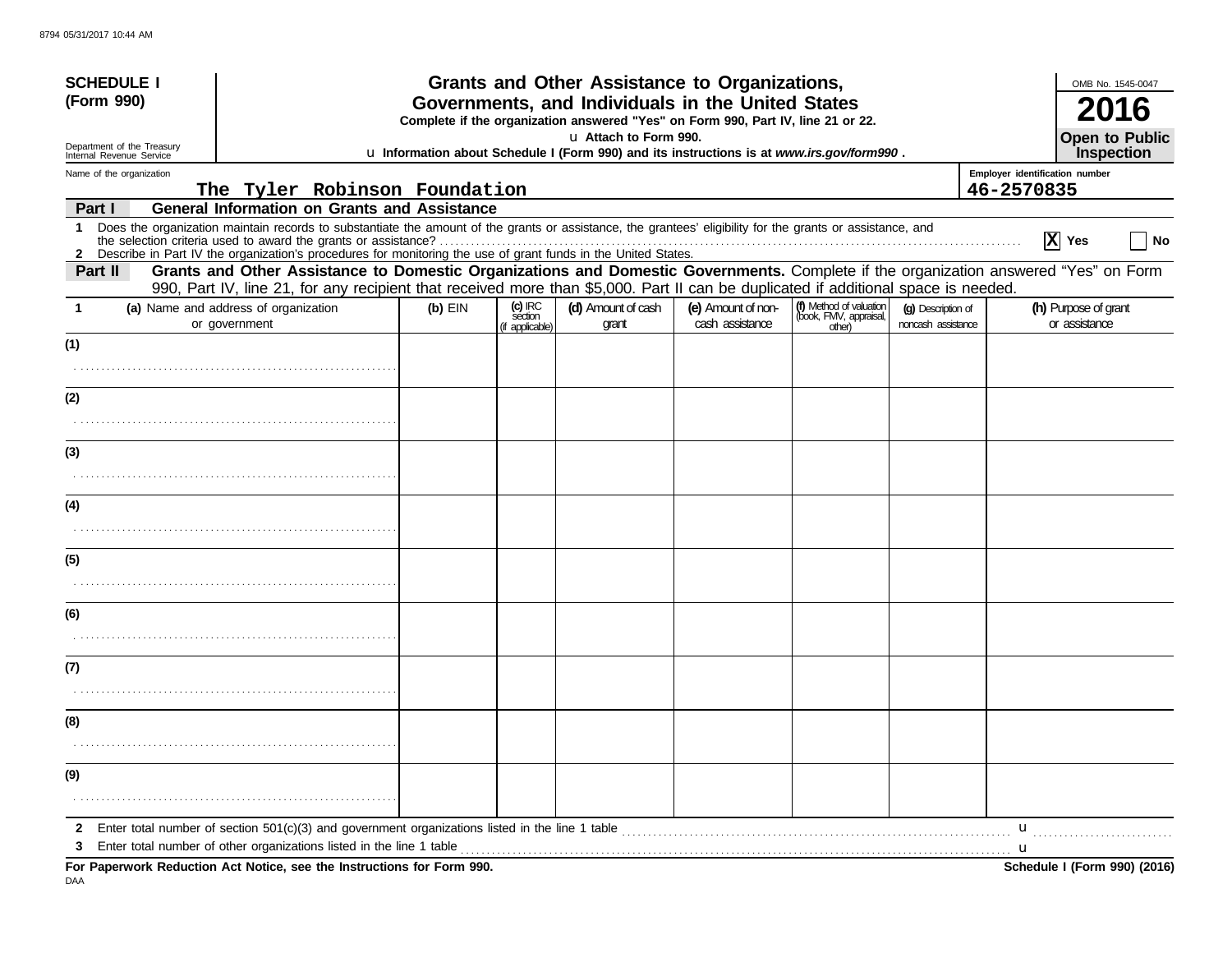## Schedule I (Form 990) (2016) Page **2 The Tyler Robinson Foundation 46-2570835**

**Part III Grants and Other Assistance to Domestic Individuals.** Complete if the organization answered "Yes" on Form 990, Part IV, line 22. Part III can be duplicated if additional space is needed.

| (a) Type of grant or assistance                                                                                                                      | (b) Number of<br>recipients | (c) Amount of<br>cash grant | (d) Amount of<br>noncash assistance | FMV, appraisal, other) | $\vert$ (e) Method of valuation (book, $\vert$ (f) Description of noncash assistance |  |  |  |  |
|------------------------------------------------------------------------------------------------------------------------------------------------------|-----------------------------|-----------------------------|-------------------------------------|------------------------|--------------------------------------------------------------------------------------|--|--|--|--|
| 1 Rent                                                                                                                                               | 20                          | 189,193                     |                                     |                        |                                                                                      |  |  |  |  |
| 2 Travel                                                                                                                                             | 20                          | 8,939                       |                                     |                        |                                                                                      |  |  |  |  |
| 3 Utilities & misc expenses 20                                                                                                                       |                             | 89,462                      |                                     |                        |                                                                                      |  |  |  |  |
| 4 Family fun                                                                                                                                         | 20                          | 42,232                      |                                     |                        |                                                                                      |  |  |  |  |
| $\overline{\mathbf{5}}$                                                                                                                              |                             |                             |                                     |                        |                                                                                      |  |  |  |  |
| 6                                                                                                                                                    |                             |                             |                                     |                        |                                                                                      |  |  |  |  |
| $\overline{7}$                                                                                                                                       |                             |                             |                                     |                        |                                                                                      |  |  |  |  |
| Supplemental Information. Provide the information required in Part I, line 2; Part III, column (b); and any other additional information.<br>Part IV |                             |                             |                                     |                        |                                                                                      |  |  |  |  |
| Part I, Line 2 - Procedures for Monitoring the Use of Grant Funds                                                                                    |                             |                             |                                     |                        |                                                                                      |  |  |  |  |
| The Foundation only accepts grant applications from partner hospitals that                                                                           |                             |                             |                                     |                        |                                                                                      |  |  |  |  |
| have trained social workers who identify families in need of financial                                                                               |                             |                             |                                     |                        |                                                                                      |  |  |  |  |
| assistance. The grant requests are carefully reviewed by the Foundation's                                                                            |                             |                             |                                     |                        |                                                                                      |  |  |  |  |
| committee that investigates the legitimacy of all requests. The requests                                                                             |                             |                             |                                     |                        |                                                                                      |  |  |  |  |
| are granted based upon need and circumstances.                                                                                                       |                             |                             |                                     |                        |                                                                                      |  |  |  |  |
|                                                                                                                                                      |                             |                             |                                     |                        |                                                                                      |  |  |  |  |
|                                                                                                                                                      |                             |                             |                                     |                        |                                                                                      |  |  |  |  |
|                                                                                                                                                      |                             |                             |                                     |                        |                                                                                      |  |  |  |  |
|                                                                                                                                                      |                             |                             |                                     |                        |                                                                                      |  |  |  |  |
|                                                                                                                                                      |                             |                             |                                     |                        |                                                                                      |  |  |  |  |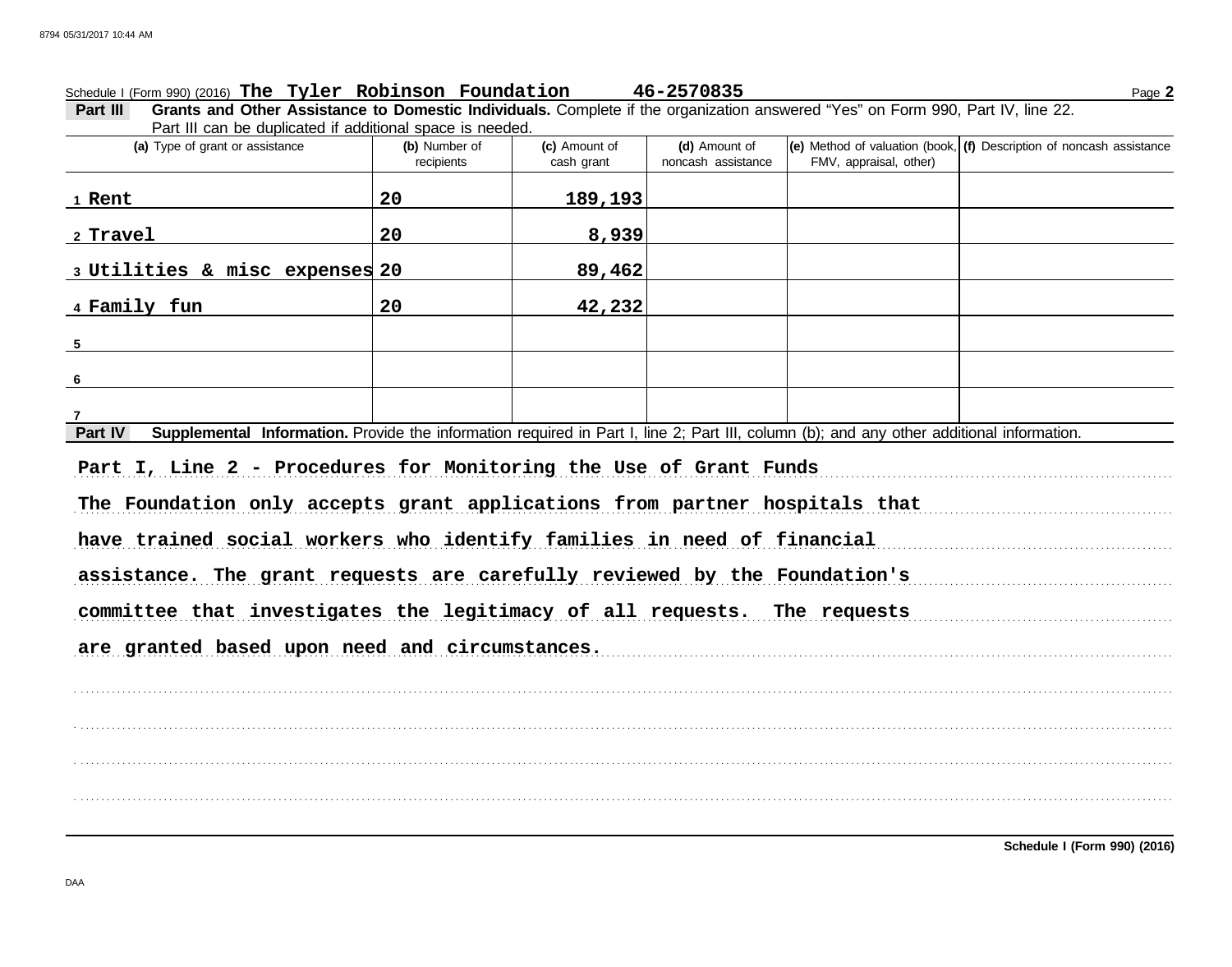| <b>SCHEDULE O</b>                                      | Supplemental Information to Form 990 or 990-EZ                                                                                                     |                                              | OMB No. 1545-0047<br>2016 |  |
|--------------------------------------------------------|----------------------------------------------------------------------------------------------------------------------------------------------------|----------------------------------------------|---------------------------|--|
| (Form 990 or 990-EZ)                                   | Complete to provide information for responses to specific questions on<br>Form 990 or 990-EZ or to provide any additional information.             |                                              |                           |  |
| Department of the Treasury<br>Internal Revenue Service | U Attach to Form 990 or 990-EZ.<br>ul Information about Schedule O (Form 990 or 990-EZ) and its instructions is at www.irs.gov/form990. Inspection |                                              | <b>Open to Public</b>     |  |
| Name of the organization                               | The Tyler Robinson Foundation                                                                                                                      | Employer identification number<br>46-2570835 |                           |  |
|                                                        | Form 990 - Organization's Mission or Most Significant Activites                                                                                    |                                              |                           |  |
|                                                        | To provide financial assistance to families of children battling cancer.                                                                           |                                              |                           |  |
|                                                        | The Foundation provides monetary support for families who are unable to                                                                            |                                              |                           |  |
|                                                        | afford cancer carefor their children, or other essential household expenses                                                                        |                                              |                           |  |
|                                                        | that they may be unable to pay due to the obligations of paying for cancer                                                                         |                                              |                           |  |
| care.                                                  | this includes but is not limited to assisting with hotel or long                                                                                   |                                              |                           |  |
|                                                        | term stay bills while the child is being treated with cancer in a location                                                                         |                                              |                           |  |
|                                                        | away from their residence, and cost associated with their treatment.                                                                               |                                              |                           |  |
|                                                        |                                                                                                                                                    |                                              |                           |  |
|                                                        | Form 990 - Organization's Mission                                                                                                                  |                                              |                           |  |
|                                                        | To provide financial assistance to families with childern battling cancer.                                                                         |                                              |                           |  |
|                                                        | The Foundation provides monetary support for families who are unable to                                                                            |                                              |                           |  |
|                                                        | afford cancer care for their children (or other essential household                                                                                |                                              |                           |  |
|                                                        | expenses they may be unable pay due to obligations of paying for cancer                                                                            |                                              |                           |  |
|                                                        | care). This includes, but is not limited to, assisting with hotel or long                                                                          |                                              |                           |  |
|                                                        | term stay bills while the child is being treated for cancer in a location                                                                          |                                              |                           |  |
|                                                        | away from their residence, and costs associated with their treatment.                                                                              |                                              |                           |  |
|                                                        |                                                                                                                                                    |                                              |                           |  |
|                                                        | Form 990, Part VI, Line 11b - Organization's Process to Review Form 990                                                                            |                                              |                           |  |
|                                                        | The form 990 is reviewed by the Board before being approved, signed and                                                                            |                                              |                           |  |
| filed.                                                 |                                                                                                                                                    |                                              |                           |  |
|                                                        |                                                                                                                                                    |                                              |                           |  |
|                                                        | Form 990, Part VI, Line 19 - Governing Documents Disclosure Explanation                                                                            |                                              |                           |  |
| Upon request.                                          |                                                                                                                                                    |                                              |                           |  |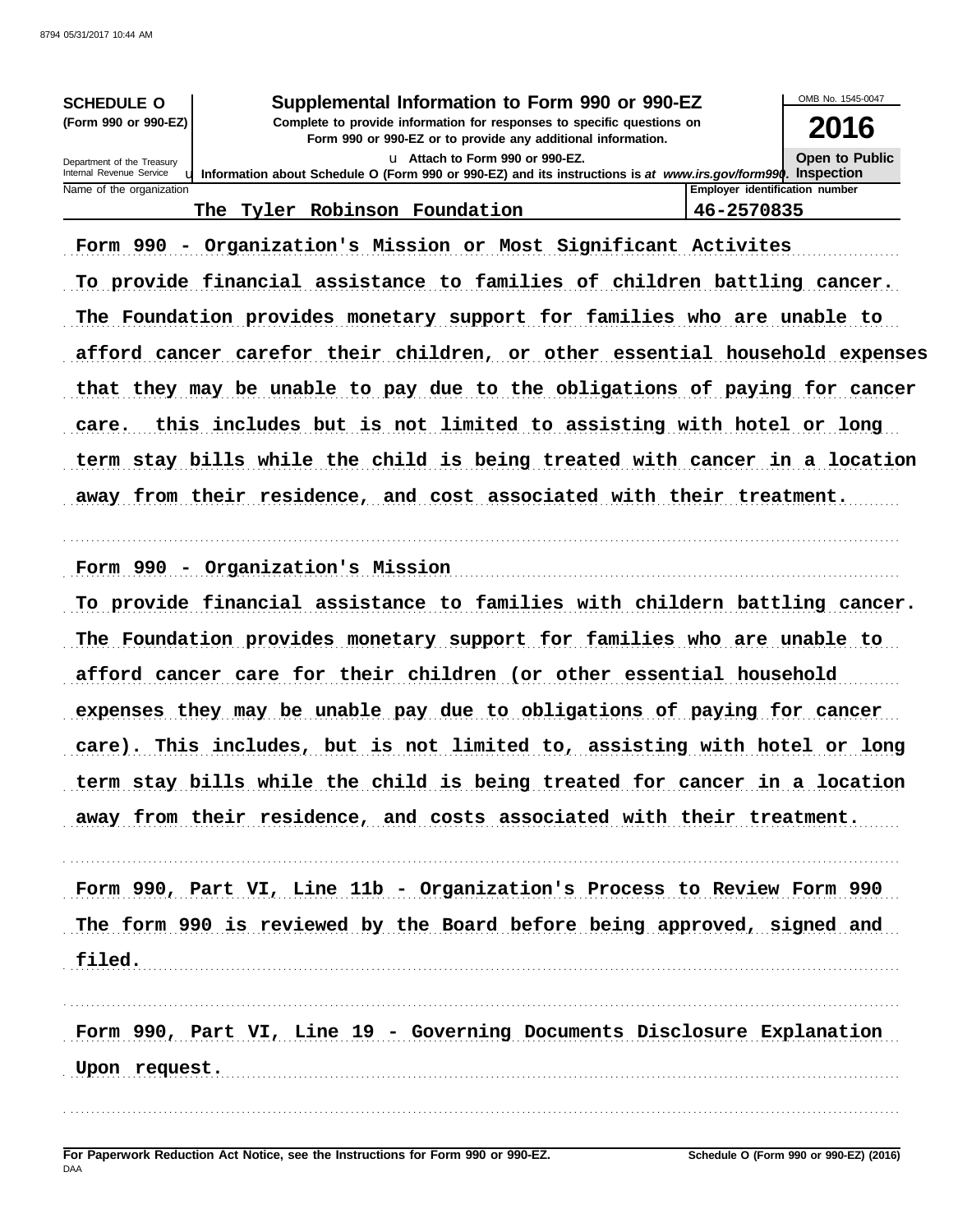|          |                                                                                                                                                                        |                             |                                            | <b>Depreciation and Amortization</b>                                                               |                               |                |                         | OMB No. 1545-0172                                                                                          |
|----------|------------------------------------------------------------------------------------------------------------------------------------------------------------------------|-----------------------------|--------------------------------------------|----------------------------------------------------------------------------------------------------|-------------------------------|----------------|-------------------------|------------------------------------------------------------------------------------------------------------|
|          | Form 4562<br>(Including Information on Listed Property)                                                                                                                |                             |                                            |                                                                                                    |                               |                |                         |                                                                                                            |
|          | Department of the Treasury<br>(99)<br>Internal Revenue Service                                                                                                         |                             |                                            | La Information about Form 4562 and its separate instructions is at www.irs.gov/form4562.           | La Attach to your tax return. |                |                         | Attachment<br>179<br>Sequence No.                                                                          |
|          | Name(s) shown on return                                                                                                                                                |                             |                                            |                                                                                                    |                               |                | Identifying number      |                                                                                                            |
|          |                                                                                                                                                                        |                             |                                            | The Tyler Robinson Foundation                                                                      |                               |                | 46-2570835              |                                                                                                            |
|          | Business or activity to which this form relates                                                                                                                        |                             |                                            |                                                                                                    |                               |                |                         |                                                                                                            |
|          | Indirect Depreciation<br>Part I                                                                                                                                        |                             |                                            | Election To Expense Certain Property Under Section 179                                             |                               |                |                         |                                                                                                            |
|          |                                                                                                                                                                        |                             |                                            | <b>Note:</b> If you have any listed property, complete Part V before you complete Part I.          |                               |                |                         |                                                                                                            |
| 1        | Maximum amount (see instructions)                                                                                                                                      |                             |                                            |                                                                                                    |                               |                | $\mathbf{1}$            | 500,000                                                                                                    |
| 2        |                                                                                                                                                                        |                             |                                            |                                                                                                    |                               |                | $\mathbf{2}$            |                                                                                                            |
| 3        |                                                                                                                                                                        |                             |                                            |                                                                                                    |                               |                | $\mathbf{3}$            | 2,010,000                                                                                                  |
| 4        | Reduction in limitation. Subtract line 3 from line 2. If zero or less, enter -0-                                                                                       |                             |                                            |                                                                                                    |                               |                | $\overline{\mathbf{A}}$ |                                                                                                            |
| 5<br>6   | Dollar limitation for tax year. Subtract line 4 from line 1. If zero or less, enter -0-. If married filing separately, see instructions                                | (a) Description of property |                                            |                                                                                                    | (b) Cost (business use only)  |                | 5<br>(c) Elected cost   |                                                                                                            |
|          |                                                                                                                                                                        |                             |                                            |                                                                                                    |                               |                |                         |                                                                                                            |
|          |                                                                                                                                                                        |                             |                                            |                                                                                                    |                               |                |                         |                                                                                                            |
| 7        | Listed property. Enter the amount from line 29                                                                                                                         |                             |                                            |                                                                                                    |                               | $\overline{7}$ |                         |                                                                                                            |
| 8        | Total elected cost of section 179 property. Add amounts in column (c), lines 6 and 7 [[[[[[[[[[[[[[[[[[[[[[[[                                                          |                             |                                            |                                                                                                    |                               |                | 8                       |                                                                                                            |
| 9        | Tentative deduction. Enter the smaller of line 5 or line 8                                                                                                             |                             |                                            |                                                                                                    |                               |                | 9                       |                                                                                                            |
| 10       |                                                                                                                                                                        |                             |                                            |                                                                                                    |                               |                | 10                      |                                                                                                            |
| 11       | Business income limitation. Enter the smaller of business income (not less than zero) or line 5 (see instructions)                                                     |                             |                                            |                                                                                                    |                               |                | 11<br>12                |                                                                                                            |
| 12<br>13 | Section 179 expense deduction. Add lines 9 and 10, but don't enter more than line 11<br>Carryover of disallowed deduction to 2017. Add lines 9 and 10, less line 12  ▶ |                             |                                            |                                                                                                    |                               | 13             |                         |                                                                                                            |
|          | Note: Don't use Part II or Part III below for listed property. Instead, use Part V.                                                                                    |                             |                                            |                                                                                                    |                               |                |                         |                                                                                                            |
|          | Part II                                                                                                                                                                |                             |                                            |                                                                                                    |                               |                |                         | Special Depreciation Allowance and Other Depreciation (Don't include listed property.) (See instructions.) |
| 14       | Special depreciation allowance for qualified property (other than listed property) placed in service                                                                   |                             |                                            |                                                                                                    |                               |                |                         |                                                                                                            |
|          | during the tax year (see instructions)                                                                                                                                 |                             |                                            |                                                                                                    |                               |                | 14                      |                                                                                                            |
| 15       |                                                                                                                                                                        |                             |                                            |                                                                                                    |                               |                | 15                      |                                                                                                            |
| 16       |                                                                                                                                                                        |                             |                                            |                                                                                                    |                               |                | 16                      |                                                                                                            |
|          | Part III                                                                                                                                                               |                             |                                            | <b>MACRS Depreciation (Don't include listed property.) (See instructions.)</b><br><b>Section A</b> |                               |                |                         |                                                                                                            |
| 17       | MACRS deductions for assets placed in service in tax years beginning before 2016                                                                                       |                             |                                            |                                                                                                    |                               |                | 17                      | 1,191                                                                                                      |
| 18       | If you are electing to group any assets placed in service during the tax year into one or more general asset accounts, check here                                      |                             |                                            |                                                                                                    |                               |                | u                       |                                                                                                            |
|          |                                                                                                                                                                        |                             |                                            | Section B-Assets Placed in Service During 2016 Tax Year Using the General Depreciation System      |                               |                |                         |                                                                                                            |
|          | (a) Classification of property                                                                                                                                         |                             | (b) Month and year<br>placed in<br>service | (c) Basis for depreciation<br>(business/investment use<br>only-see instructions)                   | (d) Recovery<br>period        | (e) Convention | (f) Method              | (g) Depreciation deduction                                                                                 |
| 19a      | 3-year property                                                                                                                                                        |                             |                                            |                                                                                                    |                               |                |                         |                                                                                                            |
| b        | 5-year property                                                                                                                                                        |                             |                                            |                                                                                                    |                               |                |                         |                                                                                                            |
| c        | 7-year property                                                                                                                                                        |                             |                                            |                                                                                                    |                               |                |                         |                                                                                                            |
| d        | 10-year property                                                                                                                                                       |                             |                                            |                                                                                                    |                               |                |                         |                                                                                                            |
| е        | 15-year property                                                                                                                                                       |                             |                                            |                                                                                                    |                               |                |                         |                                                                                                            |
|          | 20-year property                                                                                                                                                       |                             |                                            |                                                                                                    |                               |                | S/L                     |                                                                                                            |
| a        | 25-year property<br>h Residential rental                                                                                                                               |                             |                                            |                                                                                                    | 25 yrs.<br>27.5 yrs.          | МM             | S/L                     |                                                                                                            |
|          | property                                                                                                                                                               |                             |                                            |                                                                                                    | 27.5 yrs.                     | MM             | S/L                     |                                                                                                            |
| Ť.       | Nonresidential real                                                                                                                                                    |                             |                                            |                                                                                                    | 39 yrs.                       | МM             | S/L                     |                                                                                                            |
|          | property                                                                                                                                                               |                             |                                            |                                                                                                    |                               | <b>MM</b>      | S/L                     |                                                                                                            |
|          |                                                                                                                                                                        |                             |                                            | Section C-Assets Placed in Service During 2016 Tax Year Using the Alternative Depreciation System  |                               |                |                         |                                                                                                            |
| 20a      | Class life                                                                                                                                                             |                             |                                            |                                                                                                    |                               |                | S/L                     |                                                                                                            |
| b        | 12-year                                                                                                                                                                |                             |                                            |                                                                                                    | 12 yrs.                       |                | S/L                     |                                                                                                            |
|          | c 40-year                                                                                                                                                              |                             |                                            |                                                                                                    | 40 yrs.                       | MМ             | S/L                     |                                                                                                            |
|          | Part IV                                                                                                                                                                |                             | <b>Summary</b> (See instructions.)         |                                                                                                    |                               |                |                         |                                                                                                            |
| 21<br>22 | Listed property. Enter amount from line 28<br>Total. Add amounts from line 12, lines 14 through 17, lines 19 and 20 in column (g), and line 21. Enter                  |                             |                                            |                                                                                                    |                               |                | 21                      |                                                                                                            |
|          | here and on the appropriate lines of your return. Partnerships and S corporations—see instructions                                                                     |                             |                                            |                                                                                                    |                               |                | 22                      | <u>1,191</u>                                                                                               |
| 23       | For assets shown above and placed in service during the current year, enter the                                                                                        |                             |                                            |                                                                                                    |                               |                |                         |                                                                                                            |
|          | portion of the basis attributable to section 263A costs                                                                                                                |                             |                                            |                                                                                                    |                               | 23             |                         |                                                                                                            |
|          | For Paperwork Reduction Act Notice, see separate instructions.                                                                                                         |                             |                                            |                                                                                                    |                               |                |                         | Form 4562 (2016)                                                                                           |
| DAA      |                                                                                                                                                                        |                             |                                            |                                                                                                    |                               |                |                         | There are no amounts for Page 2                                                                            |